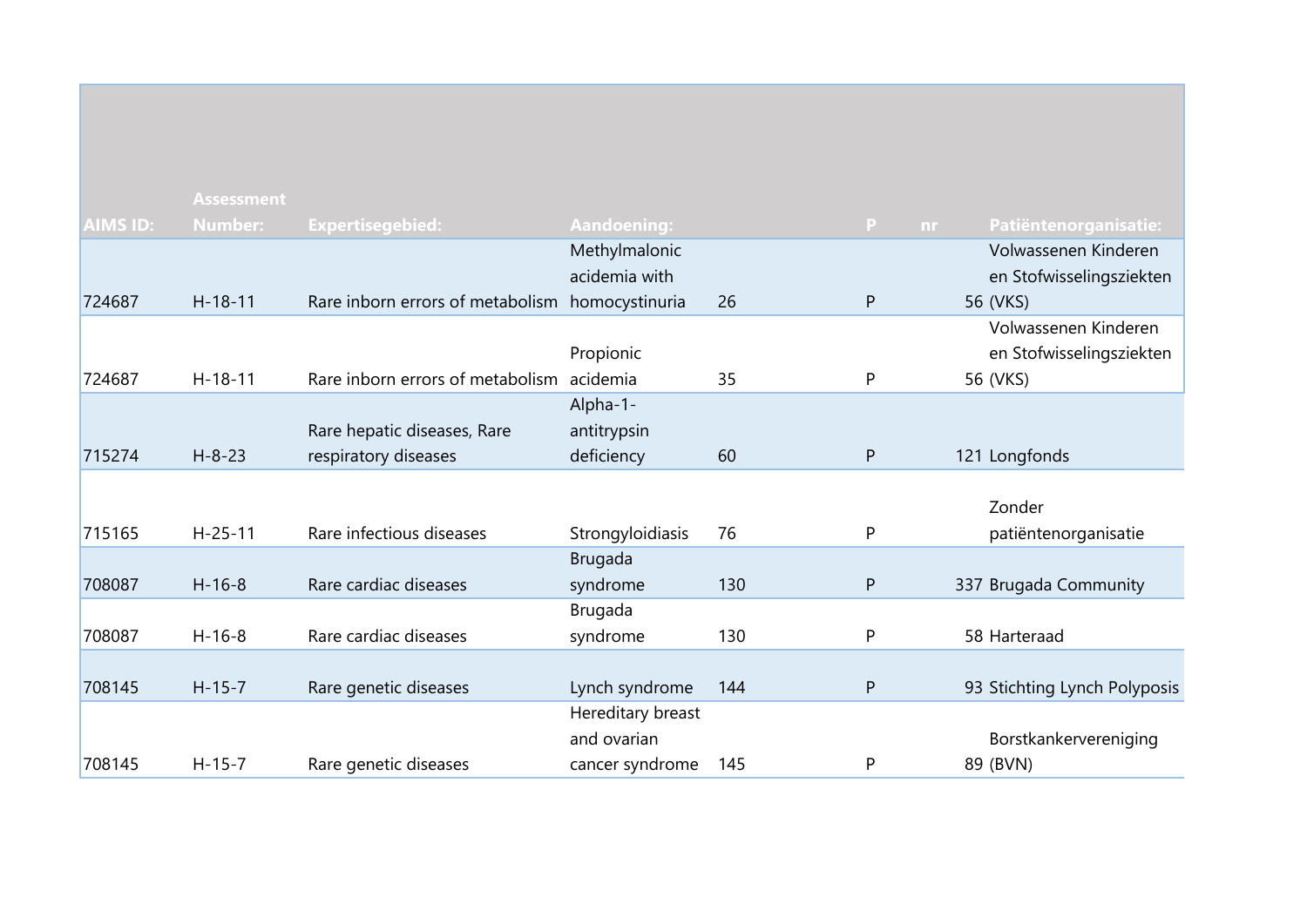|          | <b>Assessment</b> |                                 |                    |     |              |                                    |
|----------|-------------------|---------------------------------|--------------------|-----|--------------|------------------------------------|
| AIMS ID: | <b>Number:</b>    | <b>Expertisegebied:</b>         | <b>Aandoening:</b> |     | $\mathbf{P}$ | Patiëntenorganisatie:<br><b>nr</b> |
|          |                   |                                 | Hereditary breast  |     |              |                                    |
|          |                   |                                 | and ovarian        |     |              | Borstkankervereniging              |
| 724346   | $H-15-9$          | Rare genetic diseases           | cancer syndrome    | 145 | P            | 89 (BVN)                           |
|          |                   |                                 | Hereditary breast  |     |              |                                    |
|          |                   |                                 | and ovarian        |     |              | Stichting Erfelijke Kanker         |
| 708145   | $H - 15 - 7$      | Rare genetic diseases           | cancer syndrome    | 145 | P            | 339 Nederland (SEKN)               |
|          |                   |                                 | Hereditary breast  |     |              |                                    |
|          |                   |                                 | and ovarian        |     |              | Stichting Erfelijke Kanker         |
| 724346   | $H-15-9$          | Rare genetic diseases           | cancer syndrome    | 145 | ${\sf P}$    | 339 Nederland (SEKN)               |
|          |                   |                                 | Hereditary breast  |     |              |                                    |
|          |                   |                                 | and ovarian        |     |              |                                    |
| 708145   | $H - 15 - 7$      | Rare genetic diseases           | cancer syndrome    | 145 | P            | 88 Stichting Olijf                 |
|          |                   |                                 | Hereditary breast  |     |              |                                    |
|          |                   |                                 | and ovarian        |     |              |                                    |
| 724346   | $H-15-9$          | Rare genetic diseases           | cancer syndrome    | 145 | ${\sf P}$    | 88 Stichting Olijf                 |
|          |                   |                                 | Nasopharyngeal     |     |              | Patiëntenvereniging                |
| 724526   | $H - 11 - 50$     | Rare neoplastic diseases        | carcinoma          | 150 | P            | 169 Hoofd - Hals                   |
|          |                   | Rare neoplastic diseases, Rare  | Nasopharyngeal     |     |              | Patiëntenvereniging                |
| 706075   | $H - 11 - 43$     | otorhinolaryngological diseases | carcinoma          | 150 | ${\sf P}$    | 169 Hoofd - Hals                   |
|          |                   |                                 |                    |     |              | Nederlandse                        |
|          |                   |                                 | Primary sclerosing |     |              | Leverpatiëntenvereniging           |
| 715254   | $H - 20 - 8$      | Rare hepatic diseases           | cholangitis        | 171 | P            | 19 (NLV)                           |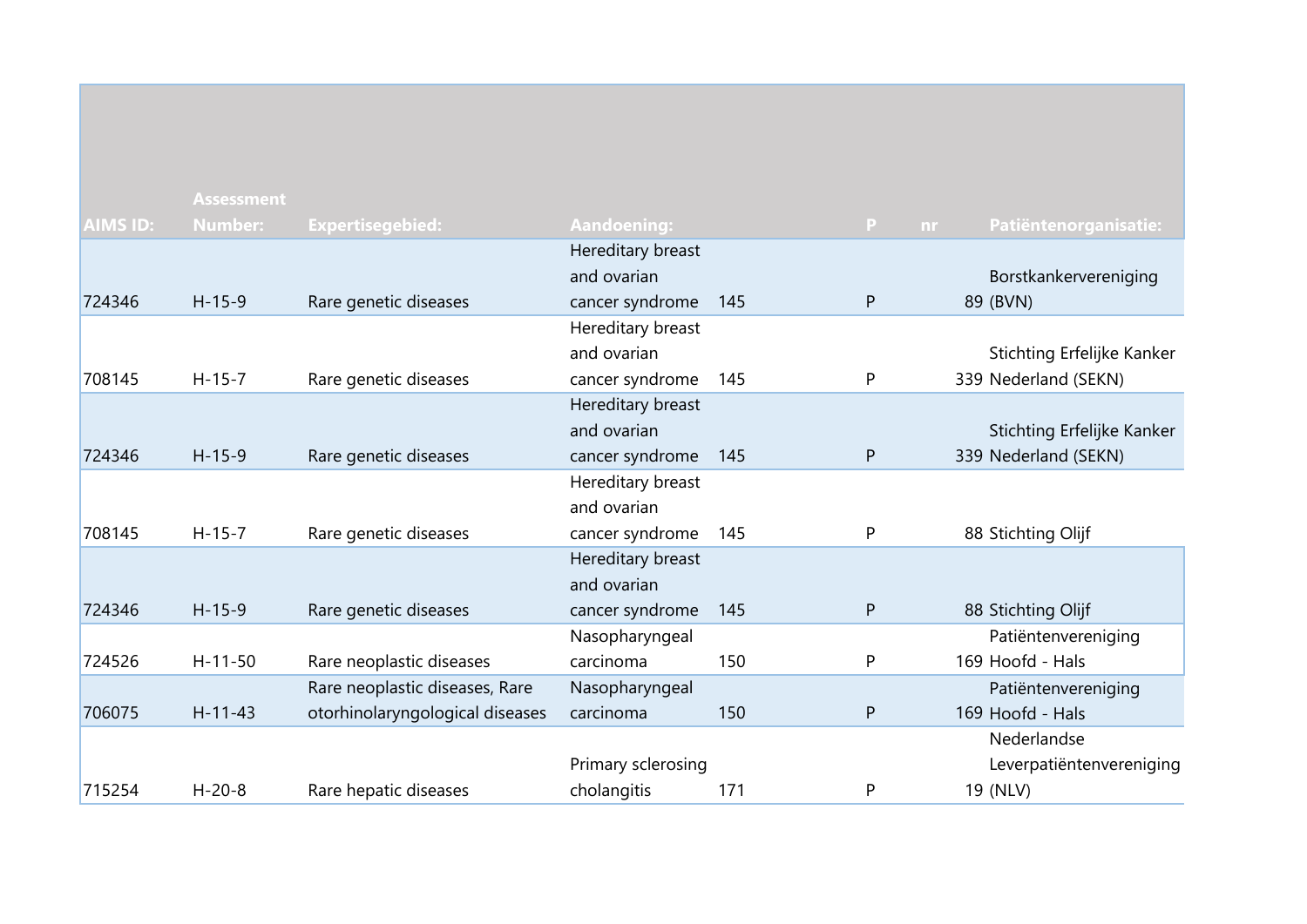|          | <b>Assessment</b> |                                  |                    |     |              |          |                              |
|----------|-------------------|----------------------------------|--------------------|-----|--------------|----------|------------------------------|
| AIMS ID: | <b>Number:</b>    | <b>Expertisegebied:</b>          | <b>Aandoening:</b> |     | $\mathbf{P}$ | nr       | Patiëntenorganisatie:        |
|          |                   |                                  |                    |     |              |          | Nederlandse                  |
|          |                   |                                  | Primary biliary    |     |              |          | Leverpatiëntenvereniging     |
| 715254   | $H - 20 - 8$      | Rare hepatic diseases            | cholangitis        | 186 | $\mathsf{P}$ | 19 (NLV) |                              |
|          |                   |                                  |                    |     |              |          | Volwassenen Kinderen         |
|          |                   |                                  | Neuronal ceroid    |     |              |          | en Stofwisselingsziekten     |
| 724687   | $H-18-11$         | Rare inborn errors of metabolism | lipofuscinosis     | 216 | P            | 56 (VKS) |                              |
|          |                   |                                  | Arrhythmogenic     |     |              |          |                              |
|          |                   |                                  | right ventricular  |     |              |          |                              |
| 708087   | $H-16-8$          | Rare cardiac diseases            | dysplasia          | 247 | $\mathsf{P}$ |          | 58 Harteraad                 |
|          |                   |                                  |                    |     |              |          |                              |
|          |                   |                                  |                    |     |              |          |                              |
|          |                   |                                  | Arrhythmogenic     |     |              |          |                              |
|          |                   |                                  | right ventricular  |     |              |          |                              |
| 715332   | $H-16-12$         | Rare cardiac diseases            | cardiomyopathy     | 247 | P            |          | 58 Harteraad                 |
|          |                   |                                  |                    |     |              |          |                              |
|          |                   |                                  |                    |     |              |          |                              |
|          |                   |                                  | Arrhythmogenic     |     |              |          |                              |
|          |                   |                                  | right ventricular  |     |              |          | <b>Stichting ICD Dragers</b> |
| 715332   | $H - 16 - 12$     | Rare cardiac diseases            | cardiomyopathy     | 247 | P            |          | 206 Nederland (STIN)         |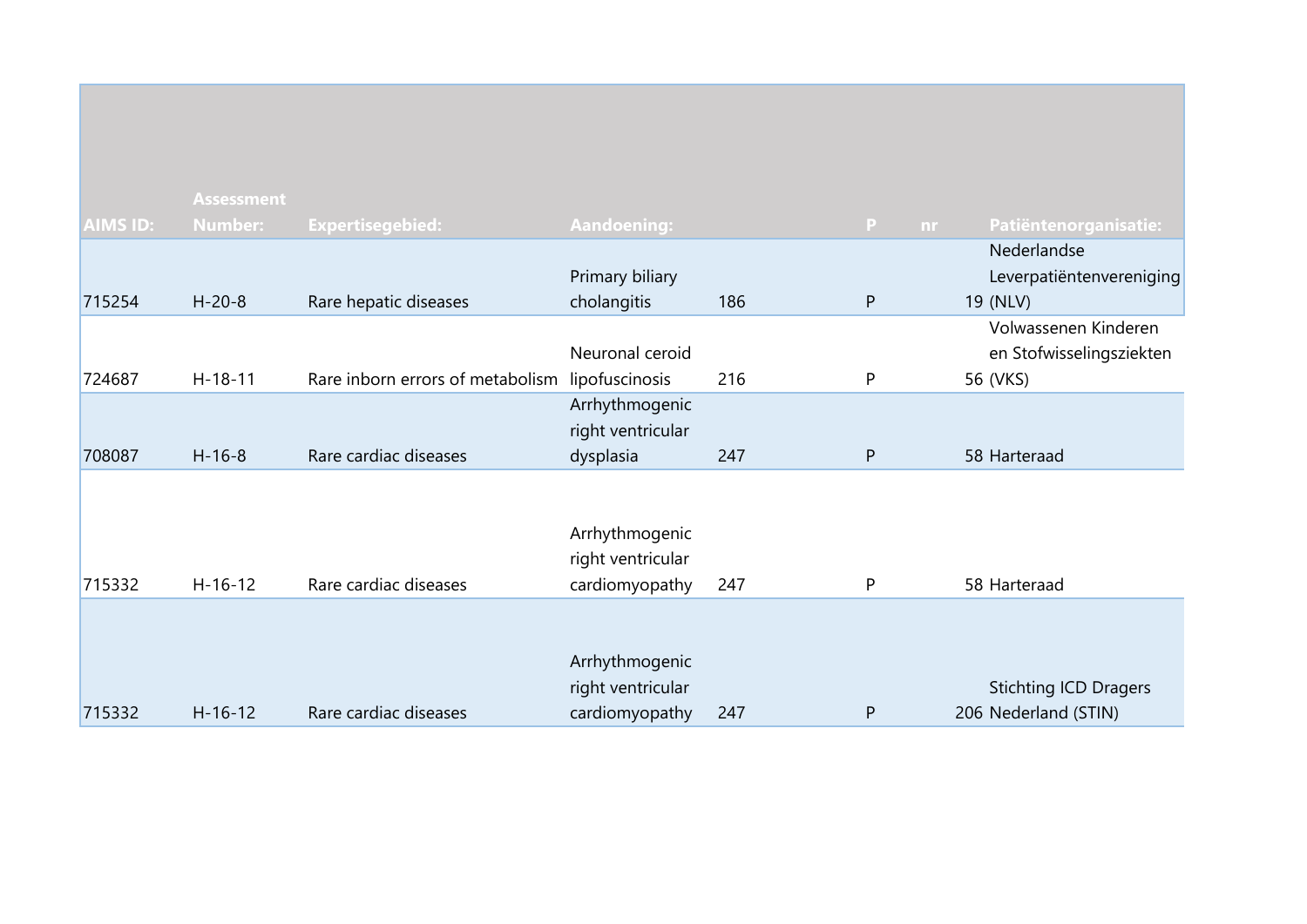|                 | <b>Assessment</b> |                             |                                     |     |              |    |                                 |
|-----------------|-------------------|-----------------------------|-------------------------------------|-----|--------------|----|---------------------------------|
| <b>AIMS ID:</b> | <b>Number:</b>    | Expertisegebied:            | <b>Aandoening:</b>                  |     | P            | nr | Patiëntenorganisatie:           |
|                 |                   |                             |                                     |     |              |    |                                 |
|                 |                   |                             |                                     |     |              |    |                                 |
|                 |                   |                             | Arrhythmogenic<br>right ventricular |     |              |    |                                 |
| 715332          | $H - 16 - 12$     | Rare cardiac diseases       | cardiomyopathy                      | 247 | P            |    | 338 Stichting LMNA Cardiac      |
|                 |                   |                             |                                     |     |              |    |                                 |
|                 |                   |                             | Viral hemorrhagic                   |     |              |    | Zonder                          |
| 715165          | $H - 25 - 11$     | Rare infectious diseases    | fever                               | 341 | ${\sf P}$    |    | patiëntenorganisatie            |
|                 |                   |                             |                                     |     |              |    |                                 |
|                 |                   |                             |                                     |     |              |    | Nederlandse Meningitis          |
| 715165          | $H-25-11$         | Rare infectious diseases    | Arboviral fever                     | 344 | P            |    | 118 Stichting                   |
|                 |                   |                             |                                     |     |              |    | Zonder                          |
| 715007          | $H-26-7$          | Rare infectious diseases    | Arbovirus fever                     | 344 | $\mathsf{P}$ |    | patiëntenorganisatie            |
|                 |                   |                             | Malignant                           |     |              |    |                                 |
|                 |                   |                             | hyperthermia of                     |     |              |    | Zonder                          |
| 709929          | $H - 22 - 14$     | Rare immunological diseases | anesthesia                          | 423 | P            |    | patiëntenorganisatie            |
|                 |                   |                             |                                     |     |              |    |                                 |
|                 |                   |                             |                                     |     |              |    | Lotgenoten Lage                 |
|                 |                   |                             | Pure autonomic                      |     |              |    | Bloeddruk Hartpatiënten         |
| 715145          | $H-9-11$          | Rare neurological diseases  | failure                             | 441 | P            |    | 329 Nederland                   |
|                 |                   |                             | Pure autonomic                      |     |              |    | <b>Stichting Orthostatische</b> |
| 715145          | $H - 9 - 11$      | Rare neurological diseases  | failure                             | 441 | P            |    | 242 Tremor                      |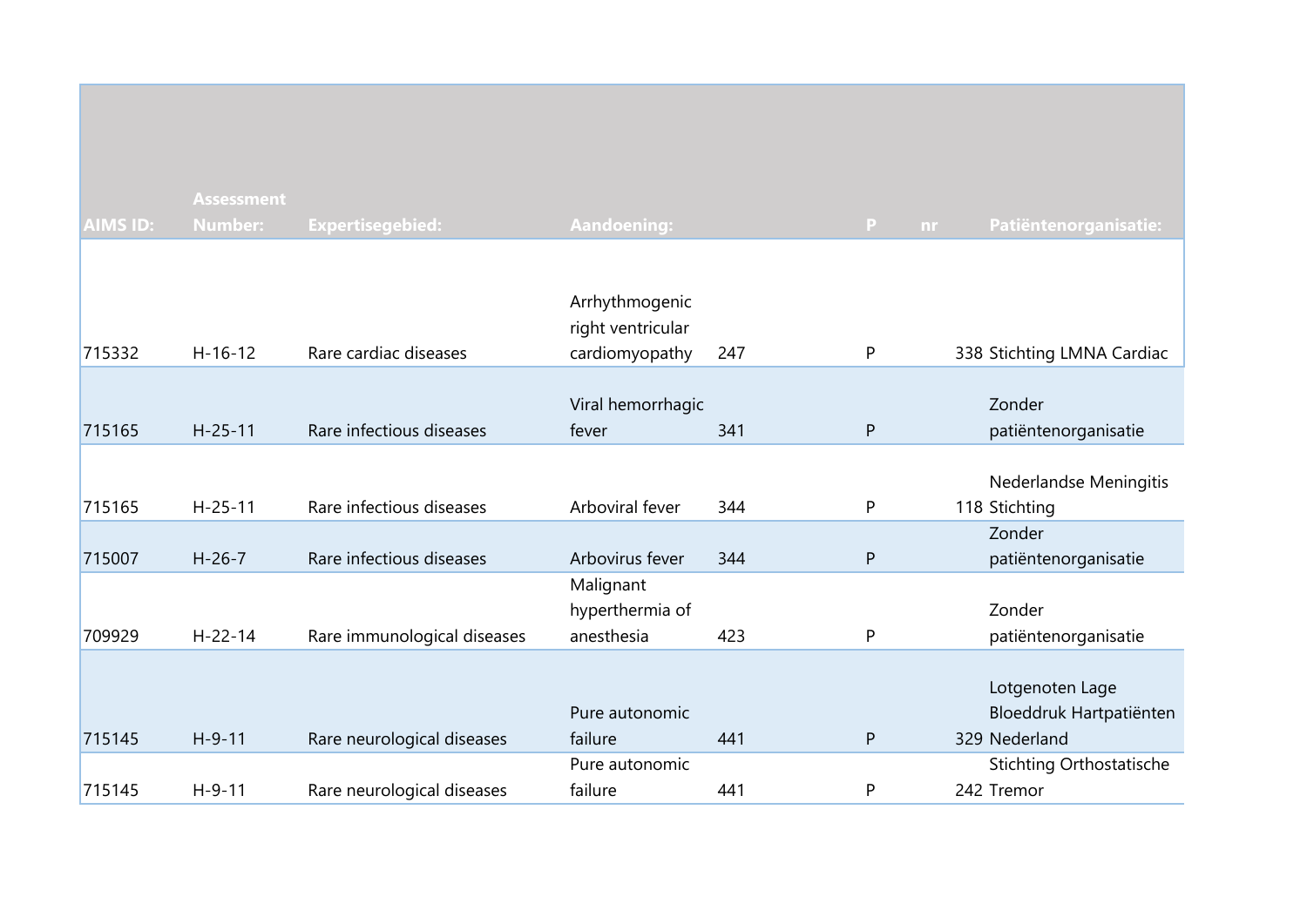|                 | <b>Assessment</b> |                                          |                              |     |              |                           |
|-----------------|-------------------|------------------------------------------|------------------------------|-----|--------------|---------------------------|
| <b>AIMS ID:</b> | <b>Number:</b>    | <b>Expertisegebied:</b>                  | <b>Aandoening:</b>           |     | P<br>nr      | Patiëntenorganisatie:     |
|                 |                   |                                          |                              |     |              |                           |
| 715007          | $H-26-7$          | Rare infectious diseases                 | Leishmaniasis                | 507 | ${\sf P}$    | 161 Huid Nederland        |
|                 |                   |                                          | Acute myeloid                |     |              |                           |
| 716145          | $H - 12 - 3$      | Rare neoplastic diseases                 | leukemia                     | 519 | P            | 81 Stichting Hematon      |
|                 |                   |                                          | Chronic Myeloid              |     |              |                           |
| 710477          | $H - 12 - 13$     | Rare hematologic diseases                | Leukemia                     | 521 | ${\sf P}$    | 81 Stichting Hematon      |
|                 |                   |                                          |                              |     |              |                           |
|                 |                   |                                          | Chronic myeloid              |     |              |                           |
| 716145          | $H-12-3$          | Rare neoplastic diseases                 | leukemia                     | 521 | ${\sf P}$    | 81 Stichting Hematon      |
|                 |                   |                                          | Systemic lupus               |     |              |                           |
| 709794          | $H - 22 - 15$     | Rare immunological diseases              | erythematosus                | 536 | ${\sf P}$    | 161 Huid Nederland        |
|                 |                   |                                          |                              |     |              | Nationale vereniging      |
|                 |                   |                                          |                              |     |              | voor lupus, aps,          |
|                 |                   |                                          | Systemic lupus               |     |              | sclerodermie en MCTD      |
| 709794          | $H - 22 - 15$     | Rare immunological diseases              | erythematosus                | 536 | P            | 128 (NVLE)                |
|                 |                   |                                          |                              |     |              |                           |
|                 |                   | Rare surgical maxillo-facial             | 22q11.2 deletion             |     |              |                           |
| 724127          | $H - 2 - 12$      | diseases                                 | syndrome                     | 567 | $\mathsf{P}$ | 17 LaPosa                 |
|                 |                   |                                          |                              |     |              |                           |
| 724127          | $H - 2 - 12$      | Rare surgical maxillo-facial<br>diseases | 22q11.2 deletion<br>syndrome | 567 | ${\sf P}$    | 271 Stichting Steun 22q11 |
|                 |                   |                                          |                              |     |              |                           |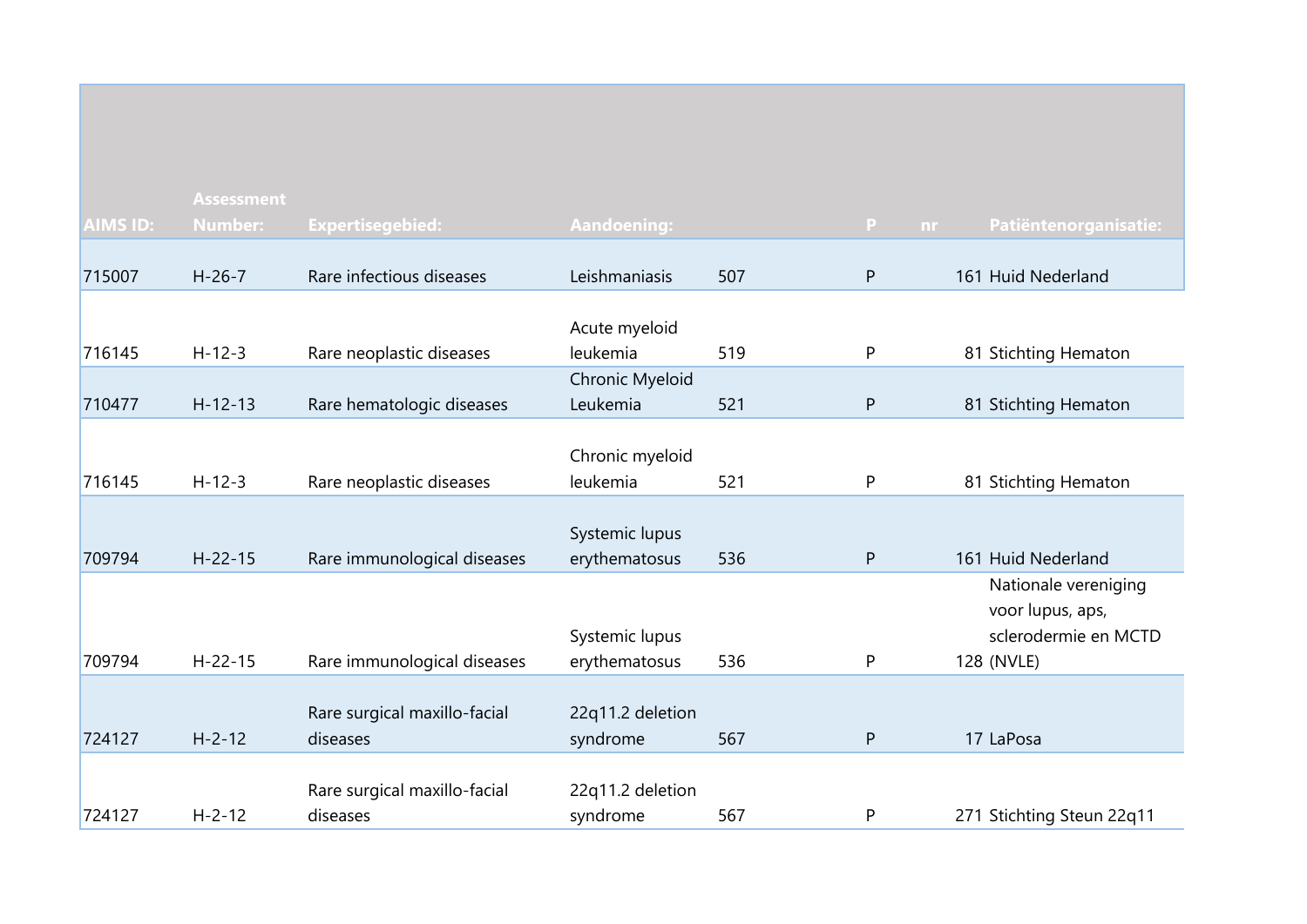|                 | <b>Assessment</b> |                                                 |                                           |     |                    |                                |
|-----------------|-------------------|-------------------------------------------------|-------------------------------------------|-----|--------------------|--------------------------------|
| <b>AIMS ID:</b> | <b>Number:</b>    | <b>Expertisegebied:</b>                         | <b>Aandoening:</b>                        |     | $\mathbf{P}$<br>nr | Patiëntenorganisatie:          |
|                 |                   |                                                 |                                           |     |                    | Nederlandse Cystic             |
| 712016          | $H - 8 - 25$      | Rare respiratory diseases                       | <b>Cystic Fibrosis</b>                    | 586 | P                  | 159 Fibrosis Stichting (NCFS)  |
| 715061          | $H - 10 - 4$      | Rare neoplastic diseases, Rare<br>skin diseases | Large congenital<br>melanocytic nevus 626 |     | P                  | 141 Nevus Netwerk              |
|                 |                   |                                                 |                                           |     |                    |                                |
|                 |                   |                                                 | Large congenital                          |     |                    |                                |
| 715486          | $H-10-9$          | Rare skin diseases                              | melanocytic nevus 626                     |     | P                  | 141 Nevus Netwerk              |
| 710505          | $H - 7 - 3$       | Rare gastroenterologic diseases                 | Omphalocele                               | 660 | P                  | 114 Care4Neo                   |
|                 |                   |                                                 |                                           |     |                    |                                |
| 710505          | $H - 7 - 3$       | Rare gastroenterologic diseases                 | Omphalocele                               | 660 | $\mathsf{P}$       | 120 Vereniging Anusatresie     |
|                 |                   |                                                 |                                           |     |                    |                                |
|                 |                   |                                                 | Osteongenesis                             |     |                    | <b>Vereniging Osteogenesis</b> |
| 709885          | $H - 1 - 9$       | Rare bone diseases                              | imperfecta                                | 666 | P                  | 53 Imperfecta (VOI)            |
|                 |                   |                                                 |                                           |     |                    | Zonder                         |
| 715007          | $H-26-7$          | Rare infectious diseases                        | Malaria                                   | 673 | $\mathsf{P}$       | patiëntenorganisatie           |
|                 |                   |                                                 |                                           |     |                    |                                |
|                 |                   |                                                 |                                           |     |                    | Zonder                         |
| 715165          | $H - 25 - 11$     | Rare infectious diseases                        | Malaria                                   | 673 | P                  | patiëntenorganisatie           |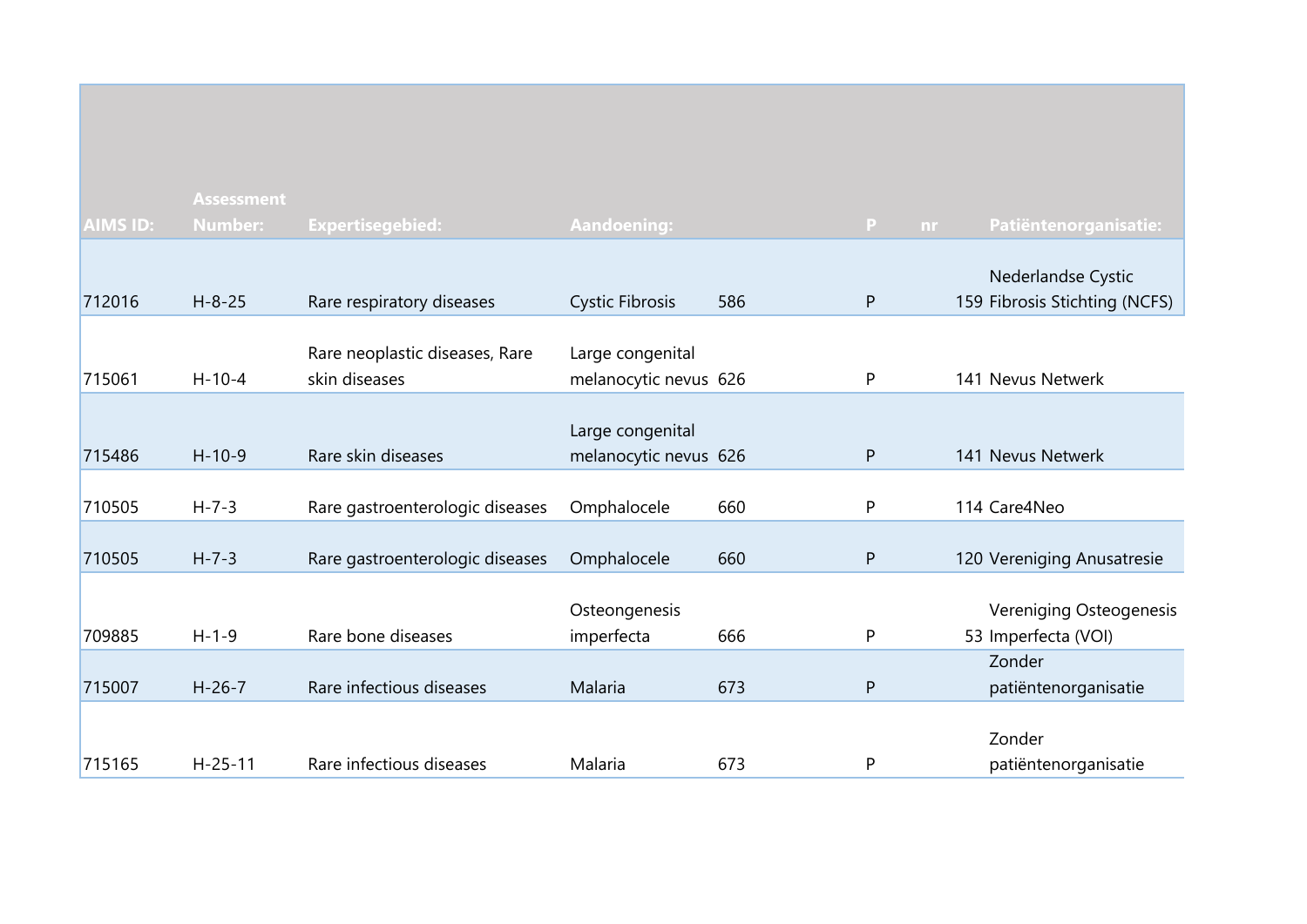| <b>AIMS ID:</b> | <b>Assessment</b> |                              |                        |     |              |                               |
|-----------------|-------------------|------------------------------|------------------------|-----|--------------|-------------------------------|
|                 | <b>Number:</b>    | <b>Expertisegebied:</b>      | Aandoening:            |     | P<br>nr      | Patiëntenorganisatie:         |
|                 |                   | Rare surgical maxillo-facial | <b>Isolated Pierre</b> |     |              |                               |
| 724127          | $H - 2 - 12$      | diseases                     | Robin syndrome         | 718 | $\mathsf{P}$ | 17 LaPosa                     |
|                 |                   |                              |                        |     |              |                               |
|                 |                   | Rare surgical maxillo-facial | <b>Isolated Pierre</b> |     |              |                               |
| 724127          | $H - 2 - 12$      | diseases                     | Robin syndrome         | 718 | $\mathsf{P}$ | 287 Schisis Nederland         |
|                 |                   |                              |                        |     |              |                               |
|                 |                   | Rare surgical maxillo-facial | <b>Isolated Pierre</b> |     |              | <b>Stichting Pierre Robin</b> |
| 724127          | $H - 2 - 12$      | diseases                     | Robin syndrome         | 718 | $\mathsf{P}$ | 279 Europe                    |
|                 |                   |                              | Familial long QT       |     |              |                               |
| 708087          | $H-16-8$          | Rare cardiac diseases        | syndrome               | 768 | $\mathsf{P}$ | 58 Harteraad                  |
|                 |                   |                              |                        |     |              |                               |
|                 |                   |                              |                        |     |              | Zonder                        |
| 715165          | $H - 25 - 11$     | Rare infectious diseases     | <b>Rabies</b>          | 770 | $\mathsf{P}$ | patiëntenorganisatie          |
|                 |                   |                              |                        |     |              |                               |
|                 |                   |                              |                        |     |              |                               |
| 709794          | $H - 22 - 15$     | Rare immunological diseases  | Systemic sclerosis 801 |     | P            | 161 Huid Nederland            |
|                 |                   |                              |                        |     |              | Nationale vereniging          |
|                 |                   |                              |                        |     |              | voor lupus, aps,              |
|                 |                   |                              |                        |     |              | sclerodermie en MCTD          |
| 709794          | $H - 22 - 15$     | Rare immunological diseases  | Systemic sclerosis 801 |     | P            | 128 (NVLE)                    |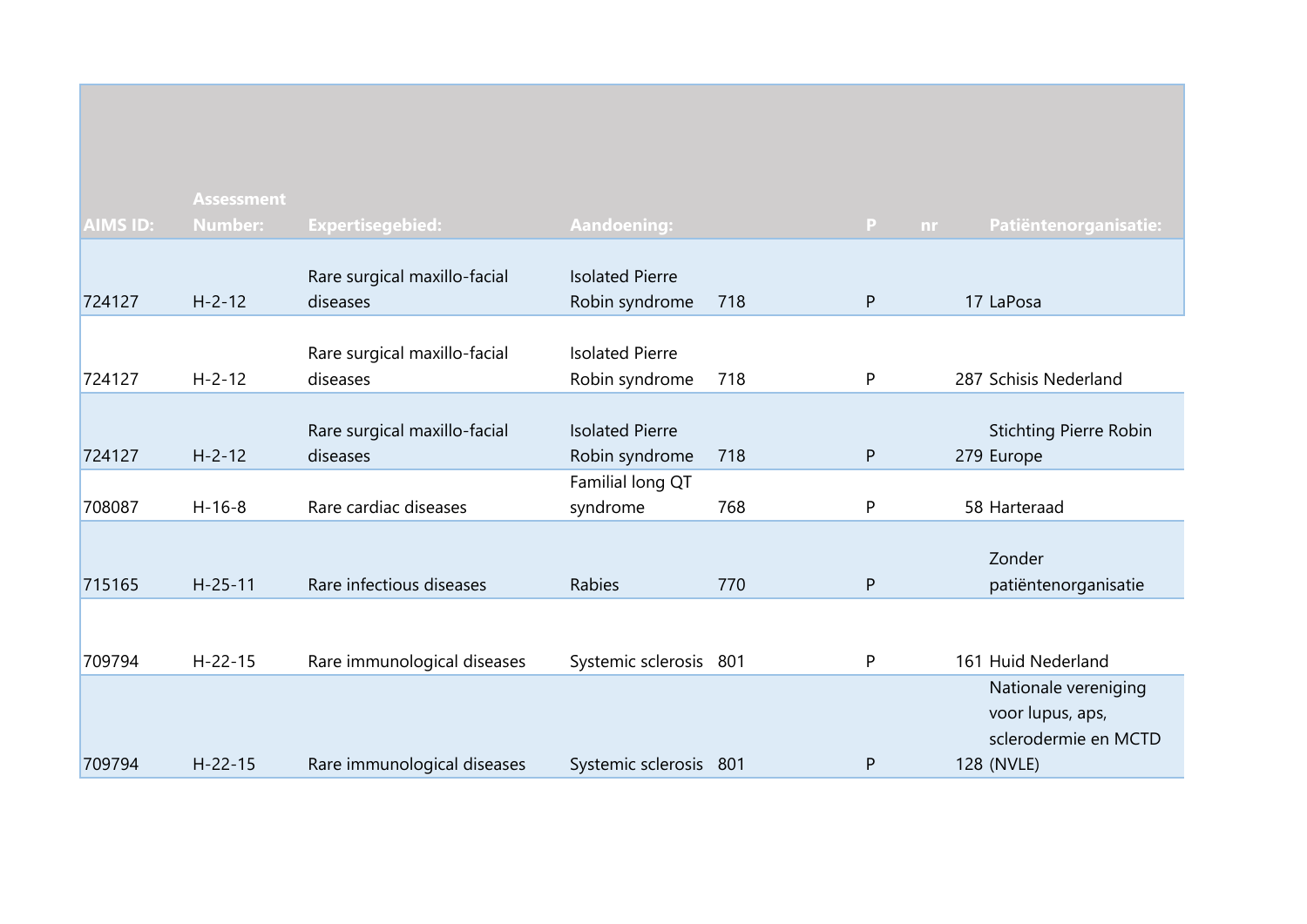|                 | <b>Assessment</b> |                          |                    |     |           |                              |
|-----------------|-------------------|--------------------------|--------------------|-----|-----------|------------------------------|
| <b>AIMS ID:</b> | <b>Number:</b>    | <b>Expertisegebied:</b>  | <b>Aandoening:</b> |     | P         | Patiëntenorganisatie:<br>nr. |
|                 |                   |                          |                    |     |           |                              |
|                 |                   | Rare systemic and        | Mixed connective   |     |           | Nationale Vereniging         |
| 715080          | $H - 21 - 6$      | rheumatological diseases | tissue disease     | 809 | P         | 22 Sjögren Patiënten         |
|                 |                   |                          |                    |     |           | Nationale vereniging         |
|                 |                   |                          |                    |     |           | voor lupus, aps,             |
|                 |                   | Rare systemic and        | Mixed connective   |     |           | sclerodermie en MTCD         |
| 715080          | $H - 21 - 6$      | rheumatological diseases | tissue disease     | 809 | ${\sf P}$ | 128 (NVLE)                   |
|                 |                   |                          |                    |     |           |                              |
|                 |                   |                          | Primary            |     |           |                              |
| 716145          | $H - 12 - 3$      | Rare neoplastic diseases | myelofibrosis      | 824 | P         | 78 MPN Stichting             |
|                 |                   |                          |                    |     |           |                              |
|                 |                   |                          | Primary            |     |           |                              |
| 716145          | $H - 12 - 3$      | Rare neoplastic diseases | myelofibrosis      | 824 | P         | 81 Stichting Hematon         |
|                 |                   |                          |                    |     |           | Marshall Smith               |
|                 |                   |                          |                    |     |           | Syndroom Research            |
| 710455          | $H-17-11$         | Rare genetic diseases    | Down syndrome      | 870 | P         | 146 Foundation               |
|                 |                   |                          |                    |     |           | <b>Stichting Down</b>        |
| 710455          | $H-17-11$         | Rare genetic diseases    | Down syndrome      | 870 | P         | 71 Syndroom (SDS)            |
|                 |                   |                          |                    |     |           |                              |
| 710455          | $H-17-11$         | Rare genetic diseases    | Down syndrome      | 870 | P         | 145 Stichting Pitt Hopkins   |
|                 |                   |                          |                    |     |           | Stichting Rubinstein-        |
| 710455          | $H-17-11$         | Rare genetic diseases    | Down syndrome      | 870 | ${\sf P}$ | 48 Taybi                     |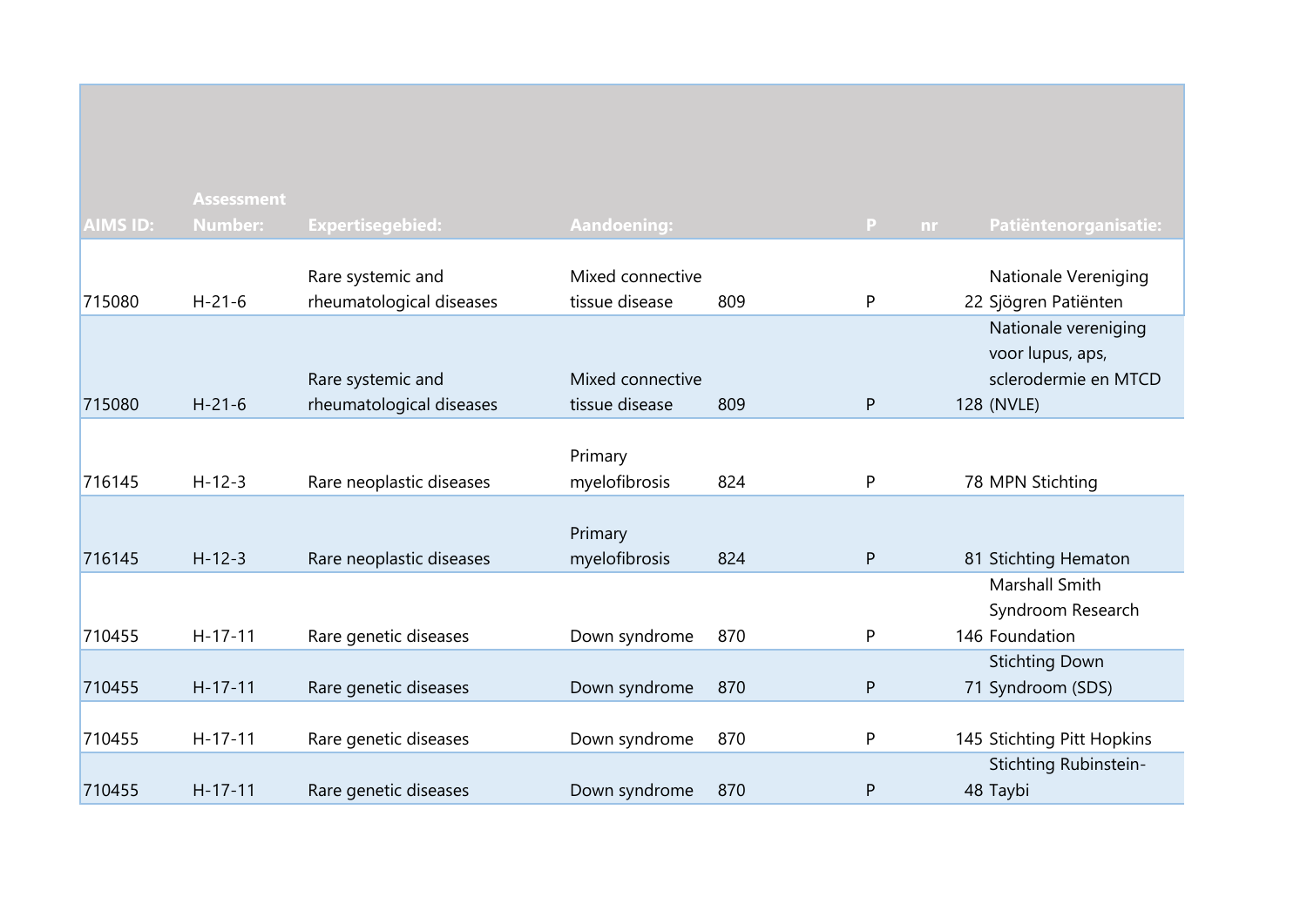|                 | <b>Assessment</b> |                                              |                       |      |              |    |                            |
|-----------------|-------------------|----------------------------------------------|-----------------------|------|--------------|----|----------------------------|
| <b>AIMS ID:</b> | <b>Number:</b>    | <b>Expertisegebied:</b>                      | <b>Aandoening:</b>    |      | $\mathbf{P}$ | nr | Patiëntenorganisatie:      |
|                 |                   |                                              |                       |      |              |    | Stichting                  |
|                 |                   |                                              |                       |      |              |    | Patiëntenplatform          |
| 708189          | $H - 11 - 25$     | Rare neoplastic diseases                     | Desmoid tumor         | 873  | P            |    | 94 Sarcomen                |
|                 |                   |                                              |                       |      |              |    | Stichting                  |
|                 |                   |                                              |                       |      |              |    | Patiëntenplatform          |
| 709336          | $H-11-35$         | Rare neoplastic diseases                     | Desmoid tumor         | 873  | P            |    | 94 Sarcomen                |
|                 |                   |                                              |                       |      |              |    | Stichting                  |
|                 |                   |                                              |                       |      |              |    | Patiëntenplatform          |
| 715026          | $H-11-19$         | Rare neoplastic diseases                     | Desmoid tumor         | 873  | P            |    | 94 Sarcomen                |
|                 |                   |                                              |                       |      |              |    | Stichting                  |
|                 |                   |                                              |                       |      |              |    | Patiëntenplatform          |
| 724576          | $H - 11 - 41$     | Rare neoplastic diseases                     | Desmoid tumor         | 873  | P            |    | 94 Sarcomen                |
|                 |                   |                                              |                       |      |              |    | Vereniging Ouderen en      |
|                 |                   |                                              |                       |      |              |    | Kinderen met               |
|                 |                   |                                              | Idiopathic            |      |              |    | Slokdarmafsluiting         |
| 710545          | $H - 7 - 2$       | Rare gastroenterologic diseases              | achalasia             | 930  | P            |    | 124 (VOKS)                 |
|                 |                   |                                              | Early-onset           |      |              |    |                            |
|                 |                   |                                              | autosomal             |      |              |    |                            |
|                 |                   |                                              | dominant              |      |              |    |                            |
|                 |                   | Rare abdominal surgical diseases, Alzheimers |                       |      |              |    |                            |
| 709738          | $H - 7 - 18$      | Rare neurological diseases                   | disease               | 1020 | P            |    | 2 Alzheimer Nederland      |
|                 |                   |                                              |                       |      |              |    |                            |
| 710505          | $H - 7 - 3$       | Rare gastroenterologic diseases              | Duodenum atresia 1203 |      | P            |    | 120 Vereniging Anusatresie |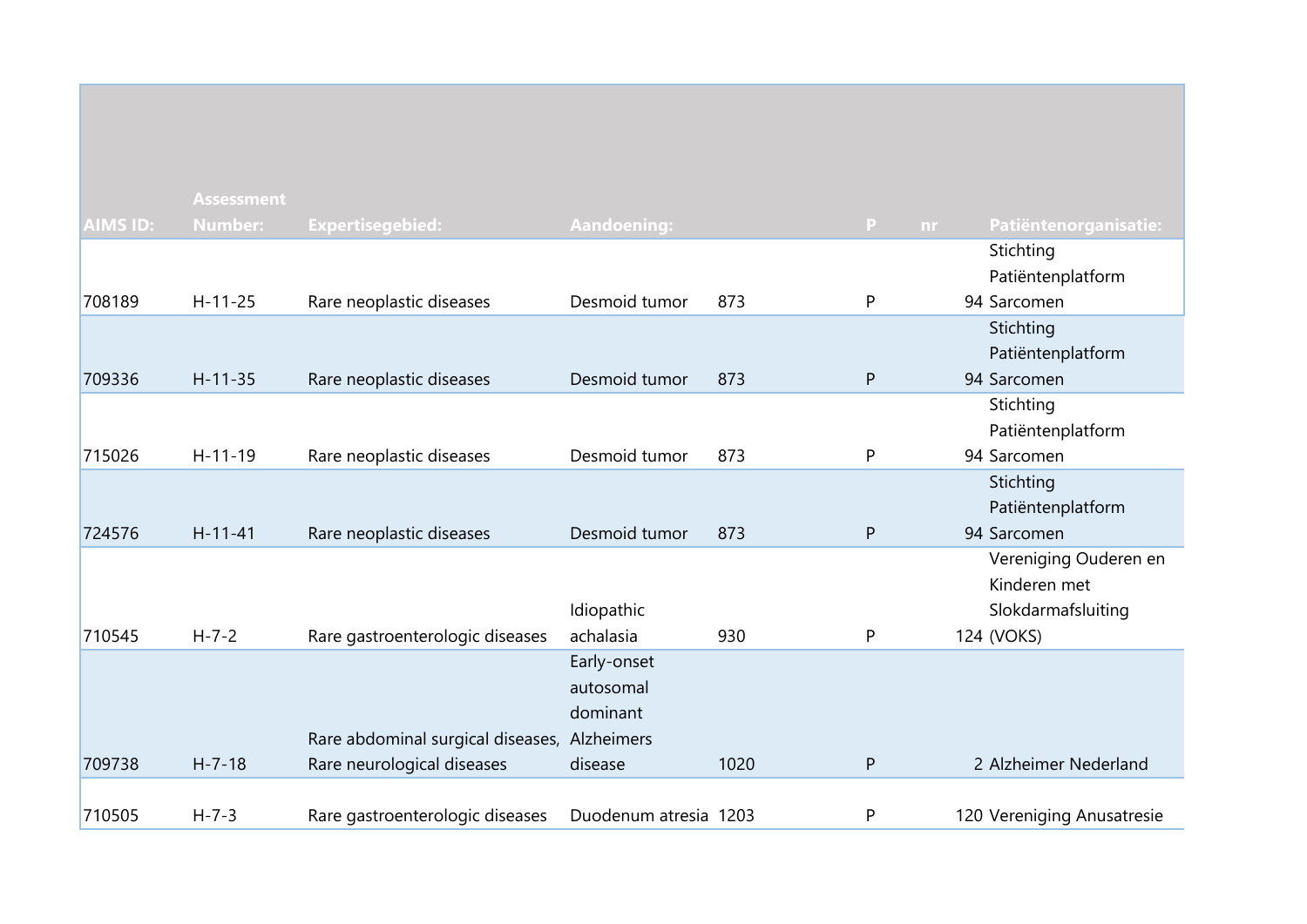| <b>AIMS ID:</b> | <b>Assessment</b><br><b>Number:</b> | Expertisegebied:             | Aandoening:        |      | P            | Patiëntenorganisatie:<br>nr. |
|-----------------|-------------------------------------|------------------------------|--------------------|------|--------------|------------------------------|
|                 |                                     |                              |                    |      |              | Zonder                       |
| 715007          | $H-26-7$                            | Rare infectious diseases     | Schistosomiasis    | 1247 | ${\sf P}$    | patiëntenorganisatie         |
|                 |                                     |                              |                    |      |              |                              |
|                 |                                     |                              |                    |      |              | Zonder                       |
| 715165          | $H - 25 - 11$                       | Rare infectious diseases     | Schistosomiasis    | 1247 | P            | patiëntenorganisatie         |
|                 |                                     |                              |                    |      |              |                              |
|                 |                                     | Rare developmental anomalies | Coffin-Siris       |      |              |                              |
| 715185          | $H - 17 - 14$                       | during embryogenesis         | syndrome           | 1465 | $\mathsf{P}$ | 290 Zeldsamen                |
|                 |                                     |                              | 22q11.2            |      |              |                              |
|                 |                                     | Rare surgical maxillo-facial | duplication        |      |              |                              |
| 724127          | $H - 2 - 12$                        | diseases                     | syndrome           | 1727 | $\mathsf{P}$ | 17 LaPosa                    |
|                 |                                     |                              | 22q11.2            |      |              |                              |
|                 |                                     | Rare surgical maxillo-facial | duplication        |      |              |                              |
| 724127          | $H - 2 - 12$                        | diseases                     | syndrome           | 1727 | ${\sf P}$    | 271 Stichting Steun 22q11    |
|                 |                                     |                              |                    |      |              |                              |
|                 |                                     |                              | Dyskeratosis       |      |              |                              |
| 720256          | $H - 12 - 11$                       | Rare hematologic diseases    | Congenita          | 1775 | P            | 161 Huid Nederland           |
|                 |                                     |                              | <b>Bilateral</b>   |      |              |                              |
|                 |                                     |                              | striopallidodentat |      |              |                              |
| 724406          | $H-9-12$                            | Rare genetic diseases        | e calcinosis       | 1980 | $\mathsf{P}$ | 2 Alzheimer Nederland        |
|                 |                                     |                              | <b>Bilateral</b>   |      |              |                              |
|                 |                                     |                              | striopallidodentat |      |              | Fahr Patiënten               |
| 724406          | $H - 9 - 12$                        | Rare genetic diseases        | e calcinosis       | 1980 | P            | 346 Vereniging Nederland     |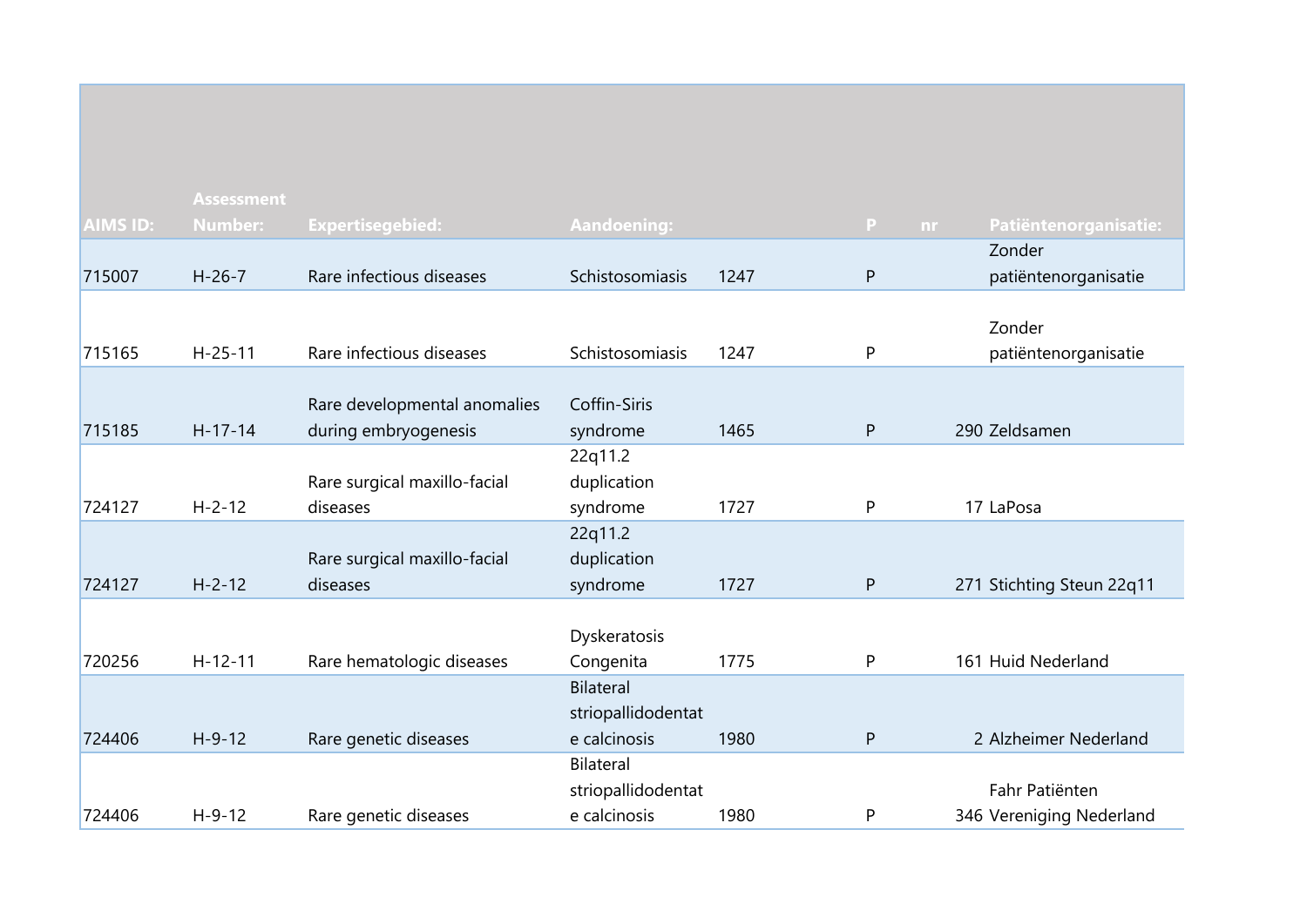|                 | <b>Assessment</b> |                                   |                        |      |              |                            |
|-----------------|-------------------|-----------------------------------|------------------------|------|--------------|----------------------------|
| <b>AIMS ID:</b> | <b>Number:</b>    | <b>Expertisegebied:</b>           | Aandoening:            |      | P<br>nr.     | Patiëntenorganisatie:      |
|                 |                   |                                   | Cleft lip with or      |      |              |                            |
|                 |                   | Rare surgical maxillo-facial      | without cleft          |      |              |                            |
| 706222          | $H - 2 - 16$      | diseases                          | palate                 | 1991 | $\mathsf{P}$ | 17 LaPosa                  |
|                 |                   |                                   | Cleft lip with or      |      |              |                            |
|                 |                   | Rare surgical maxillo-facial      | without cleft          |      |              |                            |
| 706222          | $H - 2 - 16$      | diseases                          | palate                 | 1991 | P            | 287 Schisis Nederland      |
|                 |                   | Rare surgical maxillo-facial      |                        |      |              |                            |
| 706222          | $H - 2 - 16$      | diseases                          | Cleft palate           | 2014 | ${\sf P}$    | 17 LaPosa                  |
|                 |                   | Rare surgical maxillo-facial      |                        |      |              |                            |
| 706222          | $H - 2 - 16$      | diseases                          | Cleft palate           | 2014 | P            | 287 Schisis Nederland      |
|                 |                   |                                   |                        |      |              | Narcolepsie Vereniging     |
| 715121          | $H - 0 - 4$       | Rare neurological diseases        | Narcolepsy type 1 2073 |      | $\mathsf{P}$ | 210 Nederland              |
|                 |                   |                                   |                        |      |              | Nederlandse                |
|                 |                   |                                   | Autoimmune             |      |              | Leverpatiëntenvereniging   |
| 715254          | $H - 20 - 8$      | Rare hepatic diseases             | hepatitis              | 2137 | P            | 19 (NLV)                   |
|                 |                   |                                   | <b>Microvillus</b>     |      |              |                            |
| 710505          | $H - 7 - 3$       | Rare gastroenterologic diseases   | inclusion disease      | 2290 | $\mathsf{P}$ | 120 Vereniging Anusatresie |
|                 |                   |                                   | Microvillus            |      |              | Zonder                     |
| 719220          | $H - 7 - 15$      | Rare gastroenterologic diseases   | inclusion disease      | 2290 | P            | patiëntenorganisatie       |
|                 |                   |                                   |                        |      |              |                            |
|                 |                   | Rare abdominal surgical diseases, |                        |      |              |                            |
| 712061          | $H - 7 - 16$      | Rare gastroenterologic diseases   | Gastroschisis          | 2368 | P            | 114 Care4Neo               |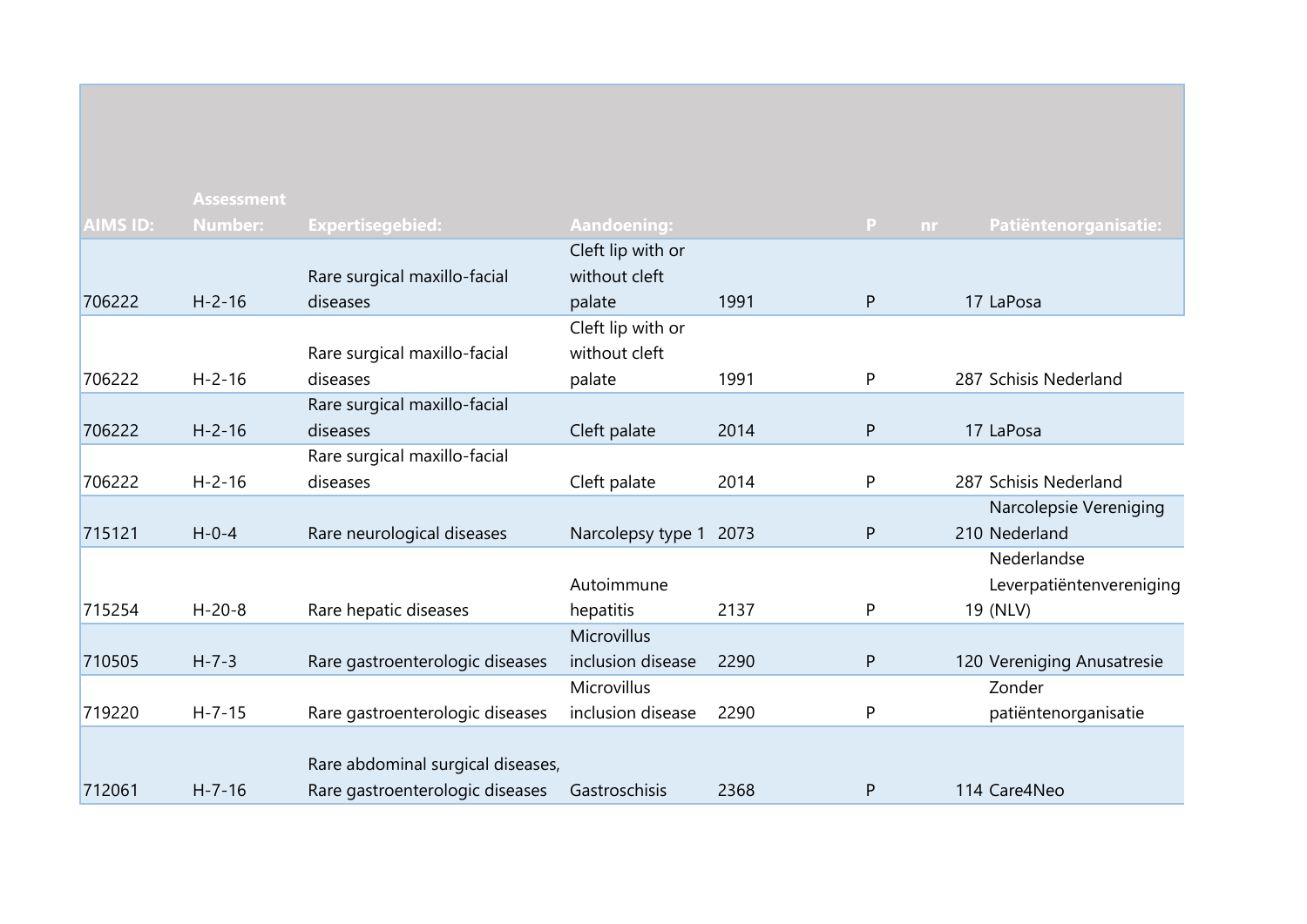|          | <b>Assessment</b> |                                |                    |      |              |                           |
|----------|-------------------|--------------------------------|--------------------|------|--------------|---------------------------|
| AIMS ID: | Number:           | <b>Expertisegebied:</b>        | <b>Aandoening:</b> |      | P<br>nr.     | Patiëntenorganisatie:     |
|          |                   |                                |                    |      |              | Patiëntenvereniging voor  |
|          |                   |                                | Conotruncal heart  |      |              | Aangeboren                |
| 720077   | $H - 16 - 13$     | Rare cardiac diseases          | malformations      | 2445 | P            | 127 Hartafwijkingen (PAH) |
|          |                   |                                | Systemic           |      |              | Mastocytose Vereniging    |
| 715386   | $H-12-18$         | Rare hematologic diseases      | mastocytosis       | 2467 | $\mathsf{P}$ | 83 Nederland              |
|          |                   | Rare neoplastic diseases, Rare | Neurocutaneous     |      |              |                           |
| 715061   | $H-10-4$          | skin diseases                  | melanocytosis      | 2481 | P            | 161 Huid Nederland        |
|          |                   | Rare neoplastic diseases, Rare | Neurocutaneous     |      |              |                           |
| 715061   | $H - 10 - 4$      | skin diseases                  | melanocytosis      | 2481 | ${\sf P}$    | 141 Nevus Netwerk         |
|          |                   |                                |                    |      |              |                           |
| 715227   | $H - 3 - 17$      | Rare endocrine diseases        | Meningioma         | 2495 | $\mathsf{P}$ | 91 Hersenletsel.nl        |
|          |                   |                                |                    |      |              |                           |
|          |                   |                                |                    |      |              |                           |
| 724234   | $H-15-11$         | Rare neoplastic diseases       | Meningioma         | 2495 | $\mathsf{P}$ | 91 Hersenletsel.nl        |
|          |                   |                                |                    |      |              | Nederlandse Hypofyse      |
| 715227   | $H - 3 - 17$      | Rare endocrine diseases        | Meningioma         | 2495 | P            | 65 Stichting (NHS)        |
|          |                   |                                |                    |      |              |                           |
| 715227   | $H - 3 - 17$      | Rare endocrine diseases        | Meningioma         | 2495 | $\mathsf{P}$ | 64 NVACP                  |
|          |                   |                                |                    |      |              |                           |
| 715227   | $H - 3 - 17$      | Rare endocrine diseases        | Meningioma         | 2495 | P            | 34 Osteoporose Vereniging |
|          |                   |                                |                    |      |              |                           |
|          |                   |                                |                    |      |              |                           |
| 724234   | $H - 15 - 11$     | Rare neoplastic diseases       | Meningioma         | 2495 | $\mathsf{P}$ | 33 Stichting Hoormij      |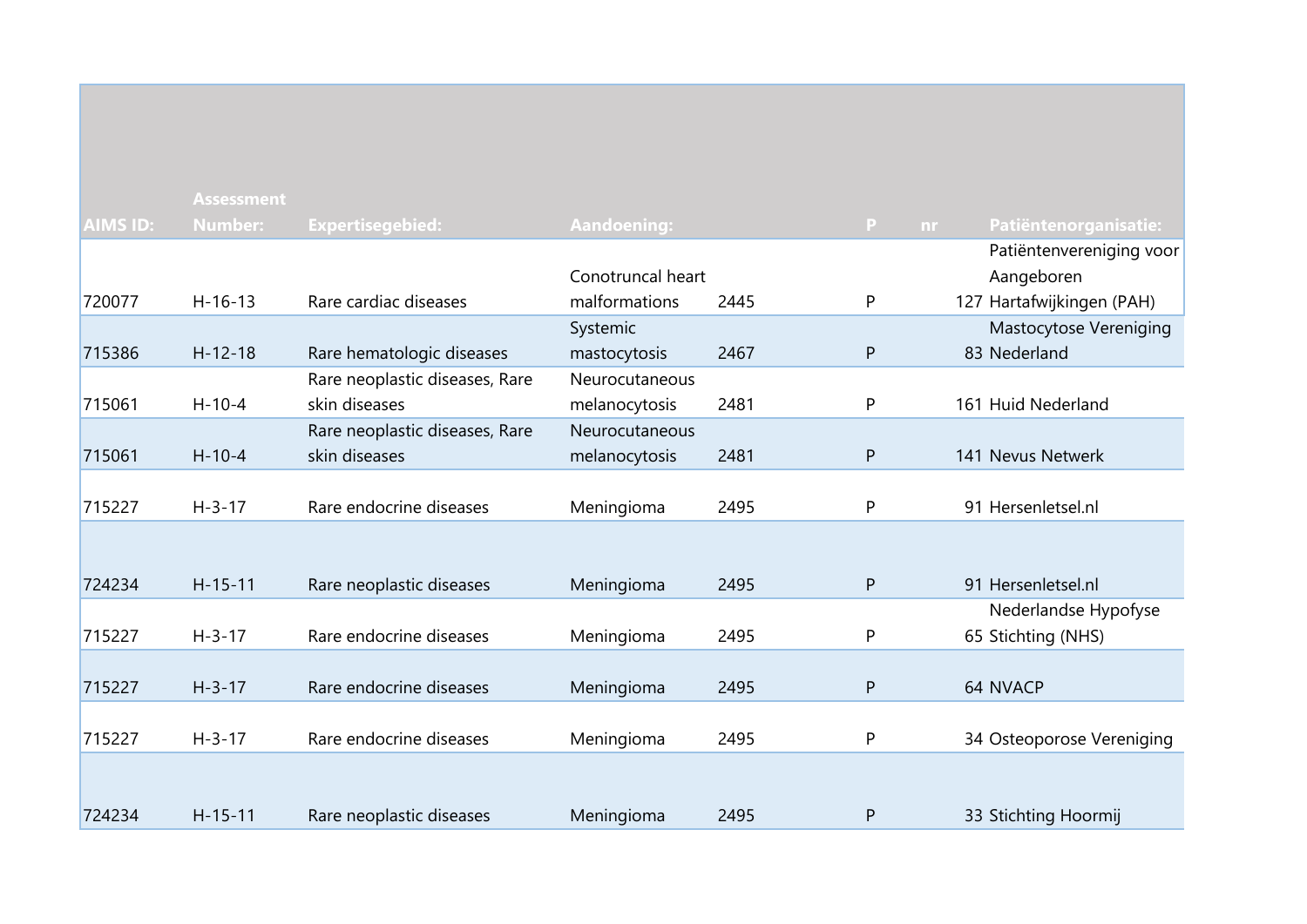|                 | <b>Assessment</b> |                                 |                         |      |                     |                          |
|-----------------|-------------------|---------------------------------|-------------------------|------|---------------------|--------------------------|
| <b>AIMS ID:</b> | <b>Number:</b>    | <b>Expertisegebied:</b>         | <b>Aandoening:</b>      |      | $\mathsf{P}$<br>nr. | Patiëntenorganisatie:    |
|                 |                   |                                 | Moyamoya                |      |                     | Zonder                   |
| 724296          | $H - 9 - 13$      | Rare neurological diseases      | disease                 | 2573 | P                   | patiëntenorganisatie     |
|                 |                   |                                 |                         |      |                     |                          |
|                 |                   | Rare otorhinolaryngological     | Laryngeal               |      |                     |                          |
| 715304          | $H - 2 - 15$      | diseases                        | abductor paralysis 2808 |      | ${\sf P}$           | 59 Dystonievereniging    |
|                 |                   |                                 | Chronic intestinal      |      |                     |                          |
|                 |                   |                                 | pseudoobstructio        |      |                     | Vereniging Ziekte van    |
| 719220          | $H - 7 - 15$      | Rare gastroenterologic diseases | $\mathsf{n}$            | 2978 | P                   | 123 Hirschsprung         |
|                 |                   |                                 | Pyridoxine              |      |                     | Volwassenen Kinderen     |
|                 |                   |                                 | Dependent               |      |                     | en Stofwisselingsziekten |
| 709517          | $H-9-17$          | Rare neurological diseases      | Epilepsy                | 3006 | $\mathsf{P}$        | 56 (VKS)                 |
|                 |                   |                                 | Malignant               |      |                     |                          |
|                 |                   |                                 | peripheral nerve        |      |                     | Neurofibromatosevereni   |
| 715366          | $H - 11 - 52$     | Rare neoplastic diseases        | sheath tumor            | 3148 | P                   | 30 ging Nederland (NFVN) |
|                 |                   |                                 | Malignant               |      |                     | Stichting                |
|                 |                   |                                 | peripheral nerve        |      |                     | Patiëntenplatform        |
| 715366          | $H - 11 - 52$     | Rare neoplastic diseases        | sheath tumor            | 3148 | P                   | 94 Sarcomen              |
|                 |                   |                                 |                         |      |                     | Stichting                |
|                 |                   |                                 | Soft tissue             |      |                     | Patiëntenplatform        |
| 715026          | $H - 11 - 19$     | Rare neoplastic diseases        | sarcoma                 | 3394 | P                   | 94 Sarcomen              |
|                 |                   |                                 |                         |      |                     | Stichting                |
|                 |                   |                                 |                         |      |                     | Patiëntenplatform        |
| 724576          | $H - 11 - 41$     | Rare neoplastic diseases        | Soft tissue             | 3394 | P                   | 94 Sarcomen              |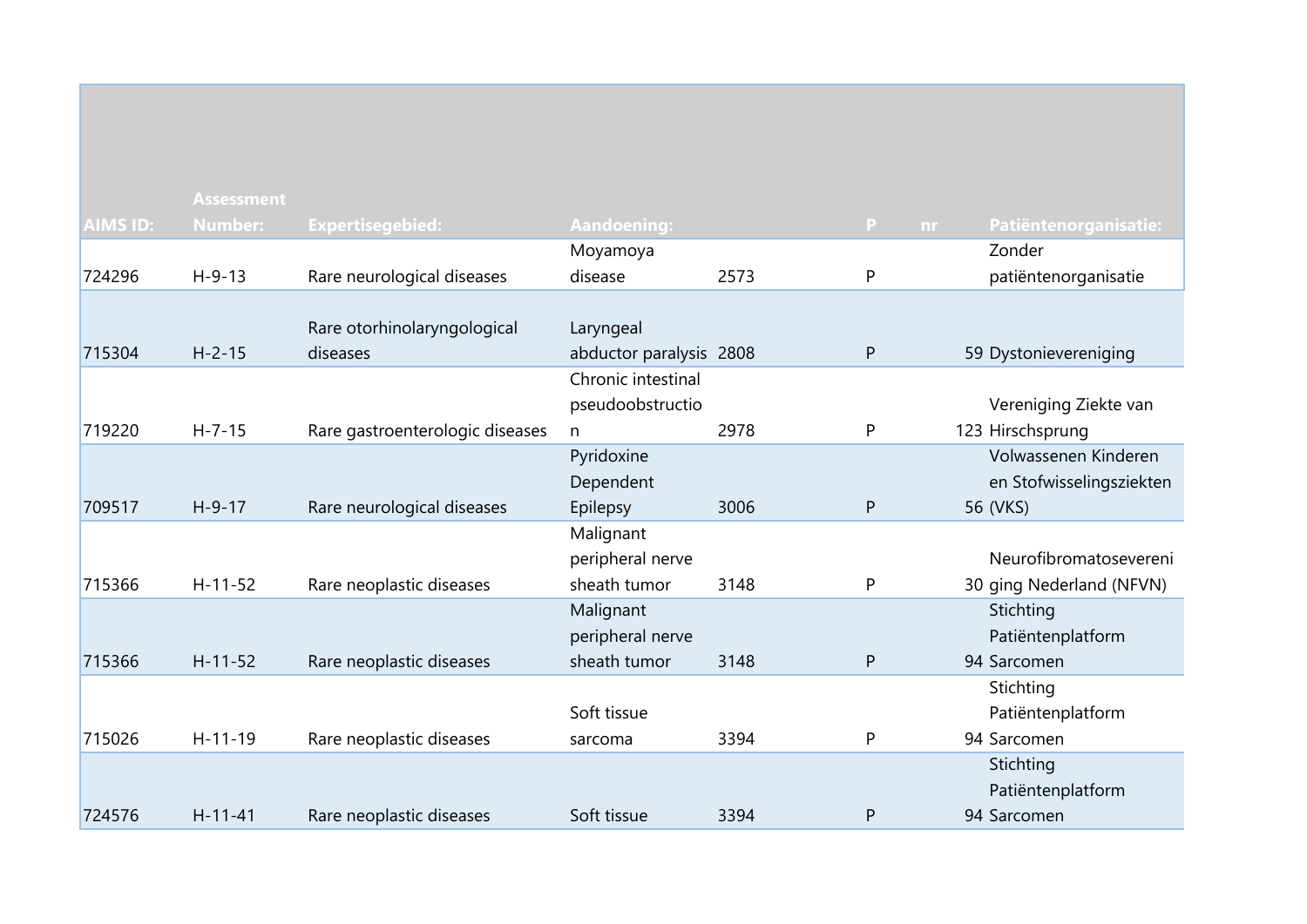|                 | <b>Assessment</b> |                                 |                    |       |              |                             |
|-----------------|-------------------|---------------------------------|--------------------|-------|--------------|-----------------------------|
| <b>AIMS ID:</b> | <b>Number:</b>    | <b>Expertisegebied:</b>         | <b>Aandoening:</b> |       | P.<br>nr     | Patiëntenorganisatie:       |
|                 |                   |                                 |                    |       |              |                             |
| 717024          | $H-11-51$         | Rare neoplastic diseases        | Germ cell tumor    | 3399  | P            | 226 Stichting Zaadbalkanker |
|                 |                   |                                 |                    |       |              | Stichting                   |
|                 |                   | Rare neoplastic diseases, Rare  | Dermatofibrosarco  |       |              | Patiëntenplatform           |
| 715061          | $H - 10 - 4$      | skin diseases                   | ma protuberans     | 31112 | ${\sf P}$    | 94 Sarcomen                 |
|                 |                   |                                 | Idiopathic         |       |              | Narcolepsie Vereniging      |
| 715121          | $H - 0 - 4$       | Rare neurological diseases      | hypersomnia        | 33208 | P            | 210 Nederland               |
|                 |                   |                                 | Kleine-Levin       |       |              | Zonder                      |
| 715121          | $H - 0 - 4$       | Rare neurological diseases      | syndrome           | 33543 | $\mathsf{P}$ | patiëntenorganisatie        |
|                 |                   | Rare hematologic diseases, Rare | Graft versus host  |       |              |                             |
| 708208          | $H - 12 - 7$      | neoplastic diseases             | disease            | 39812 | P            | 81 Stichting Hematon        |
|                 |                   |                                 |                    |       |              | Stichting                   |
|                 |                   |                                 | Gastrointestinal   |       |              | Patiëntenplatform           |
| 708189          | $H - 11 - 25$     | Rare neoplastic diseases        | stromal tumor      | 44890 | P            | 94 Sarcomen                 |
|                 |                   |                                 |                    |       |              | Stichting                   |
|                 |                   |                                 | Gastrointestinal   |       |              | Patiëntenplatform           |
| 715026          | $H-11-19$         | Rare neoplastic diseases        | stromal tumor      | 44890 | P            | 94 Sarcomen                 |
|                 |                   |                                 |                    |       |              |                             |
|                 |                   |                                 |                    |       |              | Stichting                   |
|                 |                   |                                 | Gastro-intestinale |       |              | Patiëntenplatform           |
| 724628          | $H - 11 - 31$     | Rare genetic diseases           | stromale tumor     | 44890 | P            | 94 Sarcomen                 |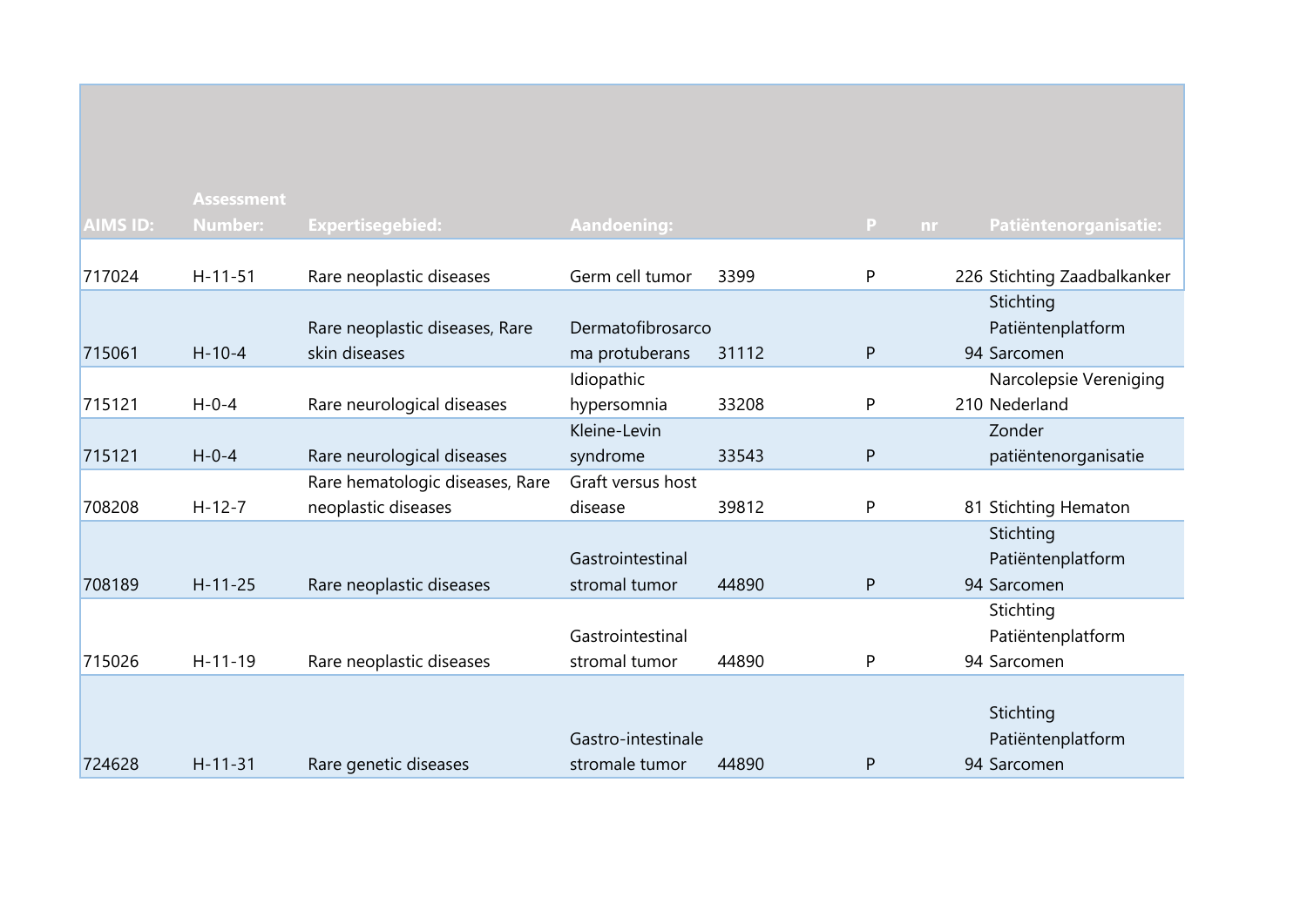|                 | <b>Assessment</b> |                                   |                    |       |              |           |                         |
|-----------------|-------------------|-----------------------------------|--------------------|-------|--------------|-----------|-------------------------|
| <b>AIMS ID:</b> | <b>Number:</b>    | <b>Expertisegebied:</b>           | <b>Aandoening:</b> |       | P            | <b>nr</b> | Patiëntenorganisatie:   |
|                 |                   |                                   |                    |       |              |           | Asbestslachtoffers      |
|                 |                   |                                   | Pleural            |       |              |           | Vereniging Nederland    |
| 709238          | $H - 11 - 53$     | Rare neoplastic diseases          | mesothelioma       | 50251 | P            |           | 109 (AVN)               |
|                 |                   |                                   | Anterior           |       |              |           |                         |
|                 |                   |                                   | cutaneous nerve    |       |              |           |                         |
|                 |                   | Rare neoplastic diseases, Rare    | entrapment         |       |              |           |                         |
| 715205          | $H-14-11$         | neurological diseases             | syndrome           | 51890 | $\mathsf{P}$ |           | 296 ACNES Foundation    |
|                 |                   |                                   | Anterior           |       |              |           |                         |
|                 |                   |                                   | cutaneous nerve    |       |              |           |                         |
|                 |                   | Rare neoplastic diseases, Rare    | entrapment         |       |              |           |                         |
| 715205          | $H-14-11$         | neurological diseases             | syndrome           | 51890 | P            |           | 295 Stichting ACNES     |
|                 |                   |                                   |                    |       |              |           |                         |
|                 |                   |                                   | Myelodysplastic    |       |              |           |                         |
| 716145          | $H - 12 - 3$      | Rare neoplastic diseases          | syndrome           | 52688 | $\mathsf{P}$ |           | 81 Stichting Hematon    |
|                 |                   |                                   |                    |       |              |           |                         |
| 709794          | $H - 22 - 15$     |                                   | Vasculitis         | 52759 | P            |           |                         |
|                 |                   | Rare immunological diseases       |                    |       |              |           | 51 Vasculitis Stichting |
|                 |                   | Rare abdominal surgical diseases, | <b>Human Prion</b> |       |              |           |                         |
| 709738          | $H - 7 - 18$      | Rare neurological diseases        | <b>Disease</b>     | 56970 | ${\sf P}$    |           | 2 Alzheimer Nederland   |
|                 |                   | Rare neoplastic diseases, Rare    | Pudendal           |       |              |           | Zonder                  |
| 715205          | $H - 14 - 11$     | neurological diseases             | neuralgia          | 60039 | P            |           | patiëntenorganisatie    |
|                 |                   |                                   |                    |       |              |           |                         |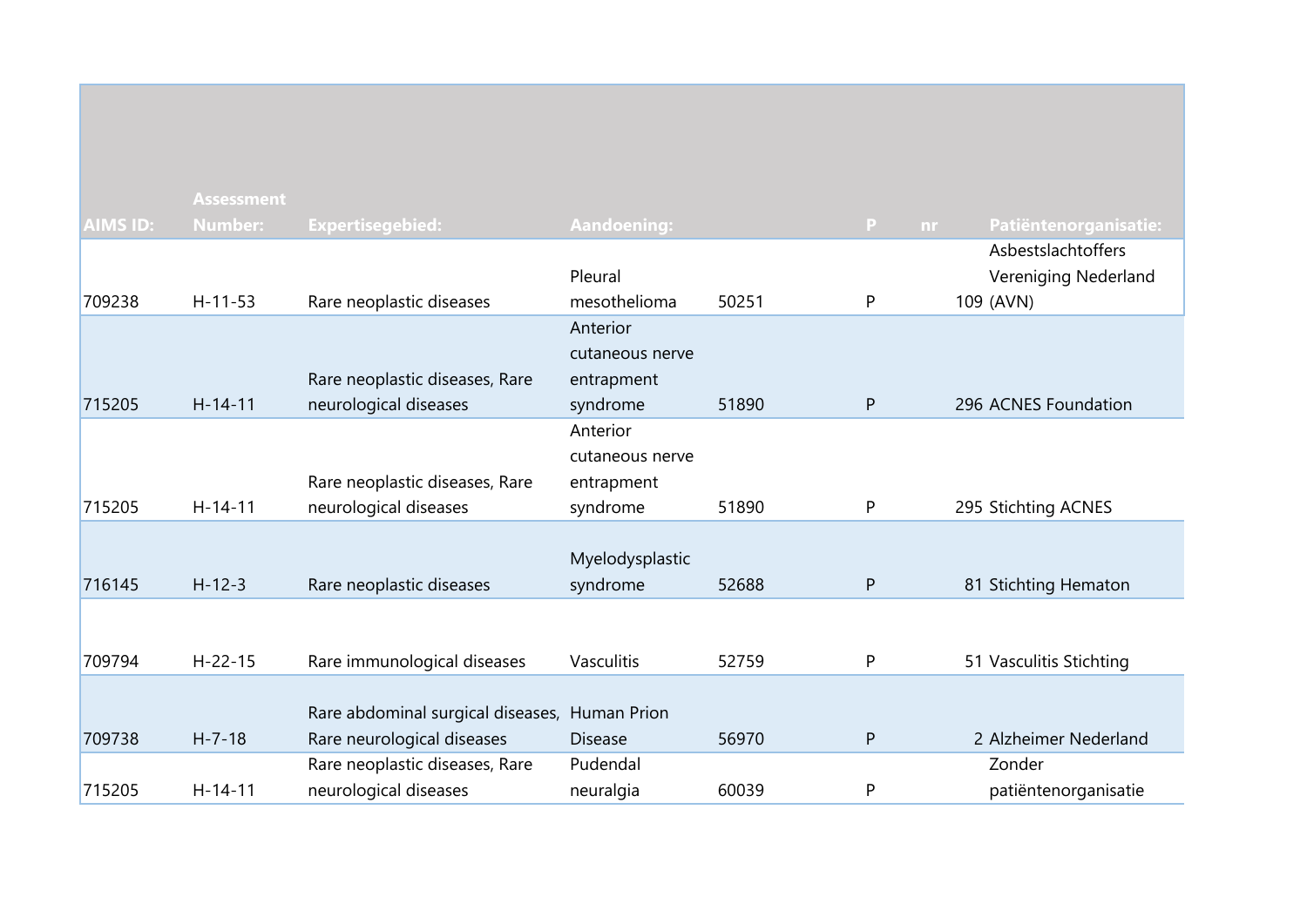|                 | <b>Assessment</b> |                                                          |                     |       |                    |                            |
|-----------------|-------------------|----------------------------------------------------------|---------------------|-------|--------------------|----------------------------|
| <b>AIMS ID:</b> | <b>Number:</b>    | <b>Expertisegebied:</b>                                  | <b>Aandoening:</b>  |       | $\mathsf{P}$<br>nr | Patiëntenorganisatie:      |
|                 |                   |                                                          | B-cell chronic      |       |                    |                            |
|                 |                   | Rare hematologic diseases, Rare                          | lymphocytic         |       |                    |                            |
| 708208          | $H - 12 - 7$      | neoplastic diseases                                      | leukemia            | 67038 | P                  | 81 Stichting Hematon       |
|                 |                   |                                                          | Rare sleep          |       |                    | Narcolepsie Vereniging     |
| 715121          | $H - 0 - 4$       | Rare neurological diseases                               | disorder            | 68354 | P                  | 210 Nederland              |
|                 |                   |                                                          |                     |       |                    | Volwassenen Kinderen       |
|                 |                   |                                                          |                     |       |                    | en Stofwisselingsziekten   |
| 724687          | $H-18-11$         | Rare inborn errors of metabolism Lysosomal disease 68366 |                     |       | $\mathsf{P}$       | 56 (VKS)                   |
|                 |                   |                                                          |                     |       |                    | Volwassenen Kinderen       |
|                 |                   |                                                          | Rare inborn errors  |       |                    | en Stofwisselingsziekten   |
| 724687          | $H - 18 - 11$     | Rare inborn errors of metabolism of metabolism           |                     | 68367 | P                  | 56 (VKS)                   |
|                 |                   |                                                          | Mitochondrial       |       |                    | Belangenvereniging         |
| 708228          | $H - 14 - 4$      | Rare inborn errors of metabolism diseases                |                     | 68380 | ${\sf P}$          | 274 LOA/LHON               |
|                 |                   |                                                          | Mitochondrial       |       |                    | Spierziekten Nederland     |
| 708228          | $H - 14 - 4$      | Rare inborn errors of metabolism diseases                |                     | 68380 | P                  | 43 (SN)                    |
|                 |                   |                                                          | Mitochondrial       |       |                    | <b>Stichting Cure ADOA</b> |
| 708228          | $H - 14 - 4$      | Rare inborn errors of metabolism diseases                |                     | 68380 | ${\sf P}$          | 281 Foundation             |
|                 |                   |                                                          | Mitochondrial       |       |                    |                            |
| 708228          | $H-14-4$          | Rare inborn errors of metabolism diseases                |                     | 68380 | P                  | 199 Stichting Nemo         |
|                 |                   |                                                          | Pyogenic arthritis- |       |                    |                            |
|                 |                   |                                                          | pyoderma            |       |                    |                            |
|                 |                   | Rare neoplastic diseases, Rare                           | gangrenosum-        |       |                    |                            |
| 715061          | $H - 10 - 4$      | skin diseases                                            | acne syndrome       | 69126 | $\mathsf{P}$       | 135 Stichting KAISZ        |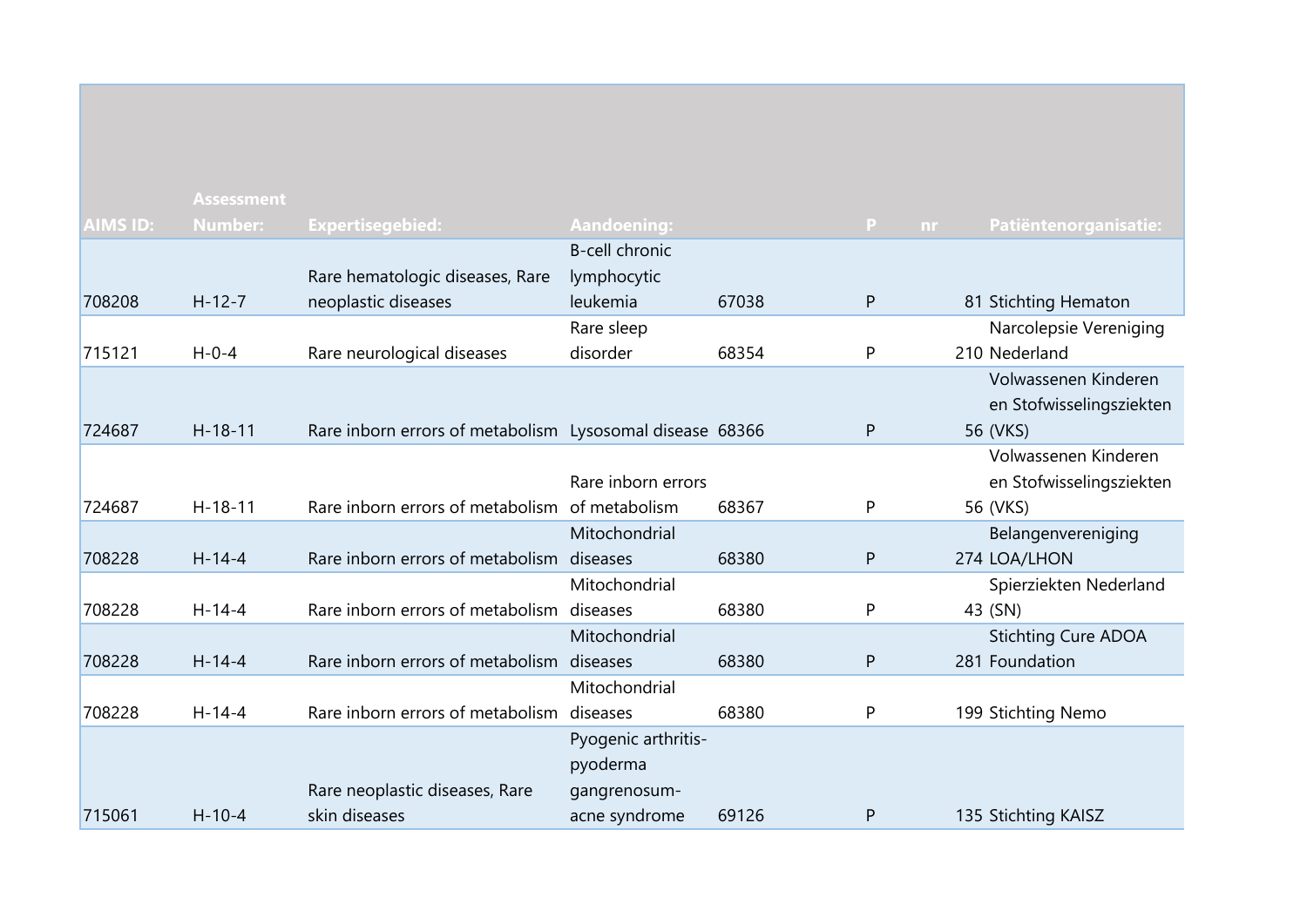|                 | <b>Assessment</b> |                            |                                |       |           |                                               |
|-----------------|-------------------|----------------------------|--------------------------------|-------|-----------|-----------------------------------------------|
| <b>AIMS ID:</b> | <b>Number:</b>    | <b>Expertisegebied:</b>    | <b>Aandoening:</b>             |       | P<br>nr.  | Patiëntenorganisatie:                         |
|                 |                   |                            | Bronchopulmonar                |       |           |                                               |
| 711854          | $H - 8 - 26$      | Rare respiratory diseases  | y Dysplasia                    | 70589 | P         | 114 Care4Neo                                  |
| 708068          | $H - 8 - 15$      | Rare respiratory diseases  | Rare pulmonary<br>hypertension | 71198 | ${\sf P}$ | <b>Stichting Pulmonale</b><br>158 Hypertensie |
|                 |                   |                            |                                |       |           |                                               |
|                 |                   |                            |                                |       |           |                                               |
|                 |                   |                            |                                |       |           |                                               |
|                 |                   |                            | Rare central                   |       |           |                                               |
|                 |                   |                            | nervous system                 |       |           |                                               |
|                 |                   |                            | and retinal                    |       |           |                                               |
| 706167          | $H-14-8$          | Rare neurological diseases | vascular disease               | 71281 | P         | 100 Oogvereniging                             |
|                 |                   |                            | Rare central                   |       |           |                                               |
|                 |                   |                            | nervous system                 |       |           |                                               |
|                 |                   |                            | and retinal                    |       |           |                                               |
| 709465          | $H-9-18$          | Rare neurological diseases | vascular disease               | 71281 | ${\sf P}$ | 100 Oogvereniging                             |
|                 |                   |                            | Inherited retinal              |       |           |                                               |
| 710024          | $H - 6 - 6$       | Rare genetic diseases      | disorder                       | 71862 | P         | 100 Oogvereniging                             |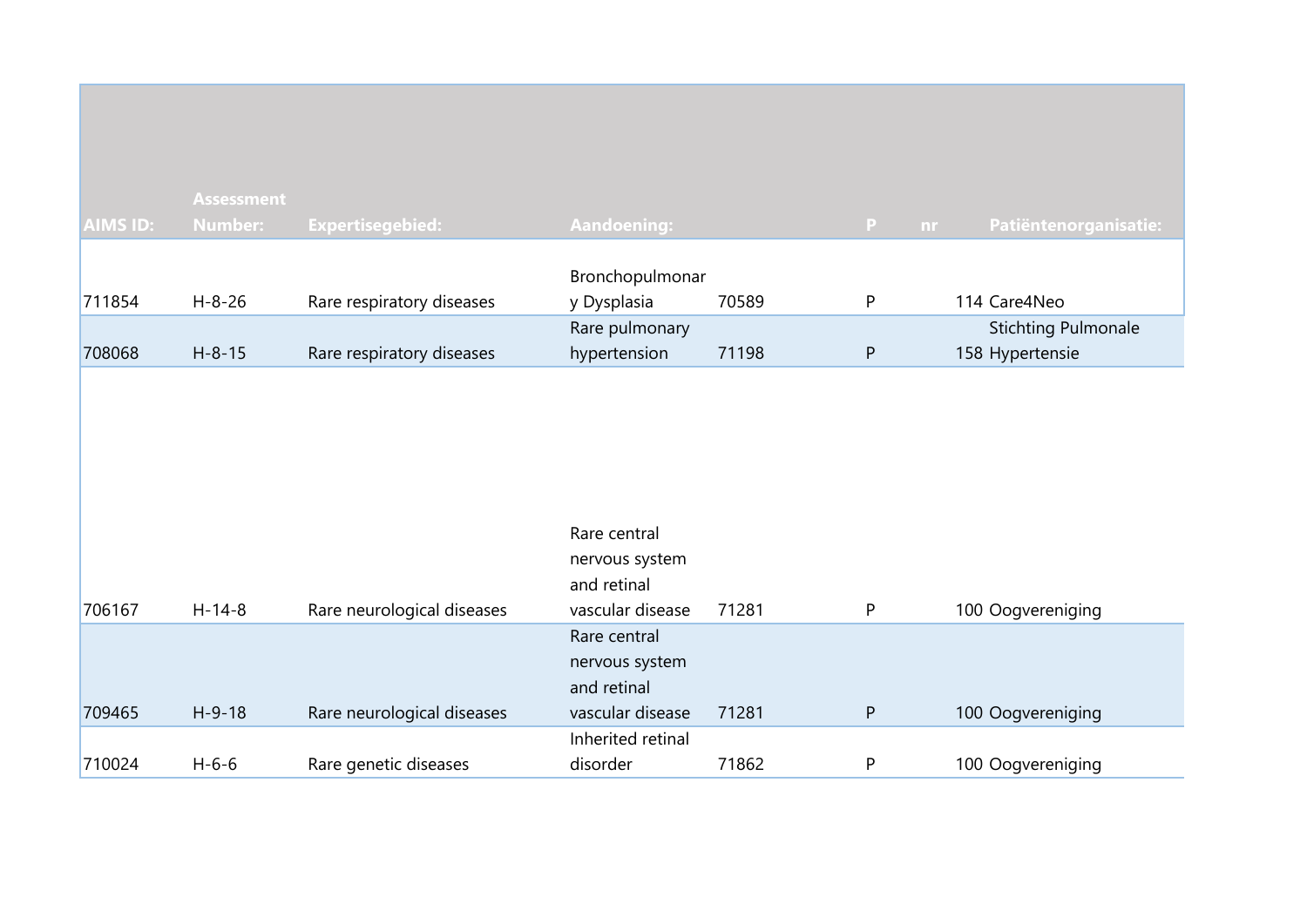|                 | <b>Assessment</b> |                                                 |                         |       |                |                            |
|-----------------|-------------------|-------------------------------------------------|-------------------------|-------|----------------|----------------------------|
| <b>AIMS ID:</b> | <b>Number:</b>    | <b>Expertisegebied:</b>                         | <b>Aandoening:</b>      |       | P<br><b>nr</b> | Patiëntenorganisatie:      |
|                 |                   |                                                 |                         |       |                | Vereniging Ouderen en      |
|                 |                   |                                                 |                         |       |                | Kinderen met               |
|                 |                   |                                                 | Eosinophilic            |       |                | Slokdarmafsluiting         |
| 710545          | $H - 7 - 2$       | Rare gastroenterologic diseases                 | esophagitis             | 73247 | P              | 124 (VOKS)                 |
|                 |                   |                                                 |                         |       |                |                            |
|                 |                   |                                                 | Eosinophilic            |       |                | Vereniging voor            |
| 710545          | $H - 7 - 2$       | Rare gastroenterologic diseases                 | esophagitis             | 73247 | P              | 182 Allergiepatiënten      |
|                 |                   |                                                 | <b>Merkel Cell</b>      |       |                |                            |
| 709008          | $H-10-11$         | Rare skin diseases                              | carcinoma               | 79140 | P              | 343 Stichting NETNECkanker |
|                 |                   |                                                 | Cutaneous               |       |                |                            |
|                 |                   | Rare neoplastic diseases, Rare                  | neuroendocrine          |       |                |                            |
| 715061          | $H - 10 - 4$      | skin diseases                                   | carcinoma               | 79140 | P              | 343 Stichting NETNECkanker |
|                 |                   |                                                 |                         |       |                | Volwassenen Kinderen       |
|                 |                   |                                                 | Classic organic         |       |                | en Stofwisselingsziekten   |
| 724687          | $H - 18 - 11$     | Rare inborn errors of metabolism aciduria       |                         | 79163 | P              | 56 (VKS)                   |
|                 |                   |                                                 | Juvenile neuronal       |       |                |                            |
|                 |                   |                                                 | ceroid                  |       |                |                            |
| 724687          | $H-18-11$         | Rare inborn errors of metabolism lipofuscinosis |                         | 79264 | P              | 310 Beat Batten            |
|                 |                   |                                                 | Juvenile neuronal       |       |                | Volwassenen Kinderen       |
|                 |                   |                                                 | ceroid                  |       |                | en Stofwisselingsziekten   |
| 724687          | $H-18-11$         | Rare inborn errors of metabolism lipofuscinosis |                         | 79264 | P              | 56 (VKS)                   |
|                 |                   |                                                 |                         |       |                | Narcolepsie Vereniging     |
| 715121          | $H - 0 - 4$       | Rare neurological diseases                      | Narcolepsy type 2 83465 |       | P              | 210 Nederland              |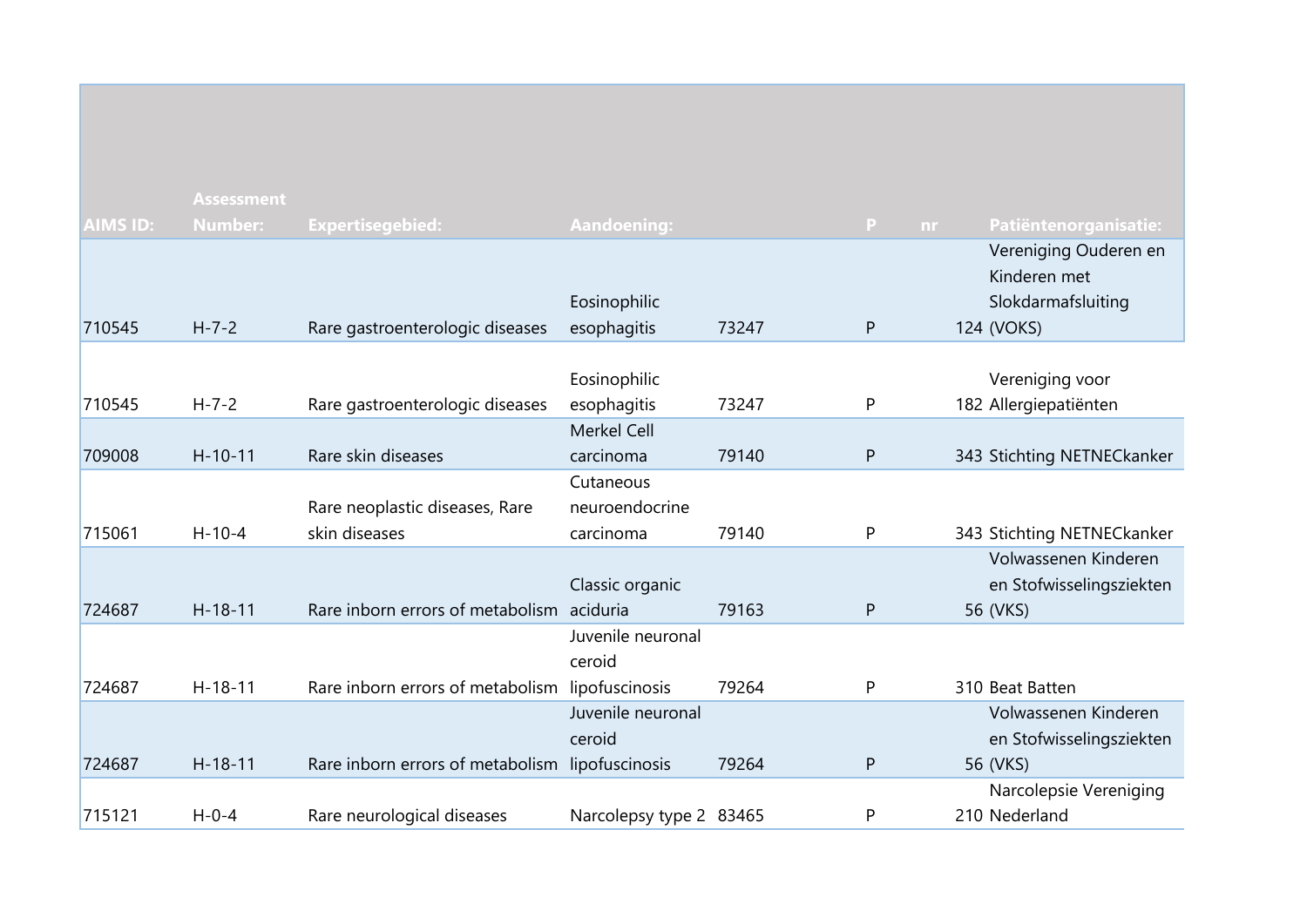|                 | <b>Assessment</b> |                                |                    |       |           |                           |
|-----------------|-------------------|--------------------------------|--------------------|-------|-----------|---------------------------|
| <b>AIMS ID:</b> | Number:           | <b>Expertisegebied:</b>        | <b>Aandoening:</b> |       | P.<br>nr. | Patiëntenorganisatie:     |
|                 |                   |                                |                    |       |           |                           |
|                 |                   | Rare developmental anomalies   | Rare intellectual  |       |           |                           |
| 715185          | $H-17-14$         | during embryogenesis           | disability         | 87277 | P         | 290 Zeldsamen             |
|                 |                   |                                | Rare congenital    |       |           |                           |
|                 |                   |                                | non-syndromic      |       |           | Patiëntenvereniging voor  |
|                 |                   |                                | heart              |       |           | Aangeboren                |
| 720077          | $H-16-13$         | Rare cardiac diseases          | malformation       | 88991 | P         | 127 Hartafwijkingen (PAH) |
|                 |                   | Rare gynecologic and obstetric | Retinopathy of     |       |           |                           |
| 715100          | $H-26-6$          | diseases                       | prematurity        | 90050 | P         | 114 Care4Neo              |
|                 |                   | Rare gynecologic and obstetric | Retinopathy of     |       |           |                           |
| 715100          | $H-26-6$          | diseases                       | prematurity        | 90050 | P         | 322 CHI Support           |
|                 |                   | Rare gynecologic and obstetric | Retinopathy of     |       |           |                           |
| 715100          | $H - 26 - 6$      | diseases                       | prematurity        | 90050 | P         | 100 Oogvereniging         |
|                 |                   |                                |                    |       |           |                           |

|        |          |                            | Acquired     |       |                        |
|--------|----------|----------------------------|--------------|-------|------------------------|
|        |          |                            | aneurysmal   |       | Stichting              |
|        |          |                            | subarachnoid |       | Hersenaneurysma        |
| 706167 | $H-14-8$ | Rare neurological diseases | hemorrhage   | 90065 | 315 Patiënten Platform |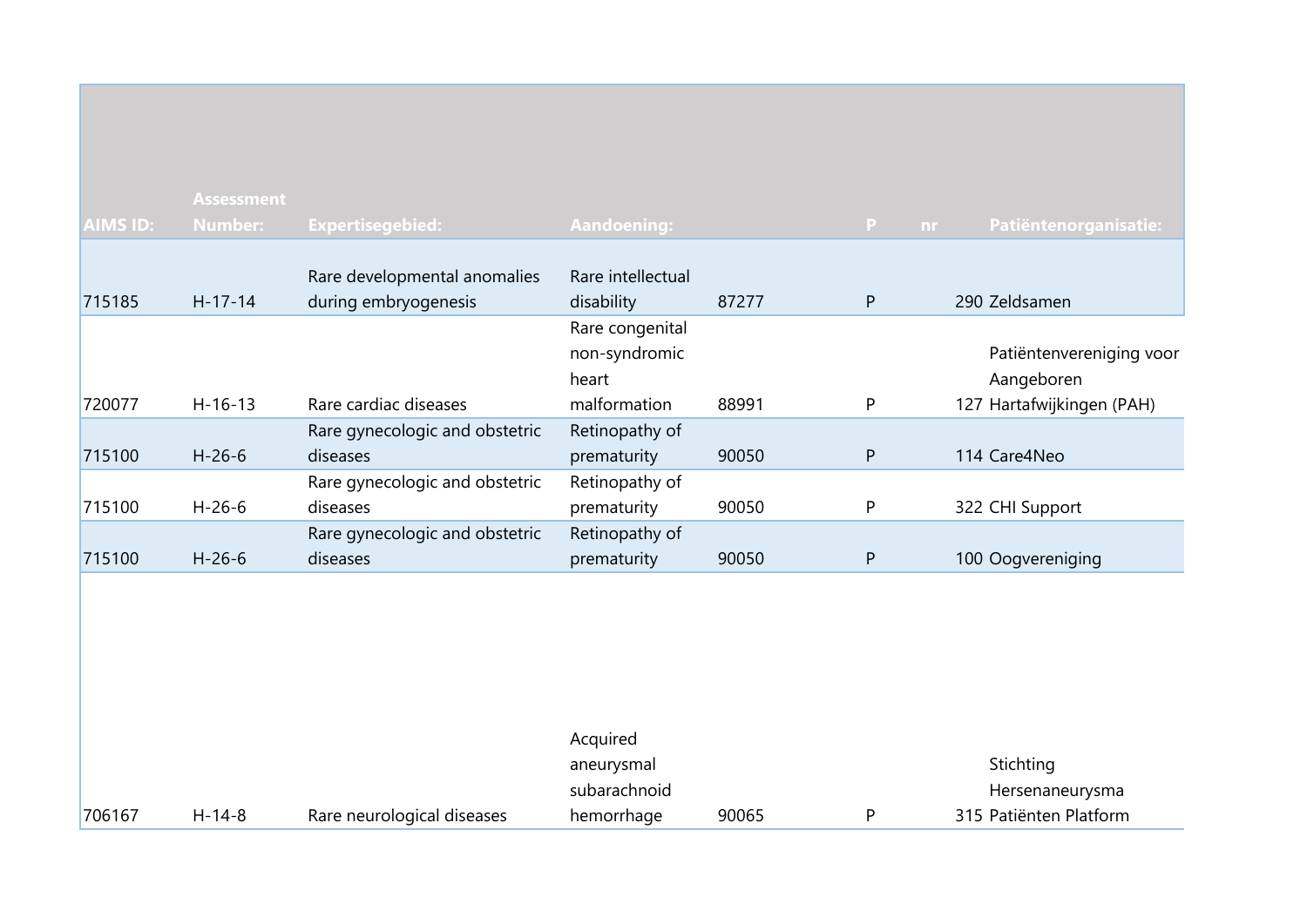|                 | <b>Assessment</b> |                                                  |                            |       |                           |                              |
|-----------------|-------------------|--------------------------------------------------|----------------------------|-------|---------------------------|------------------------------|
| <b>AIMS ID:</b> | <b>Number:</b>    | Expertisegebied:                                 | <b>Aandoening:</b>         |       | $\mathbf{P}$<br><b>nr</b> | Patiëntenorganisatie:        |
|                 |                   |                                                  | Acquired                   |       |                           |                              |
|                 |                   |                                                  | aneurysmal<br>subarachnoid |       |                           | Stichting<br>Hersenaneurysma |
| 709465          | $H-9-18$          | Rare neurological diseases                       | hemorrhage                 | 90065 | P                         | 315 Patiënten Platform       |
|                 |                   |                                                  |                            |       |                           |                              |
|                 |                   |                                                  | Congenital tufting         |       |                           |                              |
| 710505          | $H - 7 - 3$       | Rare gastroenterologic diseases                  | enteropathy                | 92050 | P                         | 120 Vereniging Anusatresie   |
|                 |                   |                                                  |                            |       |                           | Volwassenen Kinderen         |
|                 |                   |                                                  |                            |       |                           | en Stofwisselingsziekten     |
| 724687          | $H - 18 - 11$     | Rare inborn errors of metabolism Hurler syndrome |                            | 93473 | P                         | 56 (VKS)                     |
|                 |                   |                                                  |                            |       |                           |                              |
|                 |                   | Rare inborn errors of metabolism, Glomerular     |                            |       |                           | Nierpatiëntenvereniging      |
| 709775          | $H - 5 - 2$       | Rare renal diseases                              | disease                    | 93548 | P                         | 31 Nederland (NVN)           |
|                 |                   |                                                  |                            |       |                           |                              |
|                 |                   | Rare inborn errors of metabolism, Thrombotic     |                            |       |                           | Nierpatiëntenvereniging      |
| 709775          | $H - 5 - 2$       | Rare renal diseases                              | microangiopathy            | 93573 | P                         | 31 Nederland (NVN)           |
|                 |                   |                                                  |                            |       |                           |                              |
|                 |                   | Rare inborn errors of metabolism, Thrombotic     |                            |       |                           | Stichting Zeldzame           |
| 709775          | $H - 5 - 2$       | Rare renal diseases                              | microangiopathy            | 93573 | P                         | 75 Bloedziekten (SZB)        |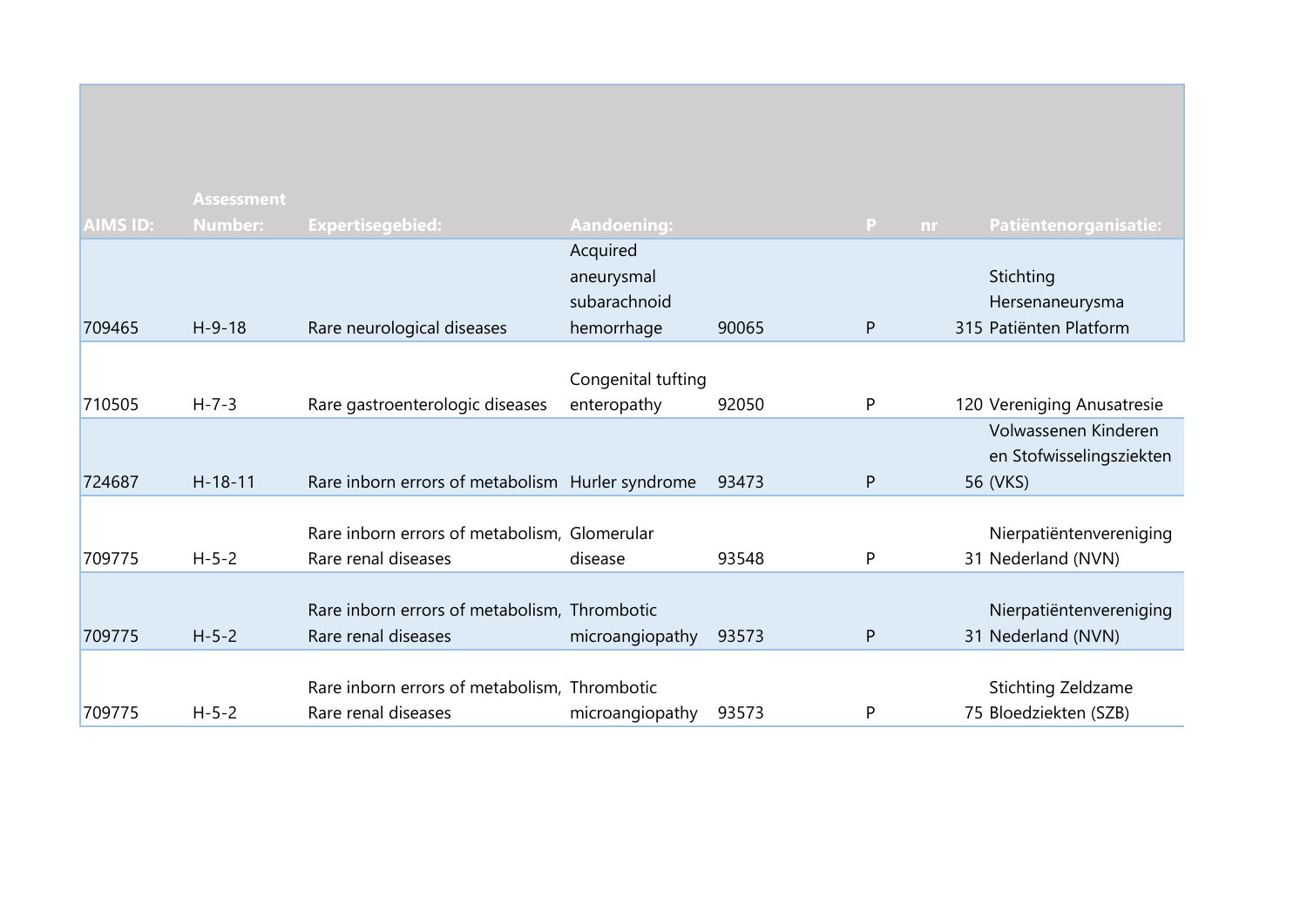|                 | <b>Assessment</b> |                                                      |                         |       |              |           |                          |
|-----------------|-------------------|------------------------------------------------------|-------------------------|-------|--------------|-----------|--------------------------|
| <b>AIMS ID:</b> | <b>Number:</b>    | <b>Expertisegebied:</b>                              | <b>Aandoening:</b>      |       | $\mathbf{P}$ | <b>nr</b> | Patiëntenorganisatie:    |
|                 |                   |                                                      |                         |       |              |           |                          |
|                 |                   |                                                      | Nephropathy             |       |              |           |                          |
|                 |                   |                                                      | secondary to a          |       |              |           |                          |
|                 |                   |                                                      | storage or other        |       |              |           | Nierpatiëntenvereniging  |
| 706138          | $H - 5 - 4$       | Rare renal diseases                                  | metabolic disease 93593 |       | P            |           | 31 Nederland (NVN)       |
|                 |                   |                                                      |                         |       |              |           |                          |
|                 |                   |                                                      | Nephropathy             |       |              |           |                          |
|                 |                   |                                                      | secondary to a          |       |              |           | Volwassenen Kinderen     |
|                 |                   |                                                      | storage or other        |       |              |           | en Stofwisselingsziekten |
| 706138          | $H - 5 - 4$       | Rare renal diseases                                  | metabolic disease 93593 |       | P            |           | 56 (VKS)                 |
|                 |                   |                                                      | Rare renal tubular      |       |              |           | Nierpatiëntenvereniging  |
| 706138          | $H - 5 - 4$       | Rare renal diseases                                  | disease                 | 93603 | P            |           | 31 Nederland (NVN)       |
|                 |                   |                                                      |                         |       |              |           |                          |
|                 |                   | Rare inborn errors of metabolism, Rare renal tubular |                         |       |              |           | Nierpatiëntenvereniging  |
| 709775          | $H - 5 - 2$       | Rare renal diseases                                  | disease                 | 93603 | P            |           | 31 Nederland (NVN)       |
|                 |                   |                                                      |                         |       |              |           | Volwassenen Kinderen     |
|                 |                   |                                                      | Rare renal tubular      |       |              |           | en Stofwisselingsziekten |
| 706138          | $H - 5 - 4$       | Rare renal diseases                                  | disease                 | 93603 | P            |           | 56 (VKS)                 |
|                 |                   |                                                      |                         |       |              |           | Volwassenen Kinderen     |
|                 |                   | Rare inborn errors of metabolism, Rare renal tubular |                         |       |              |           | en Stofwisselingsziekten |
| 709775          | $H - 5 - 2$       | Rare renal diseases                                  | disease                 | 93603 | P            |           | 56 (VKS)                 |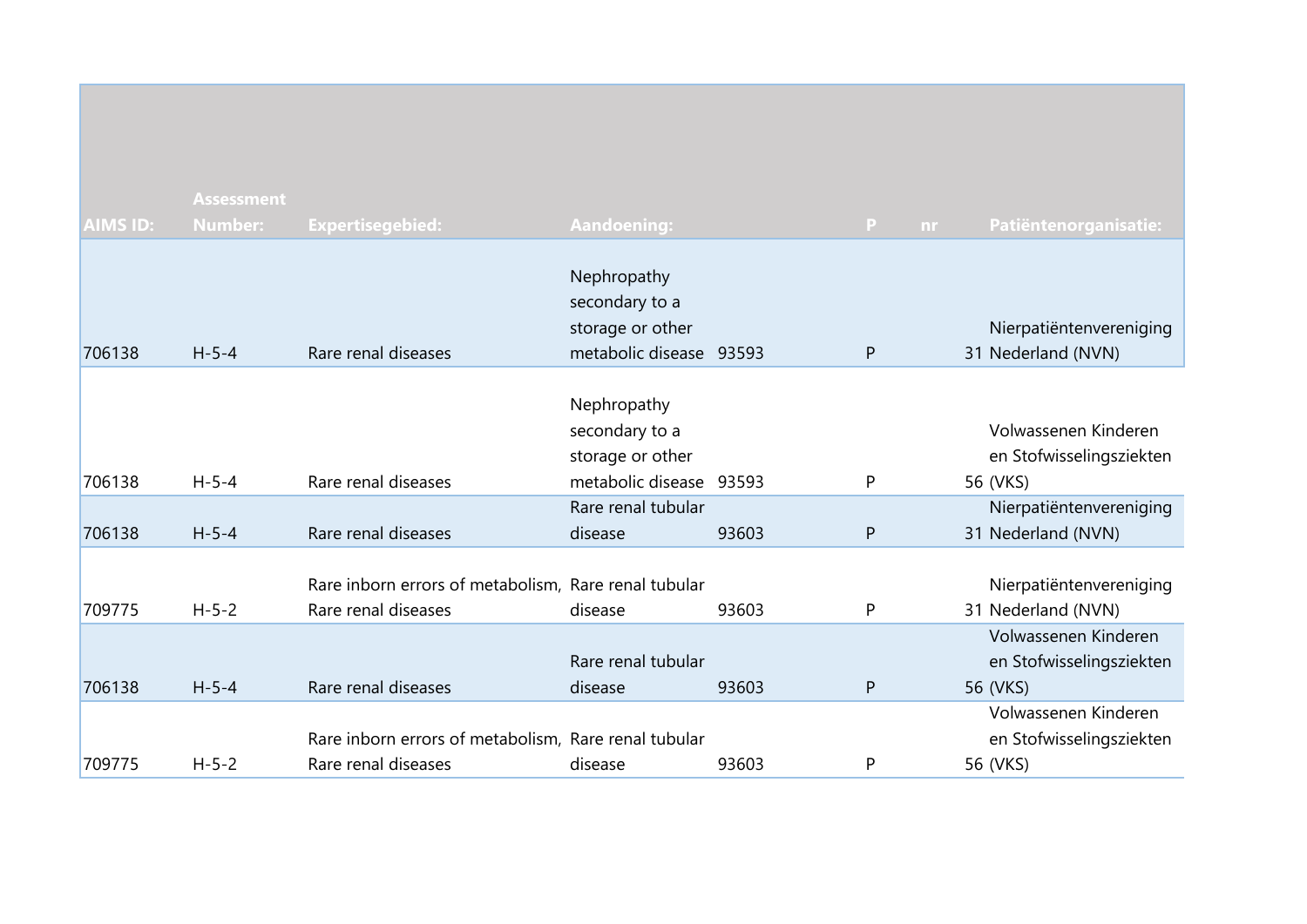|                 | <b>Assessment</b> |                                 |                        |       |                    |                            |
|-----------------|-------------------|---------------------------------|------------------------|-------|--------------------|----------------------------|
| <b>AIMS ID:</b> | <b>Number:</b>    | <b>Expertisegebied:</b>         | <b>Aandoening:</b>     |       | $\mathbf{P}$<br>nr | Patiëntenorganisatie:      |
|                 |                   |                                 |                        |       |                    |                            |
|                 |                   |                                 | Non-functioning        |       |                    |                            |
| 716120          | $H - 11 - 16$     | Rare endocrine diseases         | paraganglioma          | 94080 | P                  | 64 Bijniervereniging NVACP |
|                 |                   |                                 |                        |       |                    |                            |
|                 |                   |                                 |                        |       |                    | Nederlandse Vereniging     |
|                 |                   |                                 | Non-functioning        |       |                    | voor Mensen met            |
| 716120          | $H-11-16$         | Rare endocrine diseases         | paraganglioma          | 94080 | P                  | 29 Paragangliomen (NVPG)   |
|                 |                   |                                 | Secondary short        |       |                    | Vereniging Ziekte van      |
| 719220          | $H - 7 - 15$      | Rare gastroenterologic diseases | bowel syndrome         | 95427 | P                  | 123 Hirschsprung           |
|                 |                   |                                 |                        |       |                    | Patiëntenvereniging voor   |
|                 |                   |                                 | Univentricular         |       |                    | Aangeboren                 |
| 720077          | $H - 16 - 13$     | Rare cardiac diseases           | cardiopathy            | 95483 | P                  | 127 Hartafwijkingen (PAH)  |
|                 |                   |                                 | Acquired               |       |                    |                            |
|                 |                   |                                 | premature ovarian      |       |                    |                            |
| 715227          | $H - 3 - 17$      | Rare endocrine diseases         | failure                | 95709 | P                  | 34 Osteoporose Vereniging  |
|                 |                   |                                 | Acquired               |       |                    |                            |
|                 |                   |                                 | premature ovarian      |       |                    | Patiëntenvereniging POI-   |
| 715227          | $H - 3 - 17$      | Rare endocrine diseases         | failure                | 95709 | P                  | 312 POF                    |
|                 |                   | Rare endocrine diseases, Rare   | Non-acquired           |       |                    |                            |
|                 |                   | gynecologic and obstetric       | premature ovarian      |       |                    | Patiëntenvereniging POI-   |
| 715450          | $H - 3 - 18$      | diseases                        | failure                | 95710 | P                  | 312 POF                    |
|                 |                   |                                 | <b>Thoracic Outlet</b> |       |                    | Zonder                     |
| 710077          | $H-17-16$         | Rare surgical thoracic diseases | Syndrome               | 97330 | P                  | patiëntenorganisatie       |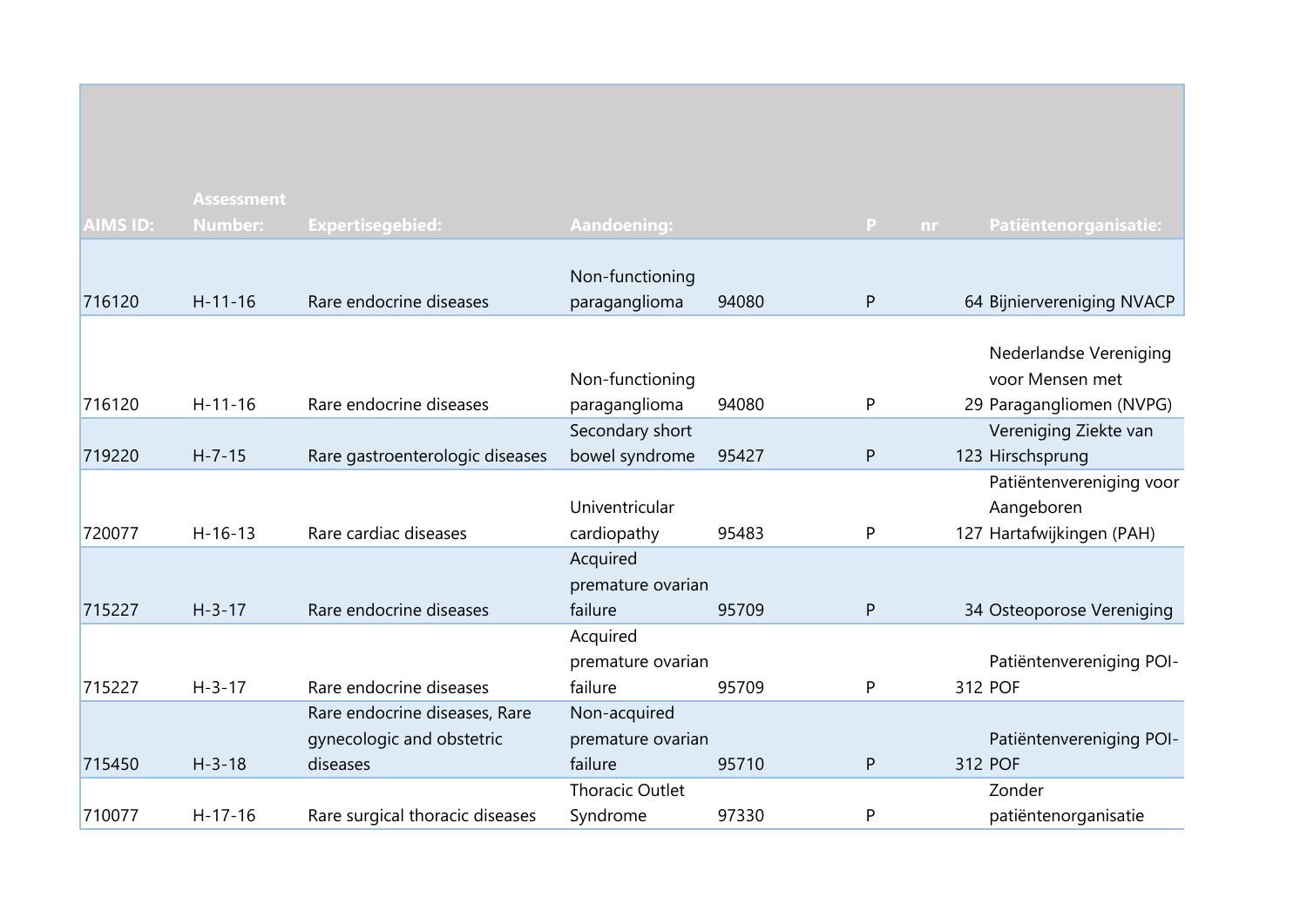|                 | <b>Assessment</b> |                                   |                    |       |           |                         |
|-----------------|-------------------|-----------------------------------|--------------------|-------|-----------|-------------------------|
| <b>AIMS ID:</b> | Number:           | <b>Expertisegebied:</b>           | <b>Aandoening:</b> |       | P<br>nr.  | Patiëntenorganisatie:   |
|                 |                   |                                   | Rare               |       |           |                         |
|                 |                   |                                   | gynaecological     |       |           |                         |
| 715366          | $H-11-52$         | Rare neoplastic diseases          | tumor              | 98063 | ${\sf P}$ | 88 Stichting Olijf      |
|                 |                   |                                   | Rare               |       |           |                         |
|                 |                   |                                   | gynecological      |       |           |                         |
| 706031          | $H - 11 - 15$     | Rare neoplastic diseases          | tumor              | 98063 | P         | 88 Stichting Olijf      |
|                 |                   |                                   | Rare               |       |           |                         |
|                 |                   |                                   | gynecological      |       |           |                         |
| 724182          | $H-11-32$         | Rare neoplastic diseases          | tumor              | 98063 | P         | 88 Stichting Olijf      |
|                 |                   |                                   | Infantile Epilepsy |       |           |                         |
| 708027          | $H - 4 - 1$       | Rare neurological diseases        | Syndrome           | 98258 | P         | 7 Epilepsie NL          |
|                 |                   |                                   |                    |       |           | <b>Stichting Dravet</b> |
|                 |                   |                                   | Infantile Epilepsy |       |           | Syndroom Nederland /    |
| 708027          | $H - 4 - 1$       | Rare neurological diseases        | Syndrome           | 98258 | ${\sf P}$ | 333 Vlaanderen          |
|                 |                   |                                   |                    |       |           |                         |
|                 |                   |                                   | Myeloproliferative |       |           |                         |
| 716145          | $H-12-3$          | Rare neoplastic diseases          | neoplasm           | 98274 | P         | 78 MPN Stichting        |
|                 |                   |                                   |                    |       |           |                         |
|                 |                   |                                   | Myeloproliferative |       |           |                         |
| 716145          | $H - 12 - 3$      | Rare neoplastic diseases          | neoplasm           | 98274 | ${\sf P}$ | 81 Stichting Hematon    |
|                 |                   |                                   | Frontotemporal     |       |           |                         |
|                 |                   | Rare abdominal surgical diseases, | degeneration with  |       |           |                         |
| 709738          | $H - 7 - 18$      | Rare neurological diseases        | dementia           | 98535 | P         | 9 FTD Lotgenoten        |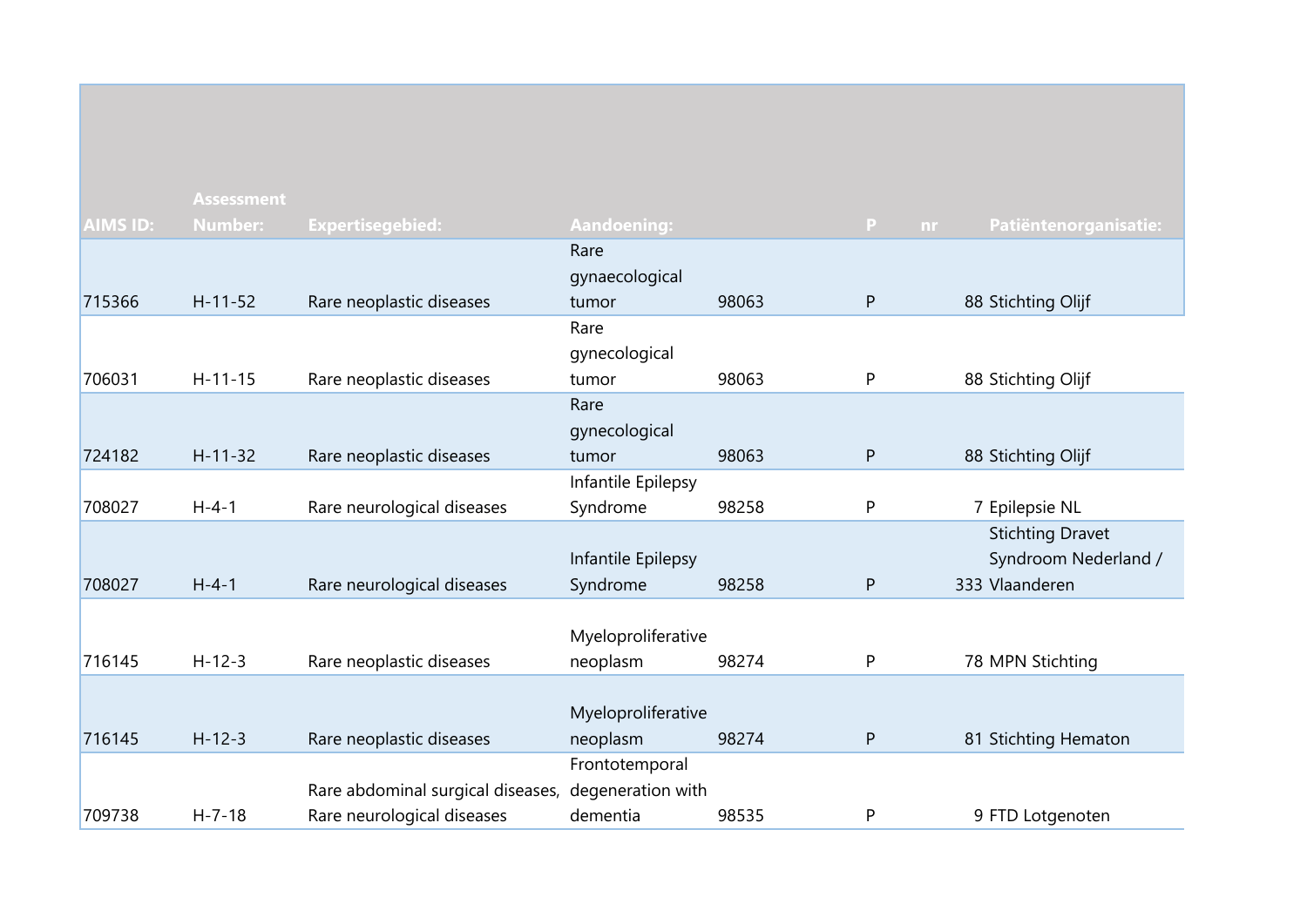|                 | <b>Assessment</b> |                                  |                    |       |           |                                    |
|-----------------|-------------------|----------------------------------|--------------------|-------|-----------|------------------------------------|
| <b>AIMS ID:</b> | <b>Number:</b>    | <b>Expertisegebied:</b>          | <b>Aandoening:</b> |       | P         | Patiëntenorganisatie:<br><b>nr</b> |
|                 |                   |                                  |                    |       |           |                                    |
| 710236          | $H - 6 - 4$       | Rare ophthalmic disorders        | <b>Uveitis</b>     | 98715 | P         | 125 Macula Vereniging              |
|                 |                   |                                  |                    |       |           |                                    |
| 710236          | $H - 6 - 4$       | Rare ophthalmic disorders        | <b>Uveitis</b>     | 98715 | P         | 100 Oogvereniging                  |
|                 |                   |                                  |                    |       |           | Sarcoïdose                         |
|                 |                   |                                  |                    |       |           | Belangenvereniging                 |
| 710236          | $H - 6 - 4$       | Rare ophthalmic disorders        | <b>Uveitis</b>     | 98715 | P         | 40 Nederland                       |
|                 |                   |                                  |                    |       |           | <b>Stichting Usher</b>             |
| 710236          | $H - 6 - 4$       | Rare ophthalmic disorders        | <b>Uveitis</b>     | 98715 | P         | 240 Syndroom                       |
|                 |                   |                                  |                    |       |           |                                    |
|                 |                   |                                  | Aortic             |       |           | Contactgroep Marfan                |
| 716098          | $H - 24 - 6$      | Rare circulatory system diseases | malformation       | 98718 | ${\sf P}$ | 147 Nederland                      |
|                 |                   |                                  |                    |       |           |                                    |
|                 |                   |                                  | Aortic             |       |           |                                    |
| 716098          | $H - 24 - 6$      | Rare circulatory system diseases | malformation       | 98718 | P         | 309 EDS Fonds                      |
|                 |                   |                                  |                    |       |           | Patiëntenvereniging voor           |
|                 |                   |                                  | Aortic             |       |           | Aangeboren                         |
| 720077          | $H - 16 - 13$     | Rare cardiac diseases            | malformation       | 98718 | P         | 127 Hartafwijkingen (PAH)          |
|                 |                   |                                  |                    |       |           |                                    |
|                 |                   |                                  | Aortic             |       |           | Vereniging van Ehlers              |
| 716098          | $H - 24 - 6$      | Rare circulatory system diseases | malformation       | 98718 | Ρ         | 148 Danlos Patiënten (VED)         |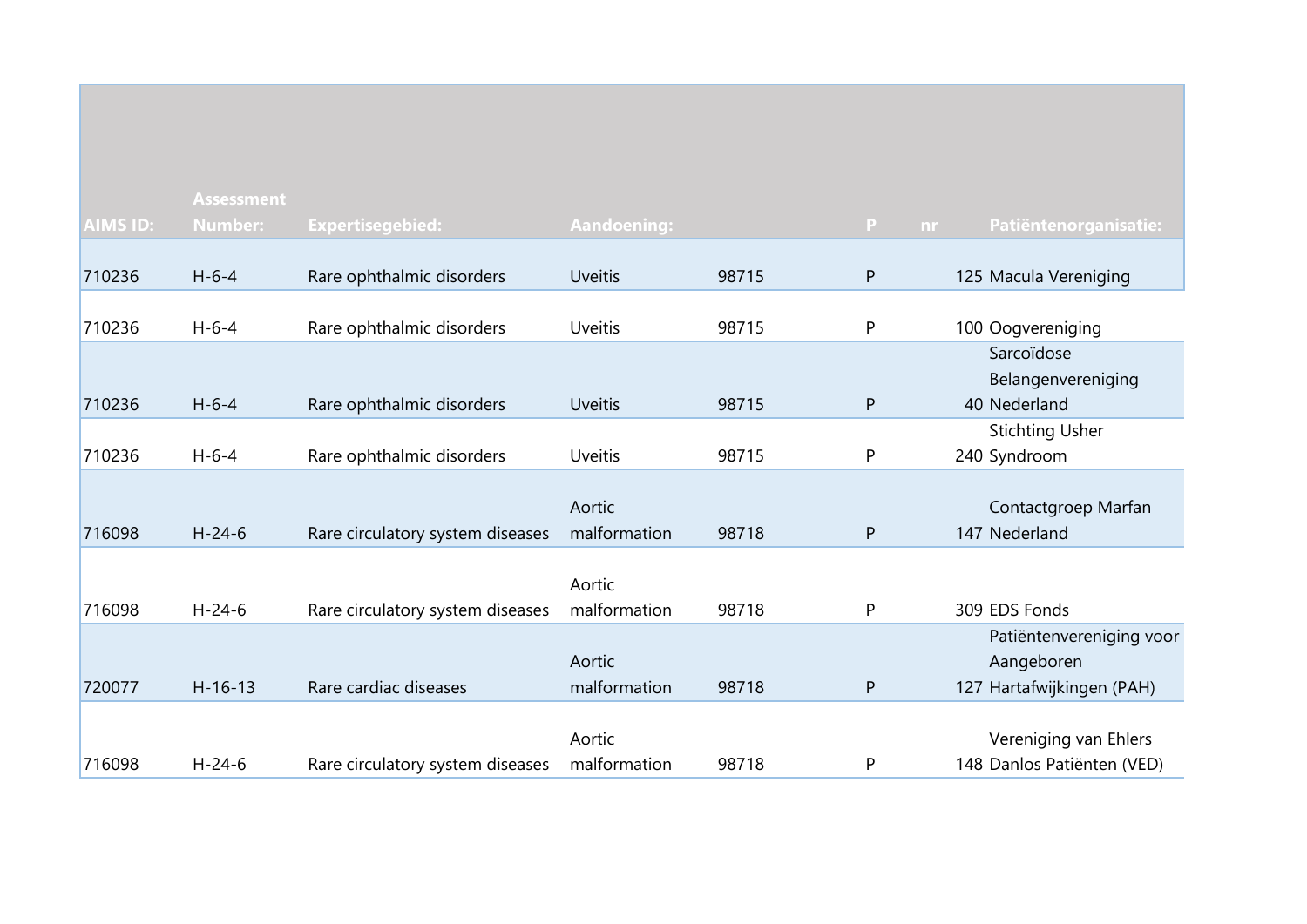| <b>AIMS ID:</b> | <b>Assessment</b><br><b>Number:</b> | Expertisegebied:                 | Aandoening:                           |       | P<br><b>nr</b> | Patiëntenorganisatie:                               |
|-----------------|-------------------------------------|----------------------------------|---------------------------------------|-------|----------------|-----------------------------------------------------|
| 716098          | $H - 24 - 6$                        | Rare circulatory system diseases | Ascending aorta<br>anomaly            | 98725 | P              | Contactgroep Marfan<br>147 Nederland                |
| 716098          | $H - 24 - 6$                        | Rare circulatory system diseases | Ascending aorta<br>anomaly            | 98725 | P              | 309 EDS Fonds                                       |
| 716098          | $H - 24 - 6$                        | Rare circulatory system diseases | Ascending aorta<br>anomaly            | 98725 | P              | Vereniging van Ehlers<br>148 Danlos Patiënten (VED) |
| 716145          | $H-12-3$                            | Rare neoplastic diseases         | Chronic<br>myelomonocytic<br>leukemia | 98823 | P              | 81 Stichting Hematon                                |
| 710236          | $H - 6 - 4$                         | Rare ophthalmic disorders        | Leber plus disease 99718              |       | P              | Belangenvereniging<br>274 LOA/LHON                  |
| 710236          | $H - 6 - 4$                         | Rare ophthalmic disorders        | Leber plus disease 99718              |       | P              | 125 Macula Vereniging                               |
| 710236          | $H - 6 - 4$                         | Rare ophthalmic disorders        | Leber plus disease 99718              |       | P              | 100 Oogvereniging                                   |
| 710236          | $H - 6 - 4$                         | Rare ophthalmic disorders        | Leber plus disease 99718              |       | P              | Sarcoïdose<br>Belangenvereniging<br>40 Nederland    |
| 710236          | $H - 6 - 4$                         | Rare ophthalmic disorders        | Leber plus disease 99718              |       | P              | <b>Stichting Usher</b><br>240 Syndroom              |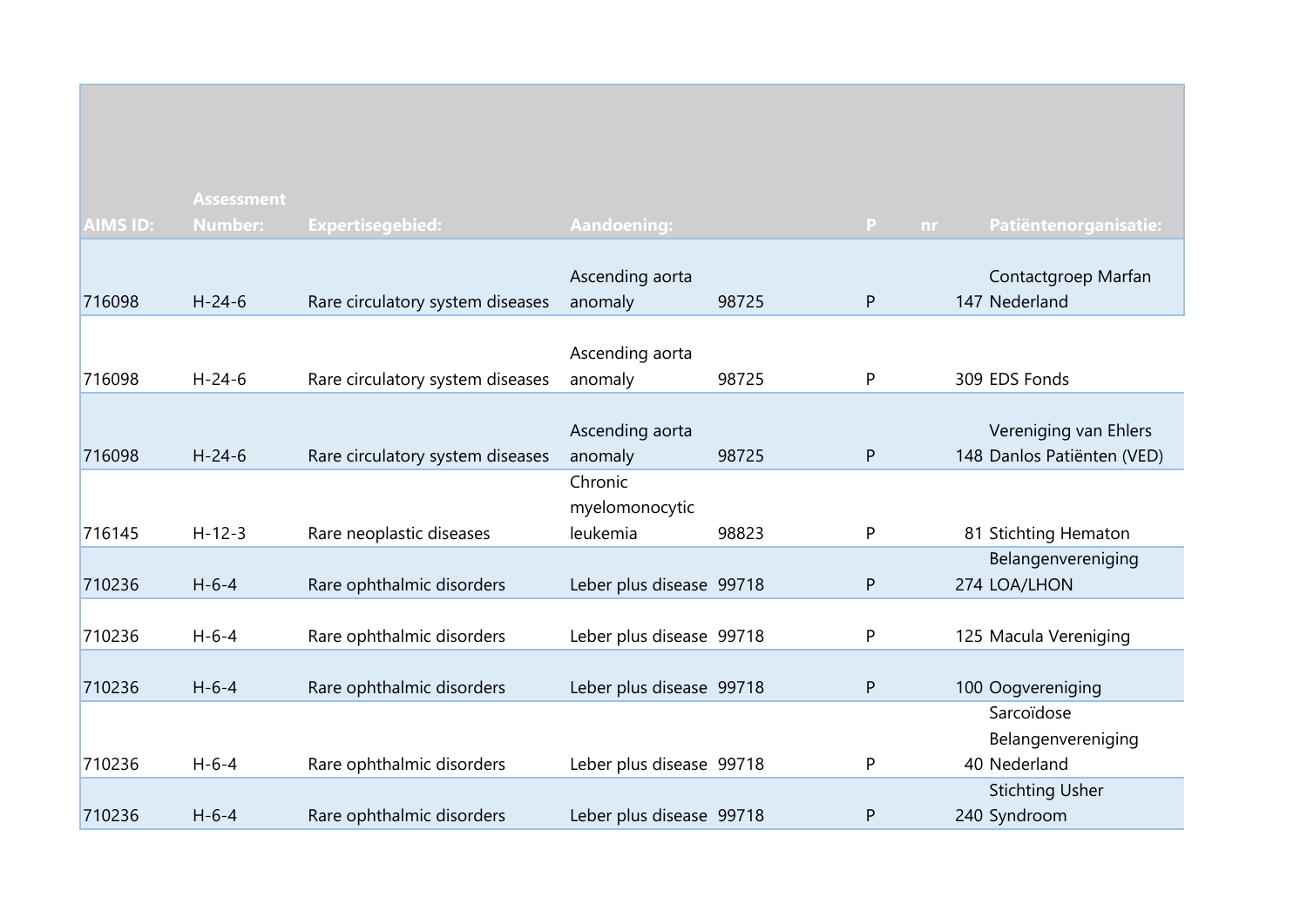|                 | <b>Assessment</b> |                                 |                    |        |                |                         |
|-----------------|-------------------|---------------------------------|--------------------|--------|----------------|-------------------------|
| <b>AIMS ID:</b> | <b>Number:</b>    | <b>Expertisegebied:</b>         | <b>Aandoening:</b> |        | P<br><b>nr</b> | Patiëntenorganisatie:   |
|                 |                   |                                 | Rare familial      |        |                |                         |
|                 |                   |                                 | disorder with      |        |                |                         |
|                 |                   |                                 | hypertrophic       |        |                |                         |
| 708087          | $H-16-8$          | Rare cardiac diseases           | cardiomyopathy     | 99739  | P              | 58 Harteraad            |
|                 |                   |                                 |                    |        |                |                         |
|                 |                   |                                 |                    |        |                | Zonder                  |
| 715165          | $H - 25 - 11$     | Rare infectious diseases        | Yellow fever       | 99829  | $\mathsf{P}$   | patiëntenorganisatie    |
|                 |                   |                                 | Malignant          |        |                |                         |
|                 |                   |                                 | graniulosacel      |        |                |                         |
| 724182          | $H - 11 - 32$     | Rare neoplastic diseases        | tumor of ovary     | 99915  | P              | 88 Stichting Olijf      |
|                 |                   | Rare hematologic diseases, Rare | Acute graft versus |        |                |                         |
| 708208          | $H-12-7$          | neoplastic diseases             | host disease       | 99920  | $\mathsf{P}$   | 81 Stichting Hematon    |
|                 |                   |                                 | Chronic graft      |        |                |                         |
|                 |                   | Rare hematologic diseases, Rare | versus host        |        |                |                         |
| 708208          | $H-12-7$          | neoplastic diseases             | disease            | 99921  | P              | 81 Stichting Hematon    |
|                 |                   |                                 | neurogenic         |        |                |                         |
|                 |                   |                                 | thoracic outlet    |        |                | Zonder                  |
| 710077          | $H-17-16$         | Rare surgical thoracic diseases | syndrome           | 100073 | $\mathsf{P}$   | patiëntenorganisatie    |
|                 |                   |                                 | Neurogenic         |        |                |                         |
|                 |                   | Rare neoplastic diseases, Rare  | thoracic outlet    |        |                | Zonder                  |
| 715205          | $H-14-11$         | neurological diseases           | syndrome           | 100073 | P              | patiëntenorganisatie    |
|                 |                   |                                 |                    |        |                | Schildklier Organisatie |
| 709290          | $H - 3 - 19$      | Rare endocrine diseases         | Thyroid tumor      | 100087 | $\mathsf{P}$   | 60 Nederland (SON)      |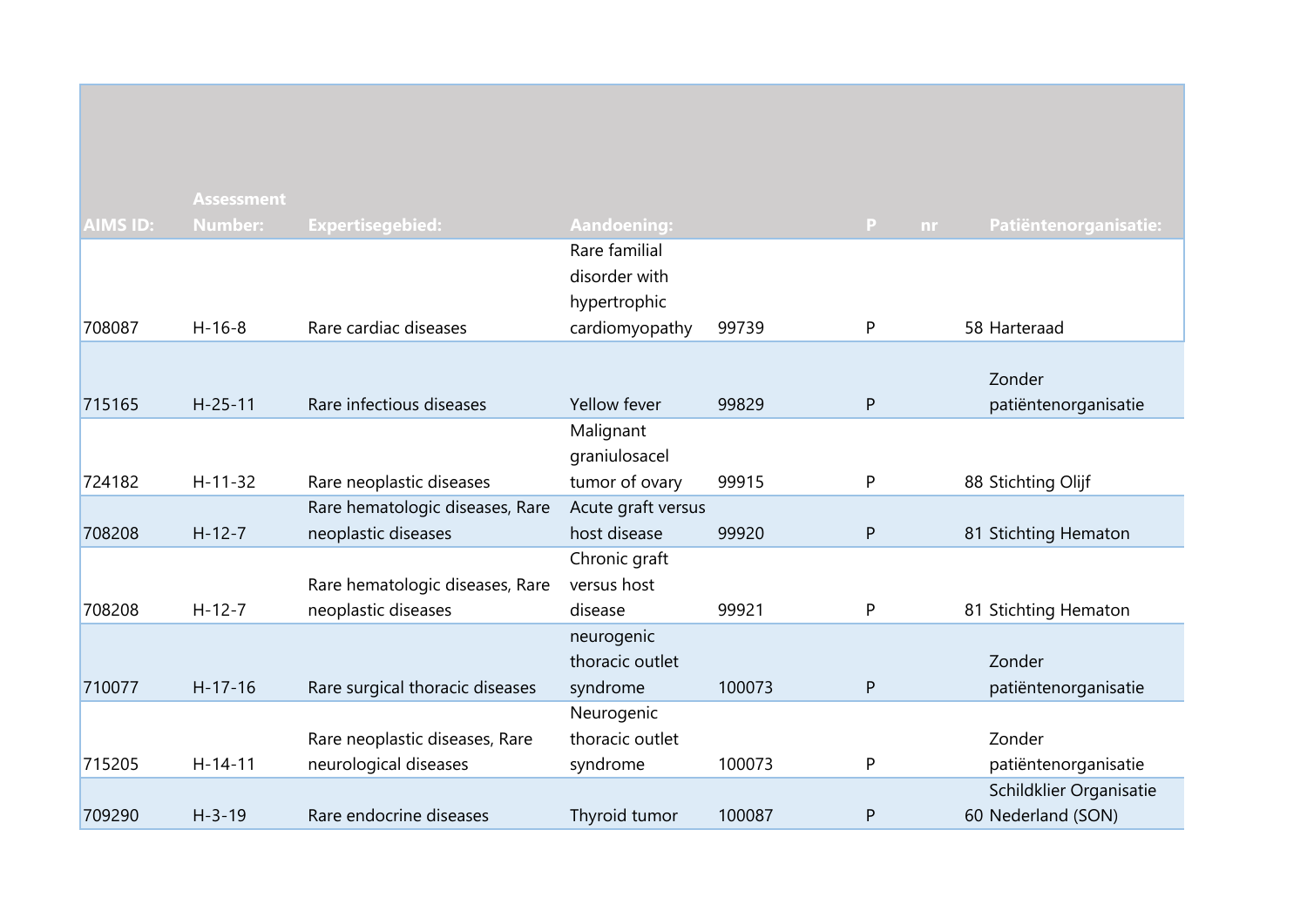|                 | <b>Assessment</b> |                                                           |                            |        |              |                              |
|-----------------|-------------------|-----------------------------------------------------------|----------------------------|--------|--------------|------------------------------|
| <b>AIMS ID:</b> | <b>Number:</b>    | <b>Expertisegebied:</b>                                   | Aandoening:                |        | P            | Patiëntenorganisatie:<br>nr. |
|                 |                   |                                                           |                            |        |              | Schildklier Organisatie      |
| 709290          | $H - 3 - 19$      | Rare endocrine diseases                                   | Thyroid carcinoma 100088   |        | P            | 60 Nederland (SON)           |
|                 |                   |                                                           |                            |        |              |                              |
| 709238          | $H - 11 - 53$     | Rare neoplastic diseases                                  | Thymic tumor               | 100100 | P            | 204 Longkanker Nederland     |
|                 |                   | Rare surgical maxillo-facial                              |                            |        |              |                              |
| 706222          | $H - 2 - 16$      | diseases                                                  | Cleft hard palate          | 101023 | P            | 17 LaPosa                    |
|                 |                   | Rare surgical maxillo-facial                              |                            |        |              |                              |
| 706222          | $H - 2 - 16$      | diseases                                                  | Cleft hard palate          | 101023 | P            | 287 Schisis Nederland        |
|                 |                   |                                                           |                            |        |              | Nederlandse                  |
|                 |                   |                                                           | Rare hepatic and           |        |              | Leverpatiëntenvereniging     |
| 715366          | $H - 11 - 52$     | Rare neoplastic diseases                                  | biliary tract tumor 101943 |        | P            | 19 (NLV)                     |
|                 |                   |                                                           |                            |        |              | Spierziekten Nederland       |
| 716037          | $H-18-1$          | Rare inborn errors of metabolism Rare dyslipidemia 101953 |                            |        | $\mathsf{P}$ | 43 (SN)                      |
|                 |                   |                                                           |                            |        |              | Volwassenen Kinderen         |
|                 |                   |                                                           |                            |        |              | en Stofwisselingsziekten     |
| 716037          | $H-18-1$          | Rare inborn errors of metabolism Rare dyslipidemia        |                            | 101953 | P            | 56 (VKS)                     |
|                 |                   |                                                           |                            |        |              |                              |
| 708027          | $H - 4 - 1$       | Rare neurological diseases                                | Rare epilepsy              | 101998 | P            | 7 Epilepsie NL               |
|                 |                   |                                                           |                            |        |              | <b>Stichting Dravet</b>      |
|                 |                   |                                                           |                            |        |              | Syndroom Nederland /         |
| 708027          | $H - 4 - 1$       | Rare neurological diseases                                | Rare epilepsy              | 101998 | P            | 333 Vlaanderen               |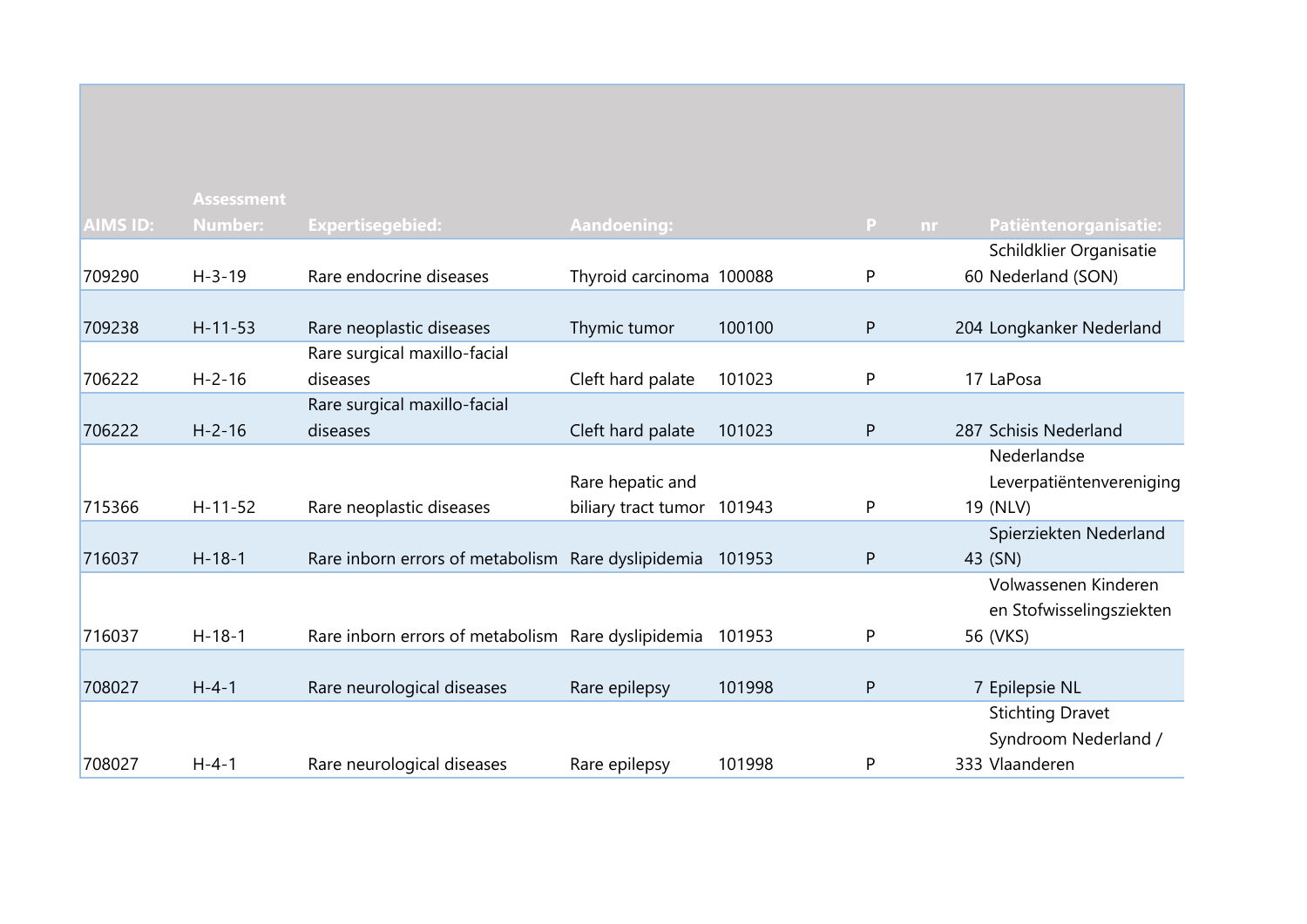|                 | <b>Assessment</b> |                                 |                      |        |                |                              |
|-----------------|-------------------|---------------------------------|----------------------|--------|----------------|------------------------------|
| <b>AIMS ID:</b> | <b>Number:</b>    | <b>Expertisegebied:</b>         | <b>Aandoening:</b>   |        | P<br><b>nr</b> | Patiëntenorganisatie:        |
|                 |                   |                                 | Rare diseases        |        |                |                              |
|                 |                   |                                 | involving intestinal |        |                |                              |
| 710505          | $H - 7 - 3$       | Rare gastroenterologic diseases | motility             | 104009 | P              | 120 Vereniging Anusatresie   |
|                 |                   |                                 | Rare diseases        |        |                |                              |
|                 |                   |                                 | involving intestinal |        |                | Vereniging Ziekte van        |
| 710505          | $H - 7 - 3$       | Rare gastroenterologic diseases | motility             | 104009 | P              | 123 Hirschsprung             |
|                 |                   |                                 | Intestinal           |        |                |                              |
|                 |                   |                                 | polyposis            |        |                |                              |
| 708145          | $H - 15 - 7$      | Rare genetic diseases           | syndrome             | 104010 | P              | 93 Stichting Lynch Polyposis |
|                 |                   |                                 | Adenocarcinoma       |        |                |                              |
|                 |                   |                                 | of the small         |        |                | <b>Stichting Darmkanker</b>  |
| 709839          | $H-11-19$         | Rare neoplastic diseases        | intestine            | 104075 | P              | 304 Nederland                |
|                 |                   |                                 | Neonatal hypoxic     |        |                |                              |
|                 |                   |                                 | and ischemic brain   |        |                |                              |
| 724467          | $H - 11 - 55$     | Rare neurological diseases      | injury               | 137577 | P              | 114 Care4Neo                 |
|                 |                   |                                 | Neonatal hypoxic     |        |                |                              |
|                 |                   |                                 | and ischemic brain   |        |                |                              |
| 724467          | $H-11-55$         | Rare neurological diseases      | injury               | 137577 | P              | 284 CP Nederland             |
|                 |                   |                                 | Rare disease with    |        |                |                              |
|                 |                   | Rare surgical maxillo-facial    | Pierre Robin         |        |                |                              |
| 724127          | $H - 2 - 12$      | diseases                        | syndrome             | 138044 | P              | 17 LaPosa                    |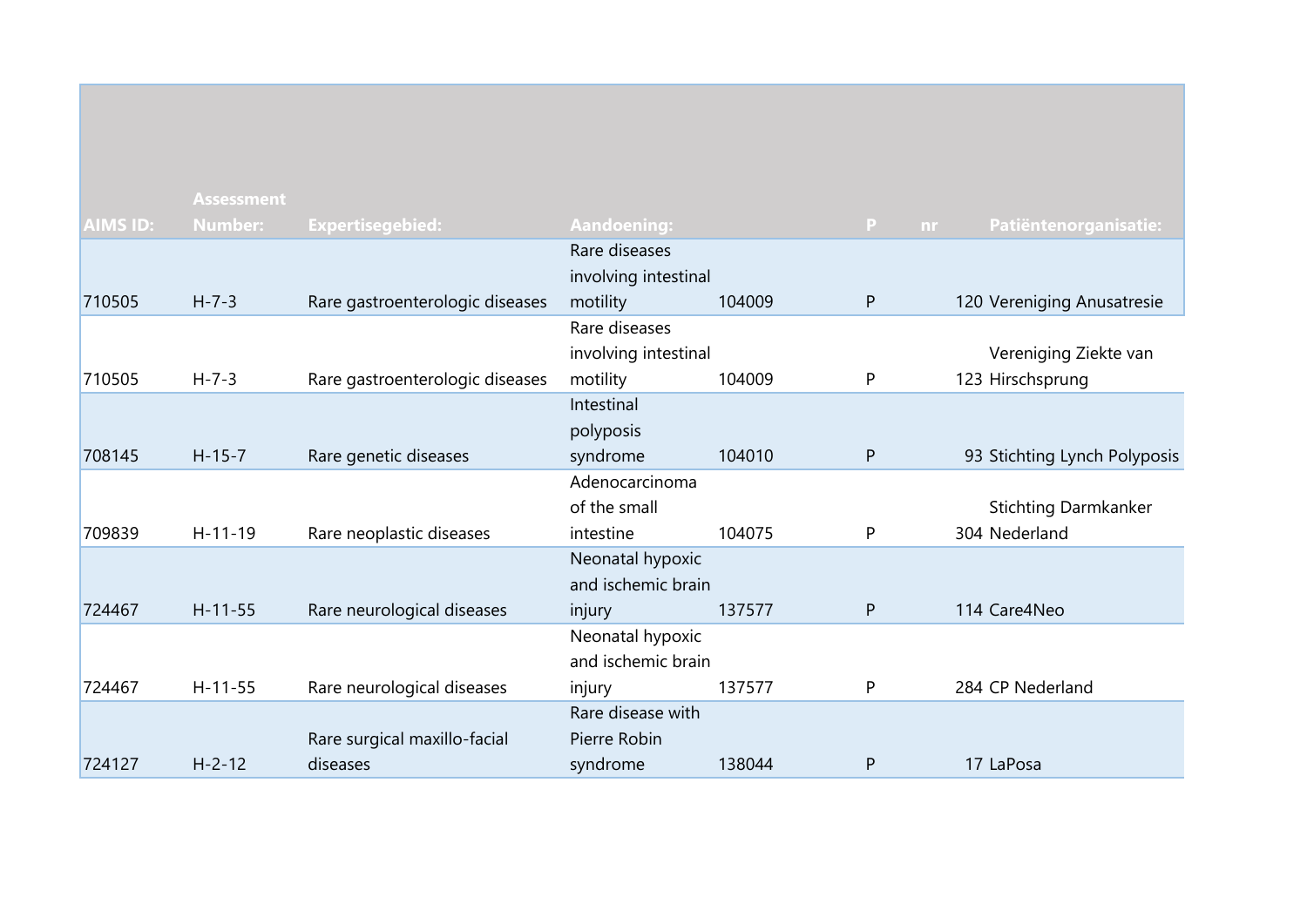|                 | <b>Assessment</b> |                              |                            |        |                           |                               |
|-----------------|-------------------|------------------------------|----------------------------|--------|---------------------------|-------------------------------|
| <b>AIMS ID:</b> | <b>Number:</b>    | <b>Expertisegebied:</b>      | <b>Aandoening:</b>         |        | $\mathbf{P}$<br><b>nr</b> | Patiëntenorganisatie:         |
|                 |                   |                              | Rare disease with          |        |                           |                               |
|                 |                   | Rare surgical maxillo-facial | Pierre Robin               |        |                           |                               |
| 724127          | $H - 2 - 12$      | diseases                     | syndrome                   | 138044 | P                         | 287 Schisis Nederland         |
|                 |                   |                              | Rare disease with          |        |                           |                               |
|                 |                   | Rare surgical maxillo-facial | Pierre Robin               |        |                           | <b>Stichting Pierre Robin</b> |
| 724127          | $H - 2 - 12$      | diseases                     | syndrome                   | 138044 | P                         | 279 Europe                    |
|                 |                   |                              | Severe acute               |        |                           |                               |
|                 |                   |                              | respiratory                |        |                           | Zonder                        |
| 715165          | $H - 25 - 11$     | Rare infectious diseases     | syndrome                   | 140896 | P                         | patiëntenorganisatie          |
|                 |                   |                              |                            |        |                           |                               |
|                 |                   | Rare otorhinolaryngological  | Congenital                 |        |                           |                               |
| 715304          | $H - 2 - 15$      | diseases                     | subglottic stenosis 141121 |        | $\mathsf{P}$              | 114 Care4Neo                  |
|                 |                   |                              |                            |        |                           |                               |
|                 |                   | Rare otorhinolaryngological  | Congenital                 |        |                           |                               |
| 715304          | $H - 2 - 15$      | diseases                     | subglottic stenosis 141121 |        | P                         | 59 Dystonievereniging         |
|                 |                   | Rare otorhinolaryngological  | Congenital                 |        |                           |                               |
| 715304          | $H - 2 - 15$      | diseases                     | laryngeal cyst             | 141124 | P                         | 59 Dystonievereniging         |
|                 |                   |                              |                            |        |                           |                               |
|                 |                   | Rare surgical maxillo-facial | Oculo-auriculo-            |        |                           |                               |
| 716058          | $H - 2 - 2$       | diseases                     | vertebral spectrum 141132  |        | P                         | 17 LaPosa                     |
|                 |                   | Rare surgical maxillo-facial | Cleft lip and              |        |                           |                               |
| 706222          | $H - 2 - 16$      | diseases                     | alveolus                   | 141291 | P                         | 17 LaPosa                     |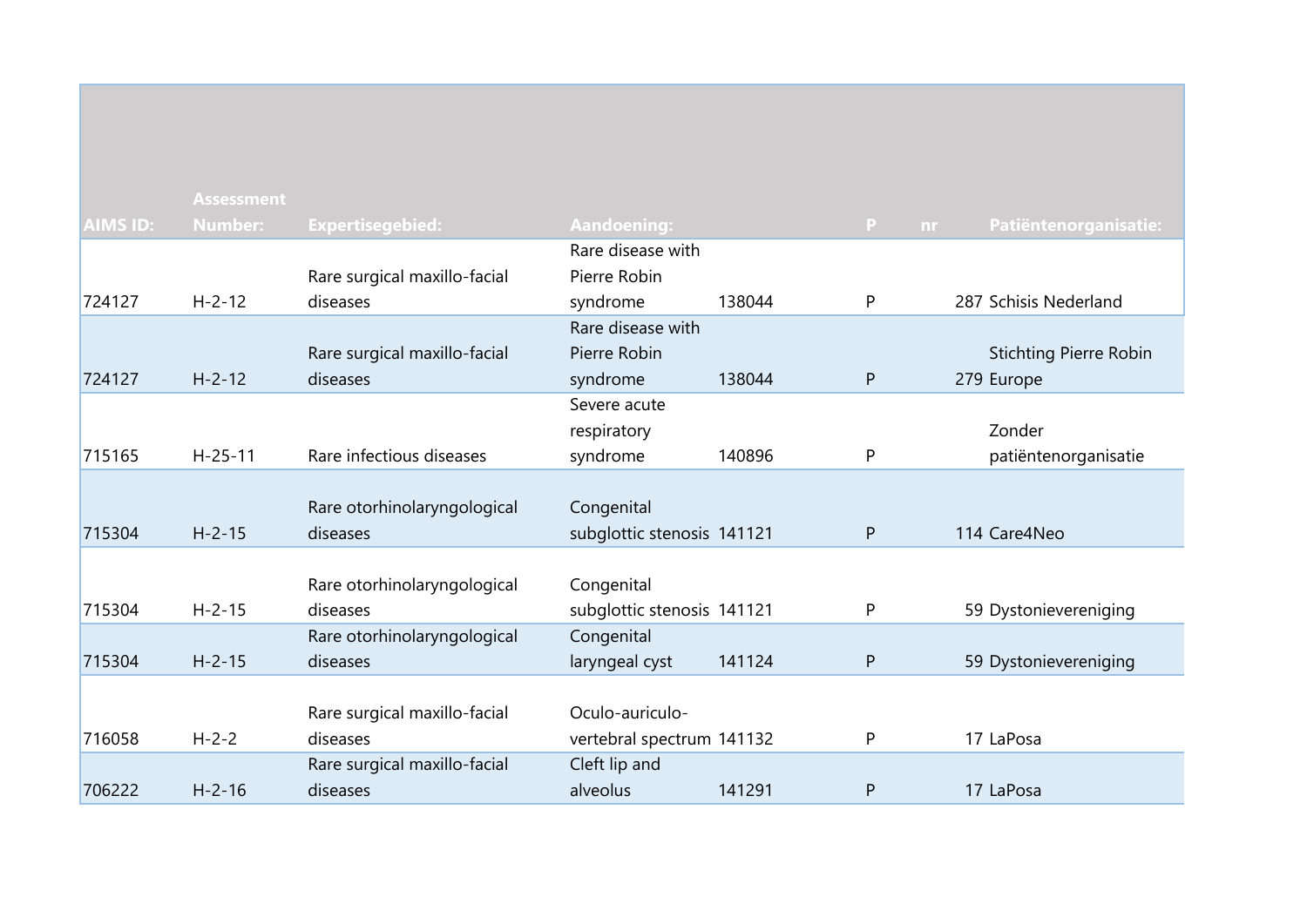|                 | <b>Assessment</b> |                              |                    |        |                    |                         |
|-----------------|-------------------|------------------------------|--------------------|--------|--------------------|-------------------------|
| <b>AIMS ID:</b> | <b>Number:</b>    | <b>Expertisegebied:</b>      | <b>Aandoening:</b> |        | $\mathbf{P}$<br>nr | Patiëntenorganisatie:   |
|                 |                   | Rare surgical maxillo-facial | Cleft lip and      |        |                    |                         |
| 706222          | $H - 2 - 16$      | diseases                     | alveolus           | 141291 | P                  | 287 Schisis Nederland   |
|                 |                   | Rare surgical maxillo-facial | Submucosal cleft   |        |                    |                         |
| 706222          | $H - 2 - 16$      | diseases                     | palate             | 155878 | P                  | 17 LaPosa               |
|                 |                   | Rare surgical maxillo-facial | Submucosal cleft   |        |                    |                         |
| 706222          | $H - 2 - 16$      | diseases                     | palate             | 155878 | P                  | 287 Schisis Nederland   |
|                 |                   | Rare developmental anomalies |                    |        |                    |                         |
|                 |                   | during embryogenesis,        |                    |        |                    |                         |
|                 |                   | Rare neurological diseases   |                    |        |                    |                         |
|                 |                   | Rare otorhinolaryngological  |                    |        |                    |                         |
|                 |                   | diseases                     |                    |        |                    |                         |
|                 |                   | Rare surgical maxillo-facial | Paralytic facial   |        |                    |                         |
| 715430          | $H - 2 - 8$       | diseases                     | malformation       | 156224 | P                  | 17 LaPosa               |
|                 |                   | Rare otorhinolaryngological  |                    |        |                    |                         |
| 715304          | $H - 2 - 15$      | diseases                     | Larynx anomaly     | 156249 | P                  | 59 Dystonievereniging   |
|                 |                   |                              | Necrobiotic        |        |                    | Schildklier Organisatie |
| 710286          | $H - 6 - 5$       | Rare ophthalmic disorders    | xanthogranuloma    | 158011 | P                  | 60 Nederland (SON)      |
|                 |                   |                              | Rare parasitic     |        |                    | Zonder                  |
| 715007          | $H - 26 - 7$      | Rare infectious diseases     | disease            | 163588 | P                  | patiëntenorganisatie    |
|                 |                   |                              |                    |        |                    |                         |
|                 |                   |                              | Rare parasitic     |        |                    | Zonder                  |
| 715165          | $H - 25 - 11$     | Rare infectious diseases     | disease            | 163588 | P                  | patiëntenorganisatie    |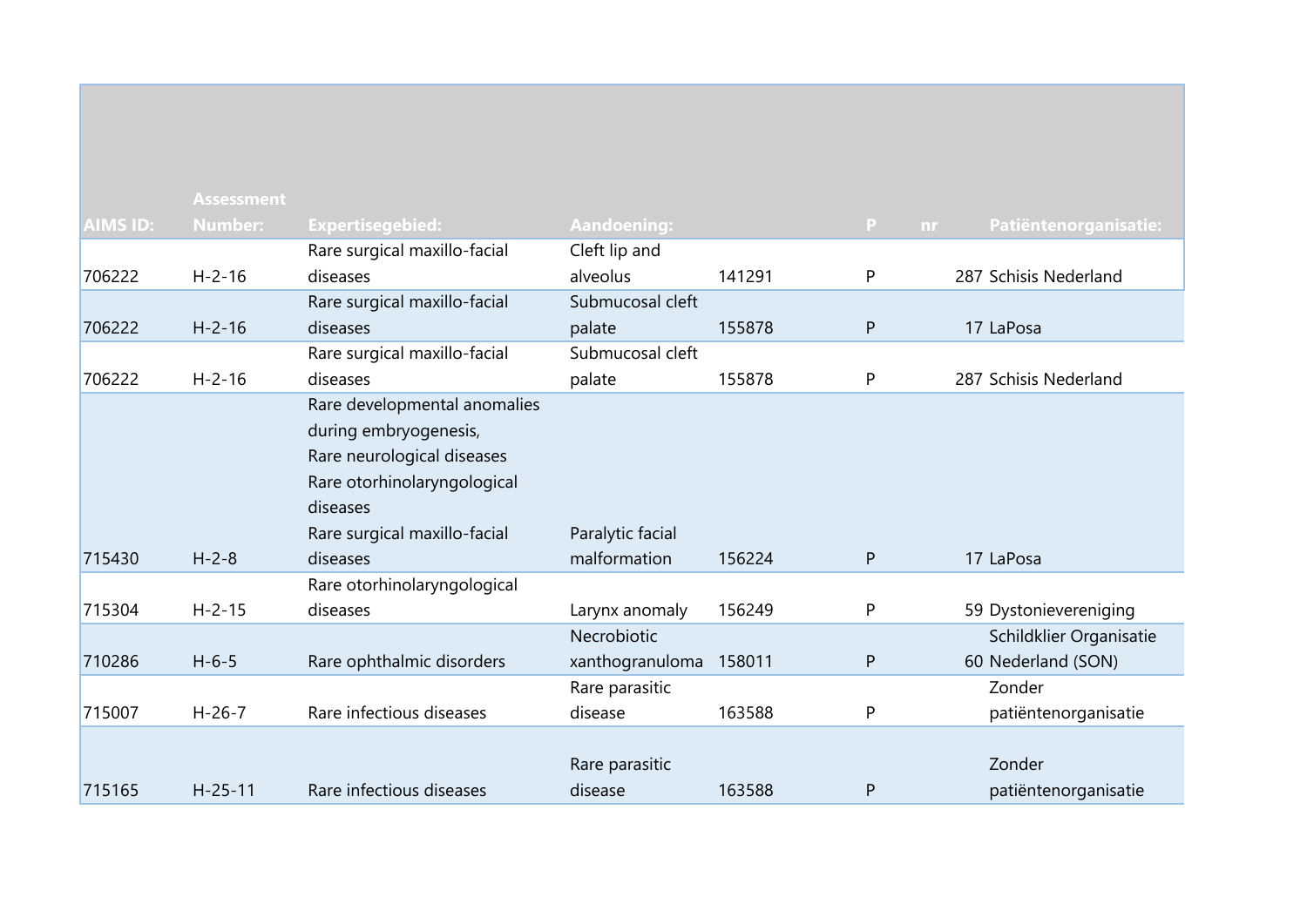|                 | <b>Assessment</b> |                                   |                    |        |   |                                    |
|-----------------|-------------------|-----------------------------------|--------------------|--------|---|------------------------------------|
| <b>AIMS ID:</b> | <b>Number:</b>    | <b>Expertisegebied:</b>           | <b>Aandoening:</b> |        | P | Patiëntenorganisatie:<br><b>nr</b> |
|                 |                   |                                   |                    |        |   |                                    |
| 716165          | $H - 25 - 2$      | Rare infectious diseases          | Rare mycoses       | 163591 | P | 161 Huid Nederland                 |
|                 |                   |                                   |                    |        |   |                                    |
|                 |                   |                                   |                    |        |   | Stichting voor                     |
| 716165          | $H - 25 - 2$      | Rare infectious diseases          | Rare mycoses       | 163591 | P | 72 Afweerstoornissen (SAS)         |
|                 |                   |                                   | Rare disorders     |        |   |                                    |
|                 |                   |                                   | related with       |        |   |                                    |
|                 |                   | Rare circulatory system diseases, | pregnancy,         |        |   |                                    |
|                 |                   | Rare gynecologic and obstetric    | childbirth and     |        |   |                                    |
| 708047          | $H-26-5$          | diseases                          | puerperium         | 163637 | P | 114 Care4Neo                       |
|                 |                   |                                   | Epilepsy           |        |   |                                    |
| 708027          | $H - 4 - 1$       | Rare neurological diseases        | Syndrome           | 166463 | P | 7 Epilepsie NL                     |
|                 |                   |                                   |                    |        |   | <b>Stichting Dravet</b>            |
|                 |                   |                                   | Epilepsy           |        |   | Syndroom Nederland /               |
| 708027          | $H - 4 - 1$       | Rare neurological diseases        | Syndrome           | 166463 | P | 333 Vlaanderen                     |
|                 |                   |                                   | Monogenic          |        |   |                                    |
|                 |                   |                                   | disease with       |        |   |                                    |
| 708027          | $H - 4 - 1$       | Rare neurological diseases        | epilepsy           | 166472 | P | 7 Epilepsie NL                     |
|                 |                   |                                   | Monogenic          |        |   | <b>Stichting Dravet</b>            |
|                 |                   |                                   | disease with       |        |   | Syndroom Nederland /               |
| 708027          | $H - 4 - 1$       | Rare neurological diseases        | epilepsy           | 166472 | P | 333 Vlaanderen                     |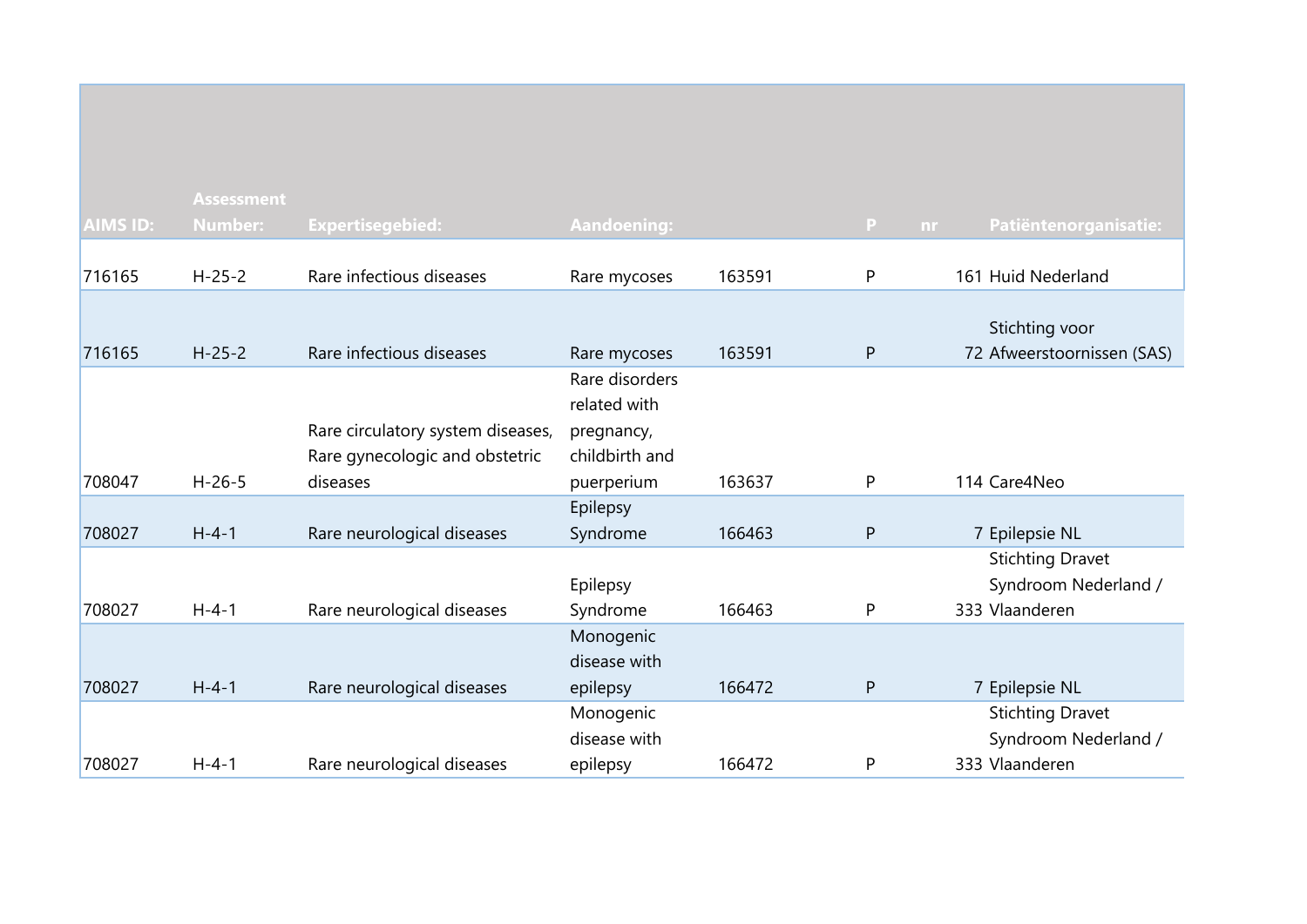|                 | <b>Assessment</b> |                            |                        |        |           |                                                      |
|-----------------|-------------------|----------------------------|------------------------|--------|-----------|------------------------------------------------------|
| <b>AIMS ID:</b> | <b>Number:</b>    | <b>Expertisegebied:</b>    | <b>Aandoening:</b>     |        | P<br>nr   | Patiëntenorganisatie:                                |
|                 |                   |                            | Cerebral               |        |           |                                                      |
|                 |                   |                            | malformation with      |        |           |                                                      |
| 708027          | $H - 4 - 1$       | Rare neurological diseases | epilepsy               | 166478 | ${\sf P}$ | 7 Epilepsie NL                                       |
|                 |                   |                            | Cerebral               |        |           | <b>Stichting Dravet</b>                              |
|                 |                   |                            | malformation with      |        |           | Syndroom Nederland /                                 |
| 708027          | $H - 4 - 1$       | Rare neurological diseases | epilepsy               | 166478 | P         | 333 Vlaanderen                                       |
| 715332          | $H - 16 - 12$     | Rare cardiac diseases      | Rare<br>cardiomyopathy | 167848 | P         | 58 Harteraad                                         |
| 715332          | $H-16-12$         | Rare cardiac diseases      | Rare<br>cardiomyopathy | 167848 | P         | <b>Stichting ICD Dragers</b><br>206 Nederland (STIN) |
| 715332          | $H-16-12$         | Rare cardiac diseases      | Rare<br>cardiomyopathy | 167848 | P         | 338 Stichting LMNA Cardiac                           |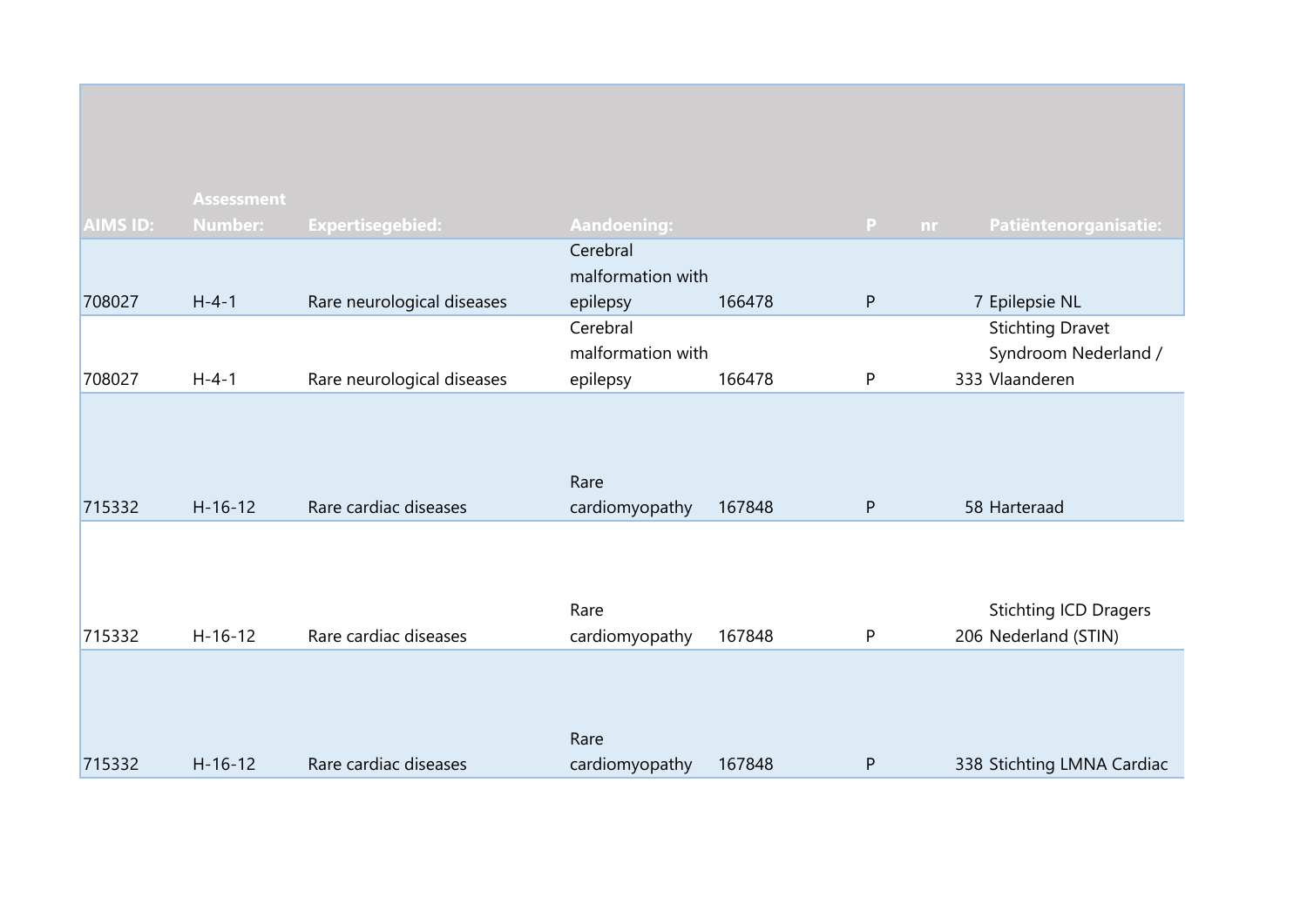|          | <b>Assessment</b> |                             |                      |        |              |                                    |
|----------|-------------------|-----------------------------|----------------------|--------|--------------|------------------------------------|
| AIMS ID: | <b>Number:</b>    | <b>Expertisegebied:</b>     | <b>Aandoening:</b>   |        | $\mathbf{P}$ | Patiëntenorganisatie:<br><b>nr</b> |
|          |                   |                             | Malignant            |        |              |                                    |
|          |                   |                             | melanoma of the      |        |              |                                    |
| 715366   | $H-11-52$         | Rare neoplastic diseases    | mucosa               | 168999 | P            | 96 Stichting Melanoom              |
|          |                   |                             |                      |        |              |                                    |
|          |                   | Rare otorhinolaryngological | Idiopathic Bilateral |        |              |                                    |
| 708169   | $H - 2 - 10$      | diseases                    | Vestibulopathy       | 171684 | $\mathsf{P}$ | 282 De 9e van                      |
|          |                   |                             |                      |        |              |                                    |
|          |                   | Rare otorhinolaryngological | Idiopathic Bilateral |        |              |                                    |
| 708169   | $H - 2 - 10$      | diseases                    | Vestibulopathy       | 171684 | P            | 33 Stichting Hoormij               |
|          |                   |                             |                      |        |              |                                    |
|          |                   |                             | Myeloid              |        |              |                                    |
| 716145   | $H - 12 - 3$      | Rare neoplastic diseases    | hemopathy            | 171895 | $\mathsf{P}$ | 81 Stichting Hematon               |
|          |                   |                             |                      |        |              |                                    |
|          |                   |                             | Rare vulvovaginal    |        |              | NFK: Patiëntenplatform             |
| 715366   | $H-11-52$         | Rare neoplastic diseases    | tumor                | 180312 | P            | 18 Zeldzame Kankers                |
|          |                   |                             |                      |        |              |                                    |
|          |                   |                             | Rare vulvovaginal    |        |              |                                    |
| 715366   | $H-11-52$         | Rare neoplastic diseases    | tumor                | 180312 | $\mathsf{P}$ | 88 Stichting Olijf                 |
|          |                   |                             | Rare                 |        |              |                                    |
|          |                   |                             | gastroesophageal     |        |              | SPKS - Leven met Maag-             |
| 715366   | $H - 11 - 52$     | Rare neoplastic diseases    | tumor                | 180821 | P            | 63 en Slokdarmkanker               |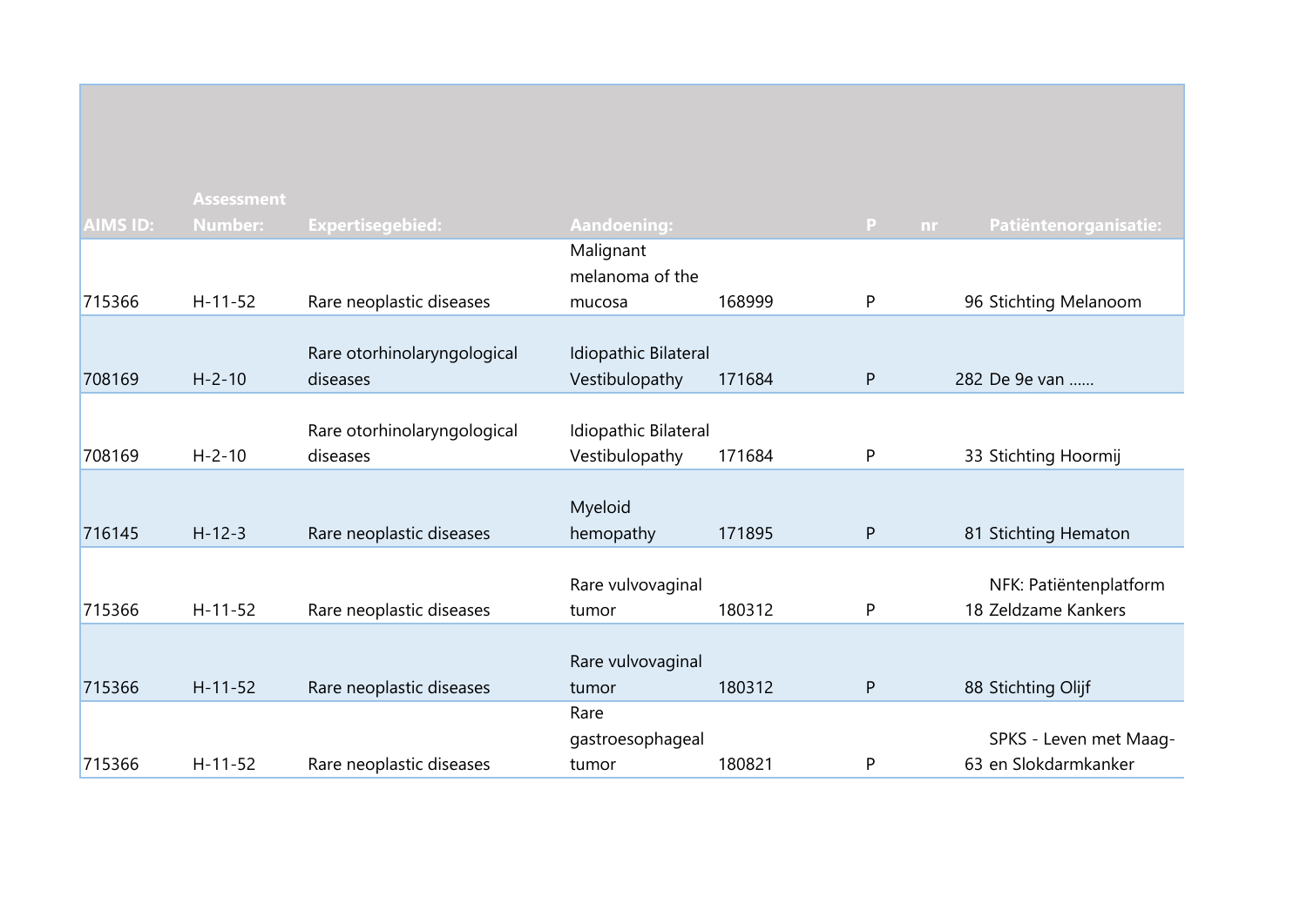|                 | <b>Assessment</b> |                                 |                     |        |              |                              |
|-----------------|-------------------|---------------------------------|---------------------|--------|--------------|------------------------------|
| <b>AIMS ID:</b> | <b>Number:</b>    | <b>Expertisegebied:</b>         | <b>Aandoening:</b>  |        | P            | Patiëntenorganisatie:<br>nr. |
|                 |                   |                                 | Rare                |        |              |                              |
|                 |                   |                                 | gastroesophageal    |        |              | SPKS - Leven met Maag-       |
| 709054          | $H - 11 - 54$     | Rare gastroenterologic diseases | tumor               | 180821 | $\mathsf{P}$ | 63 of Slokdarmkanker         |
|                 |                   |                                 |                     |        |              |                              |
|                 |                   |                                 | Rare tumor of       |        |              |                              |
| 715366          | $H-11-52$         | Rare neoplastic diseases        | pancreas            | 180824 | P            | 87 Alvleeskliervereniging    |
|                 |                   |                                 |                     |        |              |                              |
|                 |                   |                                 | Rare tumor of       |        |              |                              |
| 715366          | $H - 11 - 52$     | Rare neoplastic diseases        | pancreas            | 180824 | $\mathsf{P}$ | 260 Living with Hope         |
| 709091          | $H-9-19$          | Rare neurological diseases      | Glial tumor         | 182067 | P            | 91 Hersenletsel.nl           |
|                 |                   |                                 |                     |        |              |                              |
| 710372          | $H-9-14$          | Rare neurological diseases      | Glial tumor         | 182067 | $\mathsf{P}$ | 91 Hersenletsel.nl           |
|                 |                   |                                 |                     |        |              |                              |
|                 |                   |                                 |                     |        |              |                              |
| 715366          | $H-11-52$         | Rare neoplastic diseases        | <b>Glial Tumors</b> | 182067 | P            | 91 Hersenletsel.nl           |
|                 |                   |                                 |                     |        |              |                              |
|                 |                   |                                 |                     |        |              |                              |
| 724234          | $H-15-11$         | Rare neoplastic diseases        | Glial tumor         | 182067 | $\mathsf{P}$ | 91 Hersenletsel.nl           |
|                 |                   |                                 |                     |        |              |                              |
| 710372          | $H - 9 - 14$      | Rare neurological diseases      | Glial tumor         | 182067 | P            | 33 Stichting Hoormij         |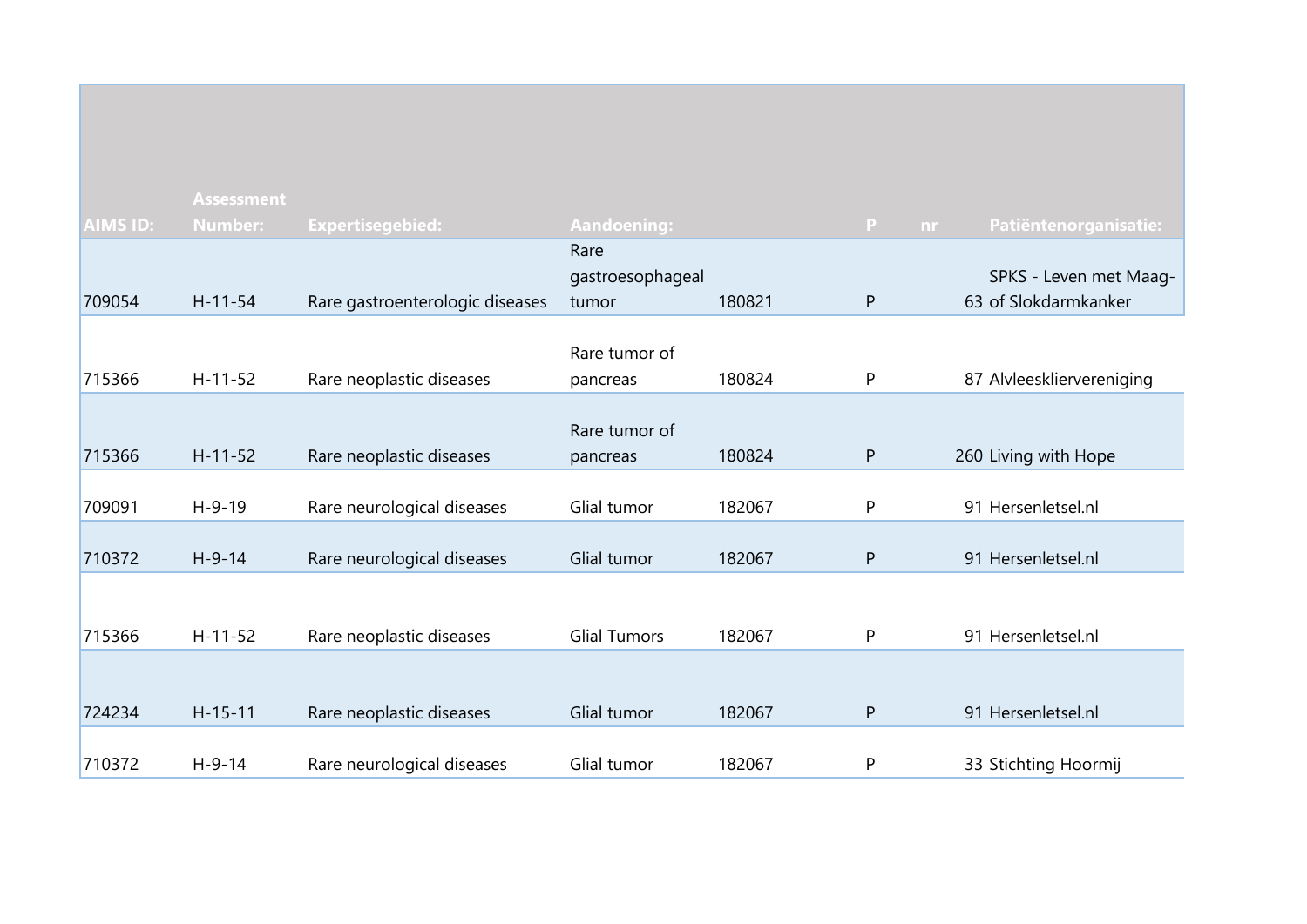|                 | <b>Assessment</b> |                                                         |                                    |        |                |                                               |
|-----------------|-------------------|---------------------------------------------------------|------------------------------------|--------|----------------|-----------------------------------------------|
| <b>AIMS ID:</b> | <b>Number:</b>    | <b>Expertisegebied:</b>                                 | <b>Aandoening:</b>                 |        | P<br><b>nr</b> | Patiëntenorganisatie:                         |
| 724234          | $H-15-11$         | Rare neoplastic diseases                                | Glial tumor                        | 182067 | P              | 33 Stichting Hoormij                          |
|                 |                   |                                                         |                                    |        |                | Vereniging Kinderkanker                       |
| 709091          | $H-9-19$          | Rare neurological diseases                              | Glial tumor                        | 182067 | P              | 82 Nederland                                  |
|                 |                   |                                                         |                                    |        |                | Vereniging Kinderkanker                       |
| 710372          | $H-9-14$          | Rare neurological diseases                              | Glial tumor                        | 182067 | P              | 82 Nederland                                  |
| 715366          | $H-11-52$         | Rare neoplastic diseases                                | <b>Glial Tumors</b>                | 182067 | P              | Vereniging Kinderkanker<br>82 Nederland       |
| 724234          | $H-15-11$         | Rare neoplastic diseases                                | Glial tumor                        | 182067 | P              | Vereniging Kinderkanker<br>82 Nederland       |
| 715205          | $H - 14 - 11$     | Rare neoplastic diseases, Rare<br>neurological diseases | Acquired periheral<br>neuropathy   | 182086 | P              | 288 SOS Nederland                             |
| 715205          | $H - 14 - 11$     | Rare neoplastic diseases, Rare<br>neurological diseases | Acquired periheral<br>neuropathy   | 182086 | P              | Spierziekten Nederland<br>43 (SN)             |
| 708068          | $H - 8 - 15$      | Rare respiratory diseases                               | Pulmonary arterial<br>hypertension | 182090 | P              | <b>Stichting Pulmonale</b><br>158 Hypertensie |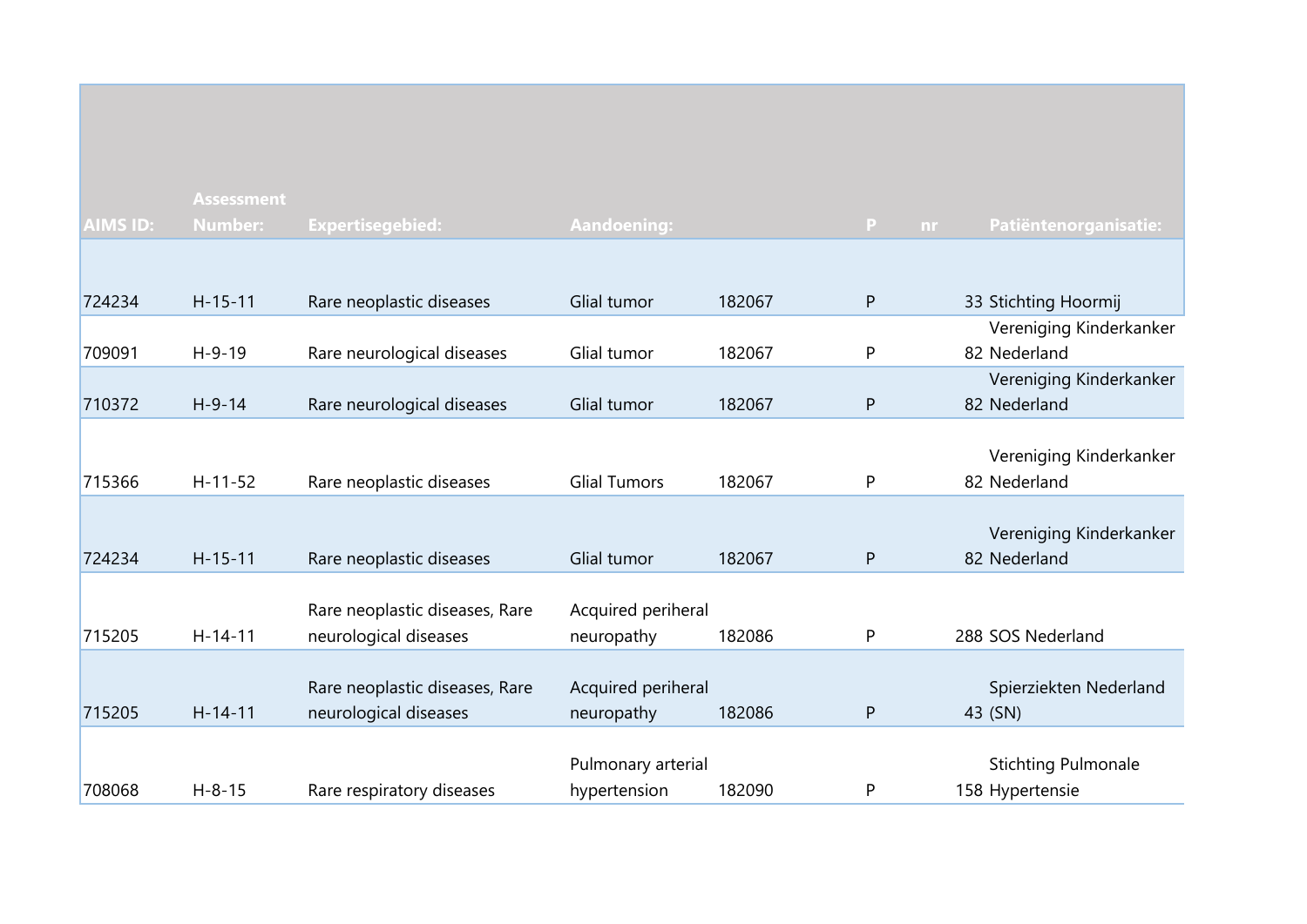|                 | <b>Assessment</b> |                              |                    |        |              |                             |
|-----------------|-------------------|------------------------------|--------------------|--------|--------------|-----------------------------|
| <b>AIMS ID:</b> | <b>Number:</b>    | <b>Expertisegebied:</b>      | <b>Aandoening:</b> |        | $\mathsf{P}$ | Patiëntenorganisatie:<br>nr |
|                 |                   |                              | Genetic renal      |        |              | Nierpatiëntenvereniging     |
| 706138          | $H - 5 - 4$       | Rare renal diseases          | tubular disease    | 183592 | $\mathsf{P}$ | 31 Nederland (NVN)          |
|                 |                   | Rare surgical maxillo-facial |                    |        |              |                             |
| 706222          | $H - 2 - 16$      | diseases                     | Cleft lip/palate   | 199306 | P            | 17 LaPosa                   |
|                 |                   | Rare surgical maxillo-facial |                    |        |              |                             |
| 706222          | $H - 2 - 16$      | diseases                     | Cleft lip/palate   | 199306 | $\mathsf{P}$ | 287 Schisis Nederland       |
|                 |                   |                              |                    |        |              |                             |
|                 |                   |                              | Rare ovarian       |        |              |                             |
| 715366          | $H-11-52$         | Rare neoplastic diseases     | cancer             | 213500 | P            | 88 Stichting Olijf          |
|                 |                   |                              |                    |        |              |                             |
| 724182          | $H-11-32$         | Rare neoplastic diseases     | Ovarian cancer     | 213500 | P            | 88 Stichting Olijf          |
|                 |                   |                              | Hereditary site-   |        |              |                             |
|                 |                   |                              | specific ovarian   |        |              |                             |
| 724346          | $H-15-9$          | Rare genetic diseases        | cancer syndrome    | 213524 | P            | 88 Stichting Olijf          |
|                 |                   |                              |                    |        |              |                             |
|                 |                   |                              | Rare uterine       |        |              |                             |
| 715366          | $H - 11 - 52$     | Rare neoplastic diseases     | cancer             | 213564 | $\mathsf{P}$ | 88 Stichting Olijf          |
|                 |                   |                              | Rare cancer of     |        |              |                             |
| 706031          | $H - 11 - 15$     | Rare neoplastic diseases     | corpus uteri       | 213569 | P            | 88 Stichting Olijf          |
|                 |                   |                              | Rare cancer of     |        |              |                             |
| 706031          | $H-11-15$         | Rare neoplastic diseases     | cervix uteri       | 213761 | P            | 88 Stichting Olijf          |
|                 |                   |                              | Rare cancer of the |        |              |                             |
| 724182          | $H - 11 - 32$     | Rare neoplastic diseases     | cervix uteri       | 213761 | P            | 88 Stichting Olijf          |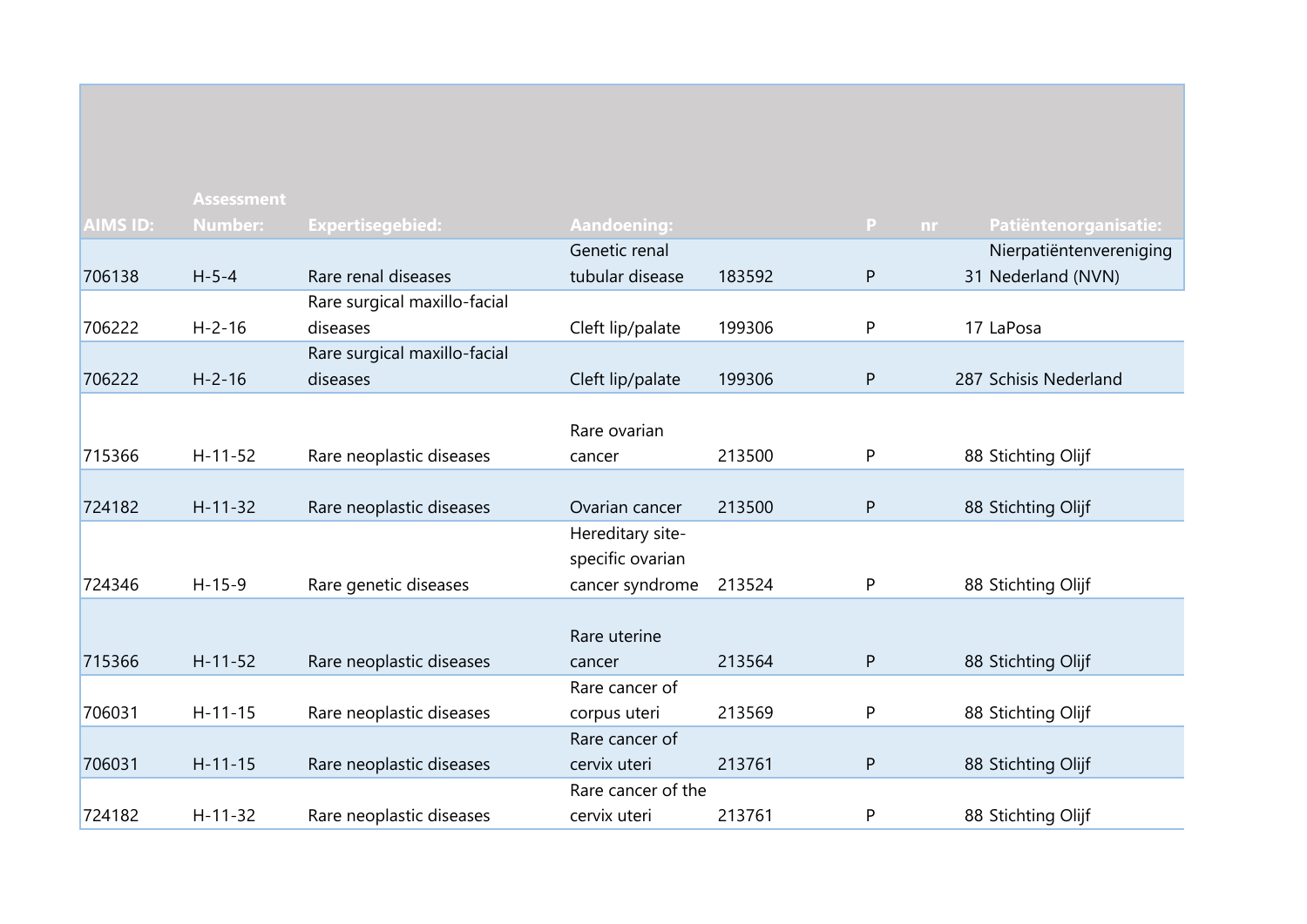| <b>AIMS ID:</b> | <b>Assessment</b><br><b>Number:</b> | <b>Expertisegebied:</b>  | <b>Aandoening:</b>                     |        | $\mathbf{P}$ | nr. | Patiëntenorganisatie:                                               |
|-----------------|-------------------------------------|--------------------------|----------------------------------------|--------|--------------|-----|---------------------------------------------------------------------|
| 720077          | $H - 16 - 13$                       | Rare cardiac diseases    | Transposition of<br>the great arteries | 216675 | P            |     | Patiëntenvereniging voor<br>Aangeboren<br>127 Hartafwijkingen (PAH) |
| 715366          | $H-11-52$                           | Rare neoplastic diseases | Rare carcinoma of<br>pancreas          | 217074 | P            |     | 87 Alvleeskliervereniging                                           |
| 715366          | $H - 11 - 52$                       | Rare neoplastic diseases | Rare carcinoma of<br>pancreas          | 217074 | $\mathsf{P}$ |     | 260 Living with Hope                                                |
|                 |                                     |                          | Rare hypertrophic                      |        |              |     |                                                                     |
| 715332          | $H-16-12$                           | Rare cardiac diseases    | cardiomyopathy                         | 217569 | P            |     | 58 Harteraad                                                        |
| 715332          | $H - 16 - 12$                       | Rare cardiac diseases    | Rare hypertrophic<br>cardiomyopathy    | 217569 | P            |     | <b>Stichting ICD Dragers</b><br>206 Nederland (STIN)                |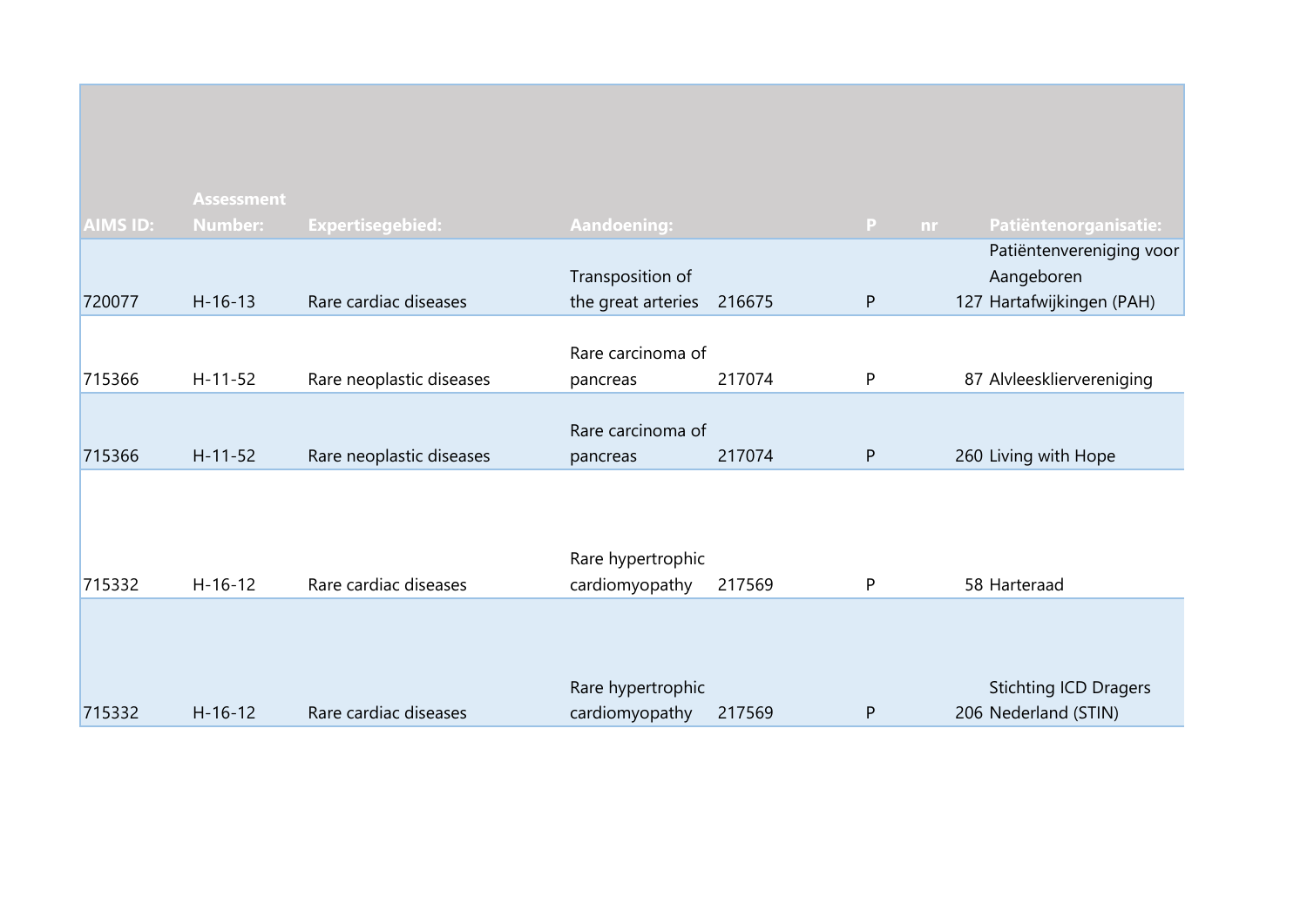|                 | <b>Assessment</b> |                       |                                  |        |           |                                                      |
|-----------------|-------------------|-----------------------|----------------------------------|--------|-----------|------------------------------------------------------|
| <b>AIMS ID:</b> | <b>Number:</b>    | Expertisegebied:      | <b>Aandoening:</b>               |        | P<br>nr.  | Patiëntenorganisatie:                                |
|                 |                   |                       | Rare hypertrophic                |        |           |                                                      |
| 715332          | $H-16-12$         | Rare cardiac diseases | cardiomyopathy                   | 217569 | P         | 338 Stichting LMNA Cardiac                           |
|                 |                   |                       | <b>Dilated</b>                   |        |           |                                                      |
| 708087          | $H-16-8$          | Rare cardiac diseases | cardiomyopathy                   | 217604 | ${\sf P}$ | 58 Harteraad                                         |
| 715332          | $H-16-12$         | Rare cardiac diseases | Dilated<br>cardiomyopathy        | 217604 | P         | 58 Harteraad                                         |
| 715332          | $H - 16 - 12$     | Rare cardiac diseases | <b>Dilated</b><br>cardiomyopathy | 217604 | ${\sf P}$ | <b>Stichting ICD Dragers</b><br>206 Nederland (STIN) |
| 715332          | $H - 16 - 12$     | Rare cardiac diseases | Dilated<br>cardiomyopathy        | 217604 | P         | 338 Stichting LMNA Cardiac                           |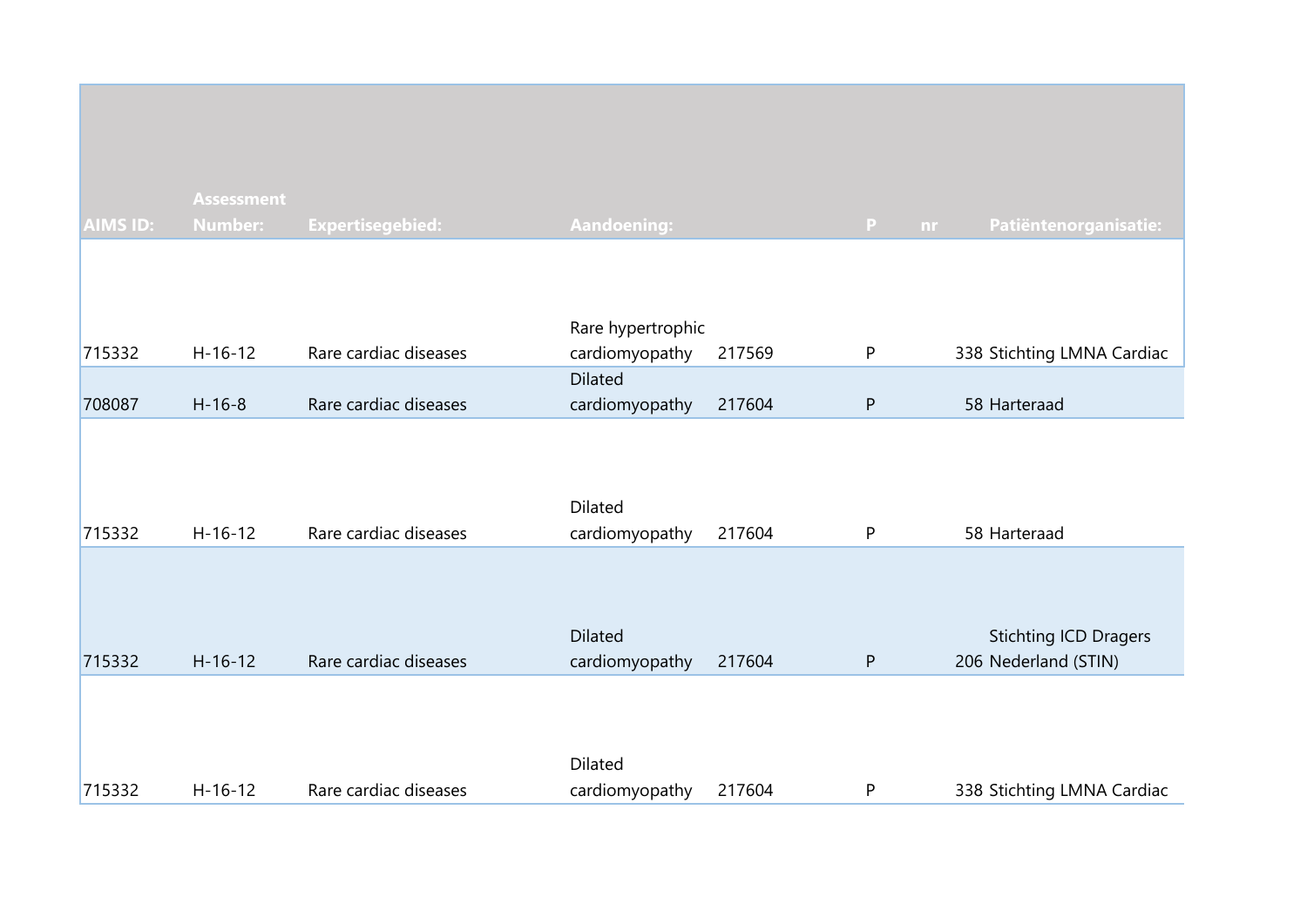|                 | <b>Assessment</b> |                                               |                    |        |          |                          |
|-----------------|-------------------|-----------------------------------------------|--------------------|--------|----------|--------------------------|
| <b>AIMS ID:</b> | <b>Number:</b>    | <b>Expertisegebied:</b>                       | <b>Aandoening:</b> |        | P<br>nr. | Patiëntenorganisatie:    |
|                 |                   |                                               | Hereditary breast  |        |          | Borstkankervereniging    |
| 724346          | $H-15-9$          | Rare genetic diseases                         | cancer             | 227535 | P        | 89 (BVN)                 |
|                 |                   |                                               | Idiopathic         |        |          |                          |
|                 |                   |                                               | ventricular        |        |          |                          |
|                 |                   |                                               | fibrillation - not |        |          |                          |
| 708087          | $H - 16 - 8$      | Rare cardiac diseases                         | Brugada type       | 228140 | P        | 58 Harteraad             |
|                 |                   |                                               |                    |        |          |                          |
|                 |                   |                                               |                    |        |          |                          |
| 724687          | $H - 18 - 11$     | Rare inborn errors of metabolism CLN3 disease |                    | 228346 | P        | 310 Beat Batten          |
|                 |                   |                                               |                    |        |          | Volwassenen Kinderen     |
|                 |                   |                                               |                    |        |          | en Stofwisselingsziekten |
| 724687          | $H-18-11$         | Rare inborn errors of metabolism CLN3 disease |                    | 228346 | P        | 56 (VKS)                 |
|                 |                   | Rare circulatory system diseases,             |                    |        |          |                          |
|                 |                   | Rare gynecologic and obstetric                |                    |        |          |                          |
| 708047          | $H-26-5$          | diseases                                      | HELLP syndrome     | 244242 | P        | 114 Care4Neo             |
|                 |                   | Rare circulatory system diseases,             |                    |        |          |                          |
|                 |                   | Rare gynecologic and obstetric                |                    |        |          |                          |
| 708047          | $H - 26 - 5$      | diseases                                      | HELLP syndrome     | 244242 | P        | 113 HELLP Stichting      |
|                 |                   |                                               | Rare tumor of      |        |          |                          |
|                 |                   |                                               | neuroepithelial    |        |          |                          |
| 724234          | $H - 15 - 11$     | Rare neoplastic diseases                      | tissue             | 251558 | P        | 33 Stichting Hoormij     |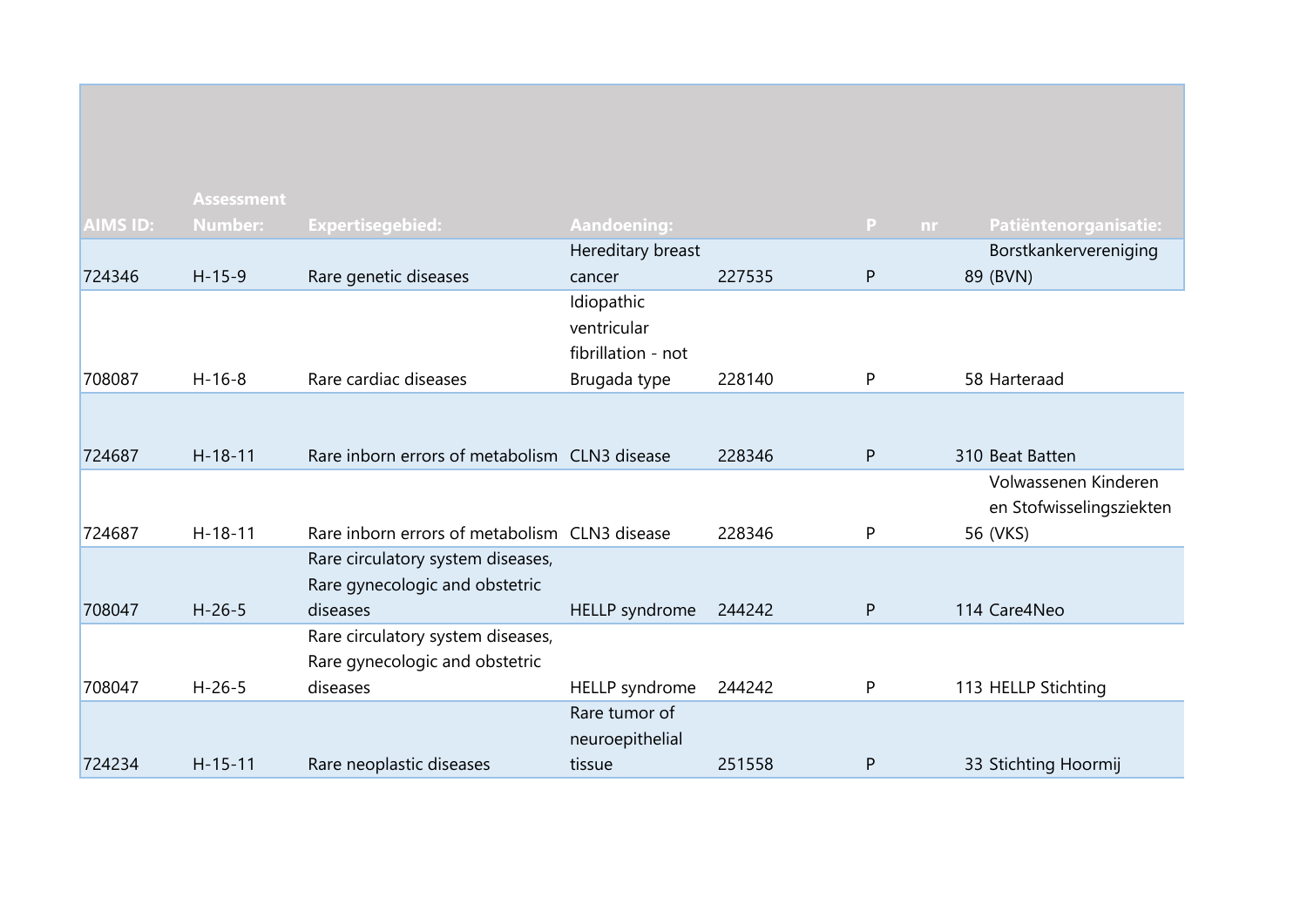|                 | <b>Assessment</b> |                            |                      |        |              |                          |
|-----------------|-------------------|----------------------------|----------------------|--------|--------------|--------------------------|
| <b>AIMS ID:</b> | <b>Number:</b>    | <b>Expertisegebied:</b>    | <b>Aandoening:</b>   |        | P<br>nr      | Patiëntenorganisatie:    |
|                 |                   |                            | Rare tumor of        |        |              |                          |
|                 |                   |                            | neuroepithelial      |        |              | Vereniging Kinderkanker  |
| 724234          | $H - 15 - 11$     | Rare neoplastic diseases   | tissue               | 251558 | P            | 82 Nederland             |
|                 |                   |                            | Tumor of             |        |              |                          |
| 710372          | $H-9-14$          | Rare neurological diseases | meninges             | 252025 | P            | 33 Stichting Hoormij     |
|                 |                   |                            | Benign peripheral    |        |              |                          |
|                 |                   |                            | nerve sheath         |        |              | Neurofibromatosevereni   |
| 710372          | $H - 9 - 14$      | Rare neurological diseases | tumor                | 252131 | P            | 30 ging Nederland (NFVN) |
|                 |                   |                            | Benign peripheral    |        |              |                          |
|                 |                   |                            | nerve sheath         |        |              | Neurofibromatosevereni   |
| 715366          | $H - 11 - 52$     | Rare neoplastic diseases   | tumor                | 252131 | P            | 30 ging Nederland (NFVN) |
|                 |                   |                            | Benign peripheral    |        |              |                          |
|                 |                   |                            | nerve sheath         |        |              |                          |
| 710372          | $H-9-14$          | Rare neurological diseases | tumor                | 252131 | P            | 33 Stichting Hoormij     |
|                 |                   |                            |                      |        |              |                          |
|                 |                   |                            | Benign               |        |              | Neurofibromatosevereni   |
| 724234          | $H - 15 - 11$     | Rare neoplastic diseases   | schwannoma           | 252164 | P            | 30 ging Nederland (NFVN) |
|                 |                   |                            |                      |        |              |                          |
| 724234          | $H - 15 - 11$     | Rare neoplastic diseases   | Benign<br>schwannoma | 252164 | P            | 33 Stichting Hoormij     |
|                 |                   |                            |                      |        |              |                          |
|                 |                   |                            | Vestibular           |        |              | Neurofibromatosevereni   |
| 724234          | $H - 15 - 11$     | Rare neoplastic diseases   | schwannoom           | 252175 | $\mathsf{P}$ | 30 ging Nederland (NFVN) |
|                 |                   |                            |                      |        |              |                          |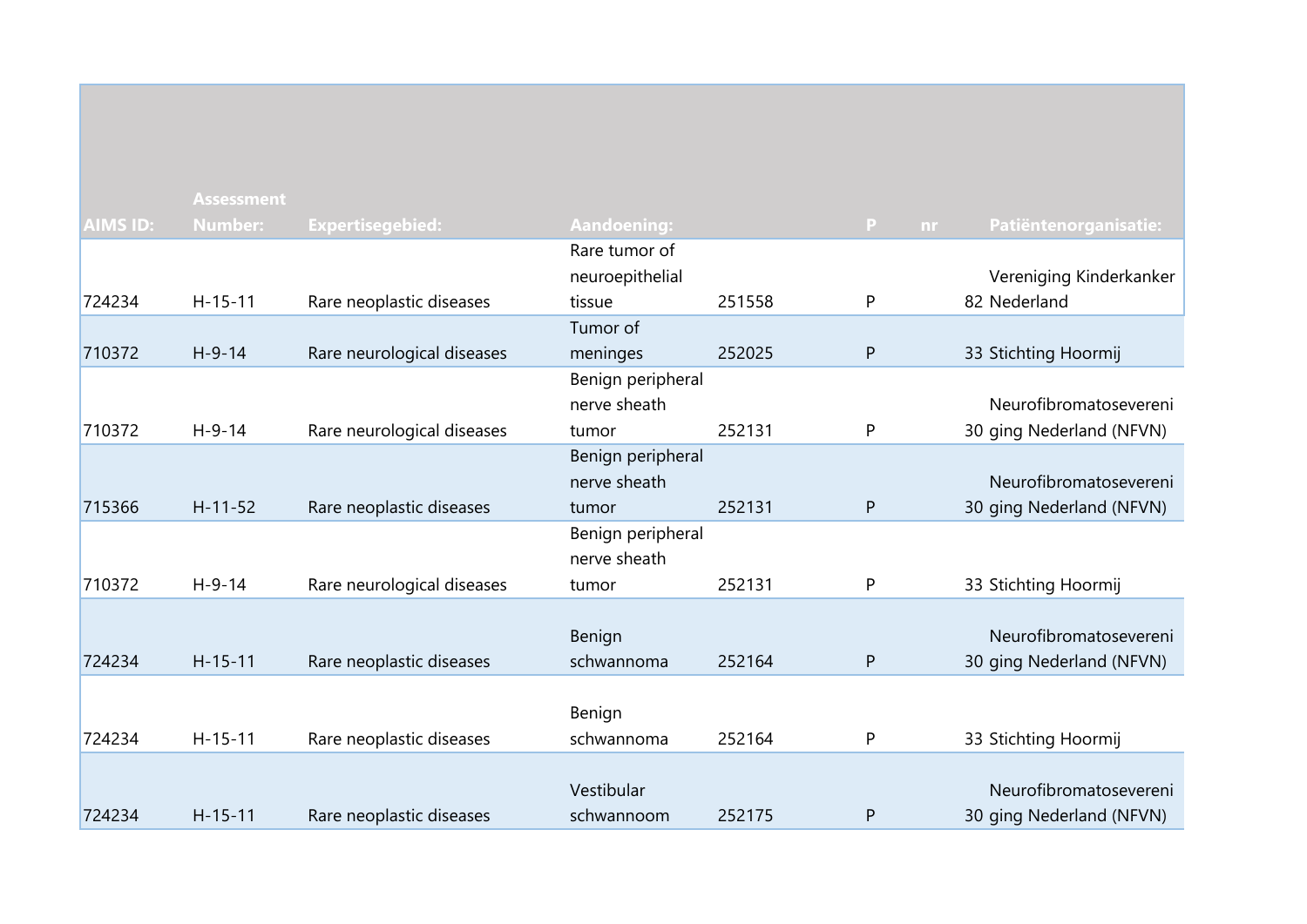|                 | <b>Assessment</b> |                          |                    |        |                |                            |
|-----------------|-------------------|--------------------------|--------------------|--------|----------------|----------------------------|
| <b>AIMS ID:</b> | <b>Number:</b>    | <b>Expertisegebied:</b>  | <b>Aandoening:</b> |        | P<br><b>nr</b> | Patiëntenorganisatie:      |
|                 |                   |                          |                    |        |                |                            |
|                 |                   |                          | Vestibular         |        |                |                            |
| 724234          | $H - 15 - 11$     | Rare neoplastic diseases | schwannoom         | 252175 | P              | 33 Stichting Hoormij       |
|                 |                   |                          | Proximal 16p11.2   |        |                | Marshall Smith             |
|                 |                   |                          | microdeletion      |        |                | Syndroom Research          |
| 710455          | $H-17-11$         | Rare genetic diseases    | syndrome           | 261197 | P              | 146 Foundation             |
|                 |                   |                          | Proximal 16p11.2   |        |                |                            |
|                 |                   |                          | microdeletion      |        |                |                            |
| 710455          | $H-17-11$         | Rare genetic diseases    | syndrome           | 261197 | P              | 145 Stichting Pitt Hopkins |
|                 |                   |                          | Proximal 16p11.2   |        |                |                            |
|                 |                   |                          | microdeletion      |        |                | Stichting Rubinstein-      |
| 710455          | $H-17-11$         | Rare genetic diseases    | syndrome           | 261197 | P              | 48 Taybi                   |
|                 |                   |                          | Proximal 16p11.2   |        |                |                            |
|                 |                   |                          | microdeletion      |        |                |                            |
| 710455          | $H-17-11$         | Rare genetic diseases    | syndrome           | 261197 | P              | 290 Zeldsamen              |
|                 |                   |                          | 16p11.2p12.2       |        |                | Marshall Smith             |
|                 |                   |                          | microdeletion      |        |                | Syndroom Research          |
| 710455          | $H - 17 - 11$     | Rare genetic diseases    | syndrome           | 261211 | P              | 146 Foundation             |
|                 |                   |                          | 16p11.2p12.2       |        |                |                            |
|                 |                   |                          | microdeletion      |        |                |                            |
| 710455          | $H-17-11$         | Rare genetic diseases    | syndrome           | 261211 | P              | 145 Stichting Pitt Hopkins |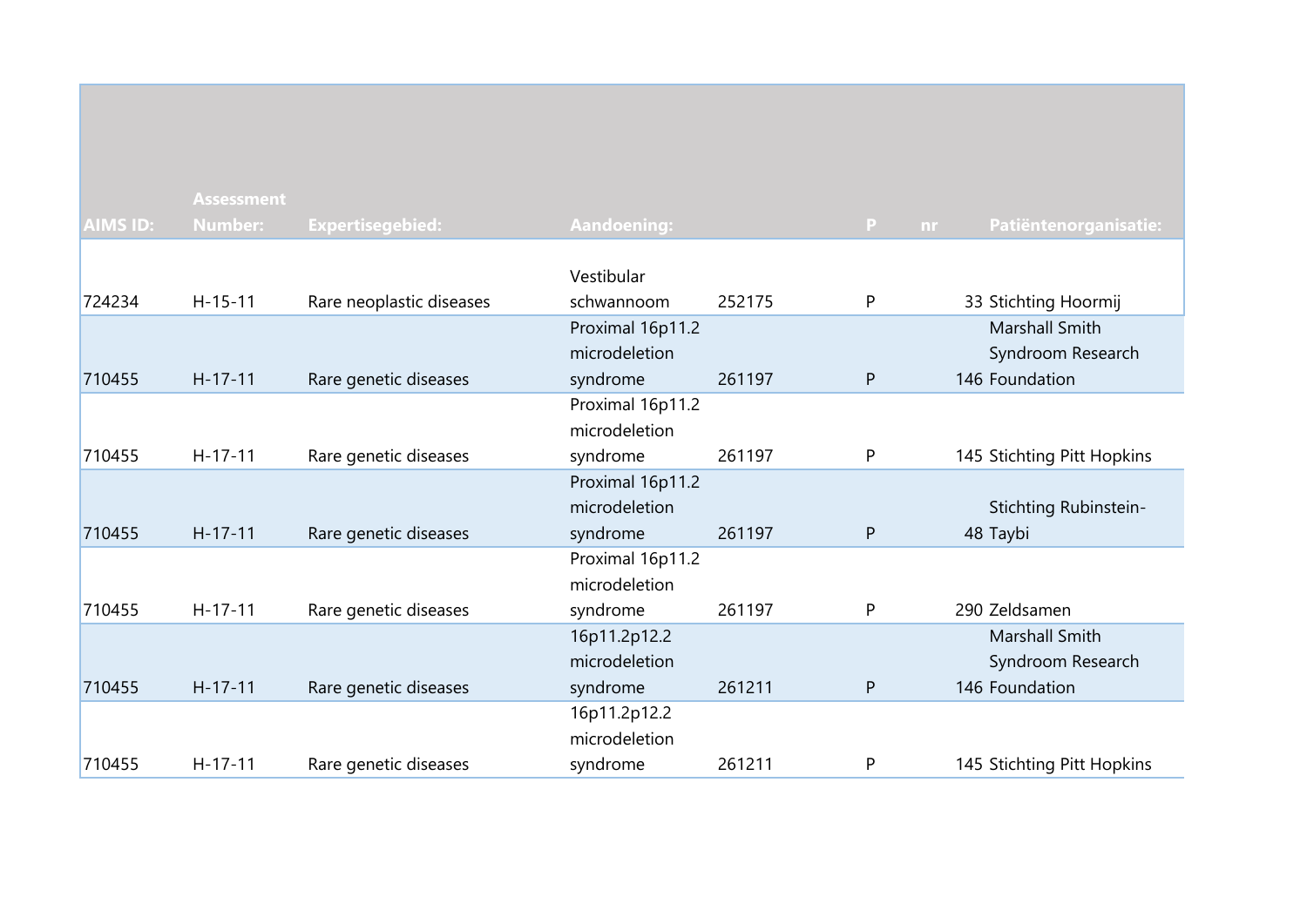|                 | <b>Assessment</b> |                                  |                    |        |   |           |                            |
|-----------------|-------------------|----------------------------------|--------------------|--------|---|-----------|----------------------------|
| <b>AIMS ID:</b> | <b>Number:</b>    | <b>Expertisegebied:</b>          | <b>Aandoening:</b> |        | P | <b>nr</b> | Patiëntenorganisatie:      |
|                 |                   |                                  | 16p11.2p12.2       |        |   |           |                            |
|                 |                   |                                  | microdeletion      |        |   |           | Stichting Rubinstein-      |
| 710455          | $H-17-11$         | Rare genetic diseases            | syndrome           | 261211 | P |           | 48 Taybi                   |
|                 |                   |                                  | 16p11.2p12.2       |        |   |           |                            |
|                 |                   |                                  | microdeletion      |        |   |           |                            |
| 710455          | $H-17-11$         | Rare genetic diseases            | syndrome           | 261211 | P |           | 290 Zeldsamen              |
|                 |                   |                                  | Distal 16p11.2     |        |   |           | Marshall Smith             |
|                 |                   |                                  | microdeletion      |        |   |           | Syndroom Research          |
| 710455          | $H-17-11$         | Rare genetic diseases            | syndrome           | 261222 | P |           | 146 Foundation             |
|                 |                   |                                  | Distal 16p11.2     |        |   |           |                            |
|                 |                   |                                  | microdeletion      |        |   |           |                            |
| 710455          | $H-17-11$         | Rare genetic diseases            | syndrome           | 261222 | P |           | 145 Stichting Pitt Hopkins |
|                 |                   |                                  | Distal 16p11.2     |        |   |           |                            |
|                 |                   |                                  | microdeletion      |        |   |           | Stichting Rubinstein-      |
| 710455          | $H-17-11$         | Rare genetic diseases            | syndrome           | 261222 | P |           | 48 Taybi                   |
|                 |                   |                                  | Distal 16p11.2     |        |   |           |                            |
|                 |                   |                                  | microdeletion      |        |   |           |                            |
| 710455          | $H-17-11$         | Rare genetic diseases            | syndrome           | 261222 | P |           | 290 Zeldsamen              |
|                 |                   |                                  |                    |        |   |           |                            |
|                 |                   |                                  | Congenital         |        |   |           |                            |
| 716078          | $H - 24 - 2$      | Rare circulatory system diseases | chylothorax        | 264688 | P |           | 114 Care4Neo               |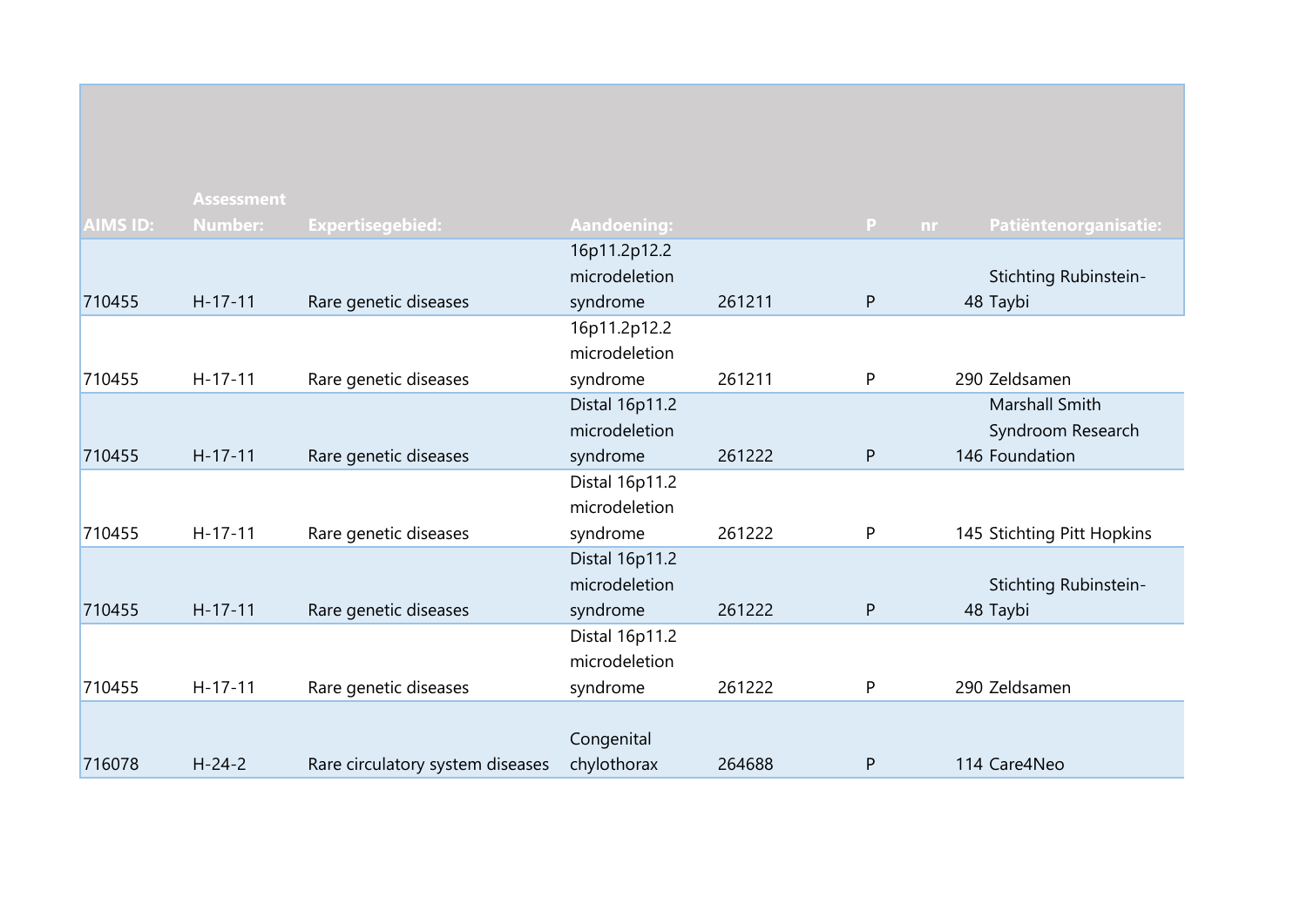|                 | <b>Assessment</b> |                                   |                      |        |              |                                    |
|-----------------|-------------------|-----------------------------------|----------------------|--------|--------------|------------------------------------|
| <b>AIMS ID:</b> | <b>Number:</b>    | <b>Expertisegebied:</b>           | <b>Aandoening:</b>   |        | $\mathsf{P}$ | Patiëntenorganisatie:<br><b>nr</b> |
|                 |                   |                                   |                      |        |              |                                    |
|                 |                   |                                   | Congenital           |        |              |                                    |
| 716078          | $H - 24 - 2$      | Rare circulatory system diseases  | chylothorax          | 264688 | P            | 200 LGD Alliance                   |
|                 |                   | Rare circulatory system diseases, |                      |        |              |                                    |
|                 |                   | Rare gynecologic and obstetric    |                      |        |              |                                    |
| 708047          | $H - 26 - 5$      | diseases                          | Preeclampsia         | 275555 | $\mathsf{P}$ | 114 Care4Neo                       |
|                 |                   | Rare circulatory system diseases, |                      |        |              |                                    |
|                 |                   | Rare gynecologic and obstetric    |                      |        |              |                                    |
| 708047          | $H - 26 - 5$      | diseases                          | Preeclampsia         | 275555 | P            | 113 HELLP Stichting                |
|                 |                   |                                   | Rare hemorrhagic     |        |              |                                    |
|                 |                   |                                   | disorder due to a    |        |              | Nederlandse Vereniging             |
|                 |                   |                                   | qualitative platelet |        |              | voor Hemofiliepatiënten            |
| 708008          | $H-12-8$          | Rare hematologic diseases         | defect               | 275736 | P            | 74 (NVHP)                          |
|                 |                   |                                   | Rare hemorrhagic     |        |              |                                    |
|                 |                   |                                   | disorder due to a    |        |              |                                    |
|                 |                   |                                   | qualitative platelet |        |              | Stichting Zeldzame                 |
| 708008          | $H - 12 - 8$      | Rare hematologic diseases         | defect               | 275736 | P            | 75 Bloedziekten (SZB)              |
|                 |                   |                                   | Rare tumor of        |        |              | Patiëntenvereniging                |
| 724526          | $H - 11 - 50$     | Rare neoplastic diseases          | salivary glands      | 276142 | P            | 169 Hoofd - Hals                   |
|                 |                   |                                   | Rare tumor of        |        |              | Patiëntenvereniging                |
| 724526          | $H - 11 - 50$     | Rare neoplastic diseases          | salivary glands      | 276142 | P            | 255 Speekselklierkanker            |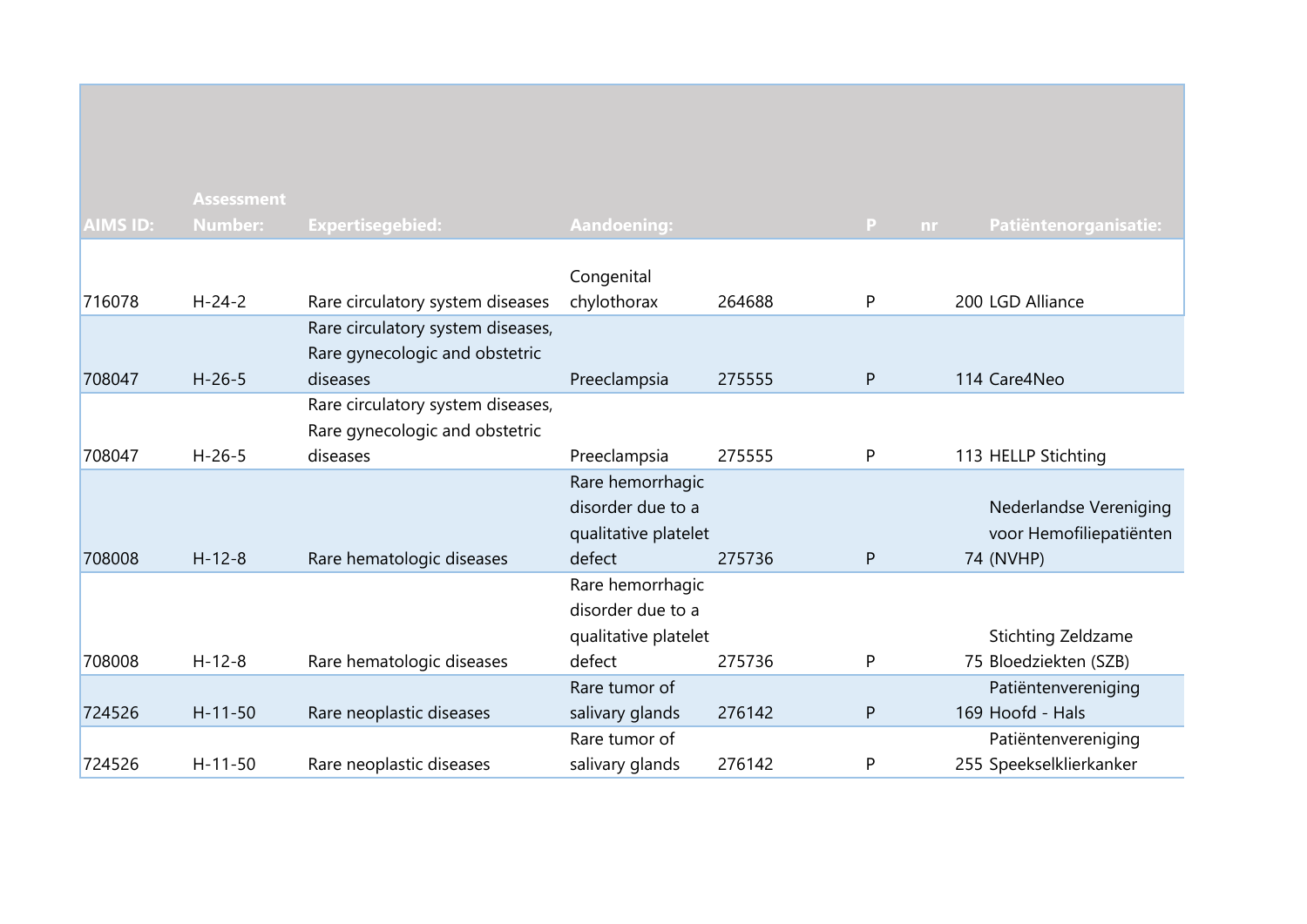|                 | <b>Assessment</b> |                                  |                    |        |              |           |                             |
|-----------------|-------------------|----------------------------------|--------------------|--------|--------------|-----------|-----------------------------|
| <b>AIMS ID:</b> | <b>Number:</b>    | <b>Expertisegebied:</b>          | <b>Aandoening:</b> |        | $\mathbf{P}$ | <b>nr</b> | Patiëntenorganisatie:       |
|                 |                   |                                  | Rare disease with  |        |              |           |                             |
|                 |                   |                                  | thoracic aortic    |        |              |           |                             |
|                 |                   |                                  | aneurysm and       |        |              |           | Contactgroep Marfan         |
| 716098          | $H - 24 - 6$      | Rare circulatory system diseases | aortic dissection  | 285014 | $\mathsf{P}$ |           | 147 Nederland               |
|                 |                   |                                  | Rare disease with  |        |              |           |                             |
|                 |                   |                                  | thoracic aortic    |        |              |           |                             |
|                 |                   |                                  | aneurysm and       |        |              |           |                             |
| 716098          | $H - 24 - 6$      | Rare circulatory system diseases | aortic dissection  | 285014 | P            |           | 309 EDS Fonds               |
|                 |                   |                                  | Rare disease with  |        |              |           |                             |
|                 |                   |                                  | thoracic aortic    |        |              |           | Stichting                   |
|                 |                   |                                  | aneurysm and       |        |              |           | Hersenaneurysma             |
| 716098          | $H - 24 - 6$      | Rare circulatory system diseases | aortic dissection  | 285014 | $\mathsf{P}$ |           | 315 Patiënten Platform      |
|                 |                   |                                  | Rare disease with  |        |              |           |                             |
|                 |                   |                                  | thoracic aortic    |        |              |           |                             |
|                 |                   |                                  | aneurysm and       |        |              |           | Vereniging van Ehlers       |
| 716098          | $H - 24 - 6$      | Rare circulatory system diseases | aortic dissection  | 285014 | P            |           | 148 Danlos Patiënten (VED)  |
|                 |                   |                                  |                    |        |              |           |                             |
|                 |                   |                                  | Primary Sjögren    |        |              |           | <b>Nationale Vereniging</b> |
| 709794          | $H - 22 - 15$     | Rare immunological diseases      | syndrome           | 289390 | $\mathsf{P}$ |           | 22 Sjögrenpatiënten (NVSP)  |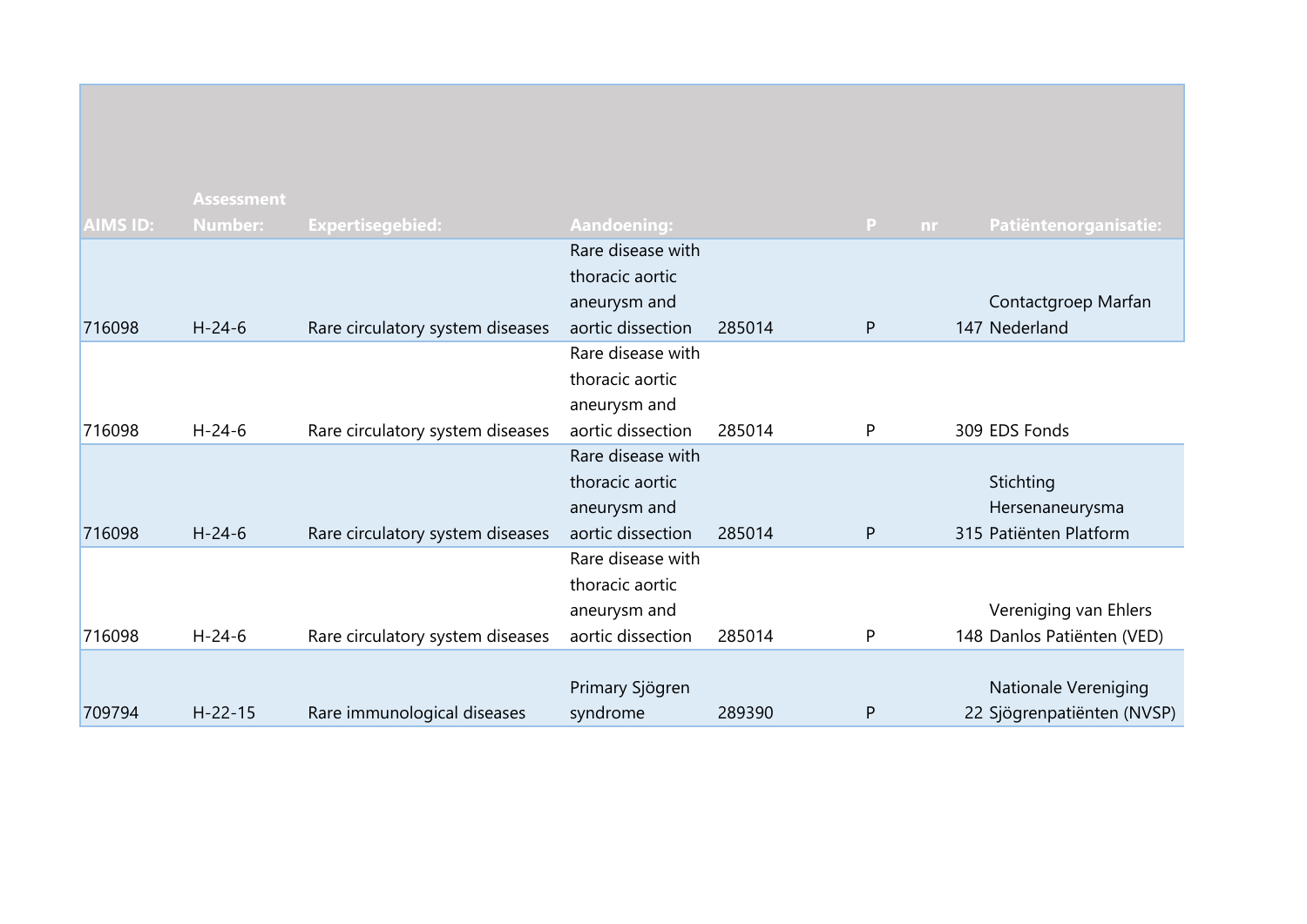| <b>AIMS ID:</b> | <b>Assessment</b><br><b>Number:</b> | <b>Expertisegebied:</b>                                                                                              | <b>Aandoening:</b>                                              |        | $\mathbf{P}$ | nr | Patiëntenorganisatie:                                        |
|-----------------|-------------------------------------|----------------------------------------------------------------------------------------------------------------------|-----------------------------------------------------------------|--------|--------------|----|--------------------------------------------------------------|
| 715061          | $H-10-4$                            | Rare neoplastic diseases, Rare<br>skin diseases                                                                      | Pyoderma<br>gangrenosum -<br>acne - hidradenitis<br>suppurativa | 289478 | P            |    | 161 Huid Nederland                                           |
| 709386          | $H - 7 - 19$                        | Rare abdominal surgical diseases                                                                                     | Celiac artery<br>compression<br>syndrome                        | 293208 | $\mathsf{P}$ |    | Zonder<br>patiëntenorganisatie                               |
| 724687          | $H-18-11$                           | Rare inborn errors of metabolism homocystinuria                                                                      | Methylmalonic<br>acidemia without                               | 293355 | P            |    | Volwassenen Kinderen<br>en Stofwisselingsziekten<br>56 (VKS) |
| 719220          | $H - 7 - 15$                        | Rare gastroenterologic diseases,<br>Rare transplant-related disorders, Chronic intestinal<br>Rare abdominal surgical | failure                                                         | 294422 | ${\sf P}$    |    | Vereniging Ziekte van<br>123 Hirschsprung                    |
| 709465          | $H-9-18$                            | Rare neurological diseases                                                                                           | Cerebral<br>sinovenous<br>thrombosis                            | 329217 | P            |    | Zonder<br>patiëntenorganisatie                               |
| 724467          | $H - 11 - 55$                       | Rare neurological diseases                                                                                           | Cerebral<br>sinovenous<br>thrombosis                            | 329217 | $\mathsf{P}$ |    | Zonder<br>patiëntenorganisatie                               |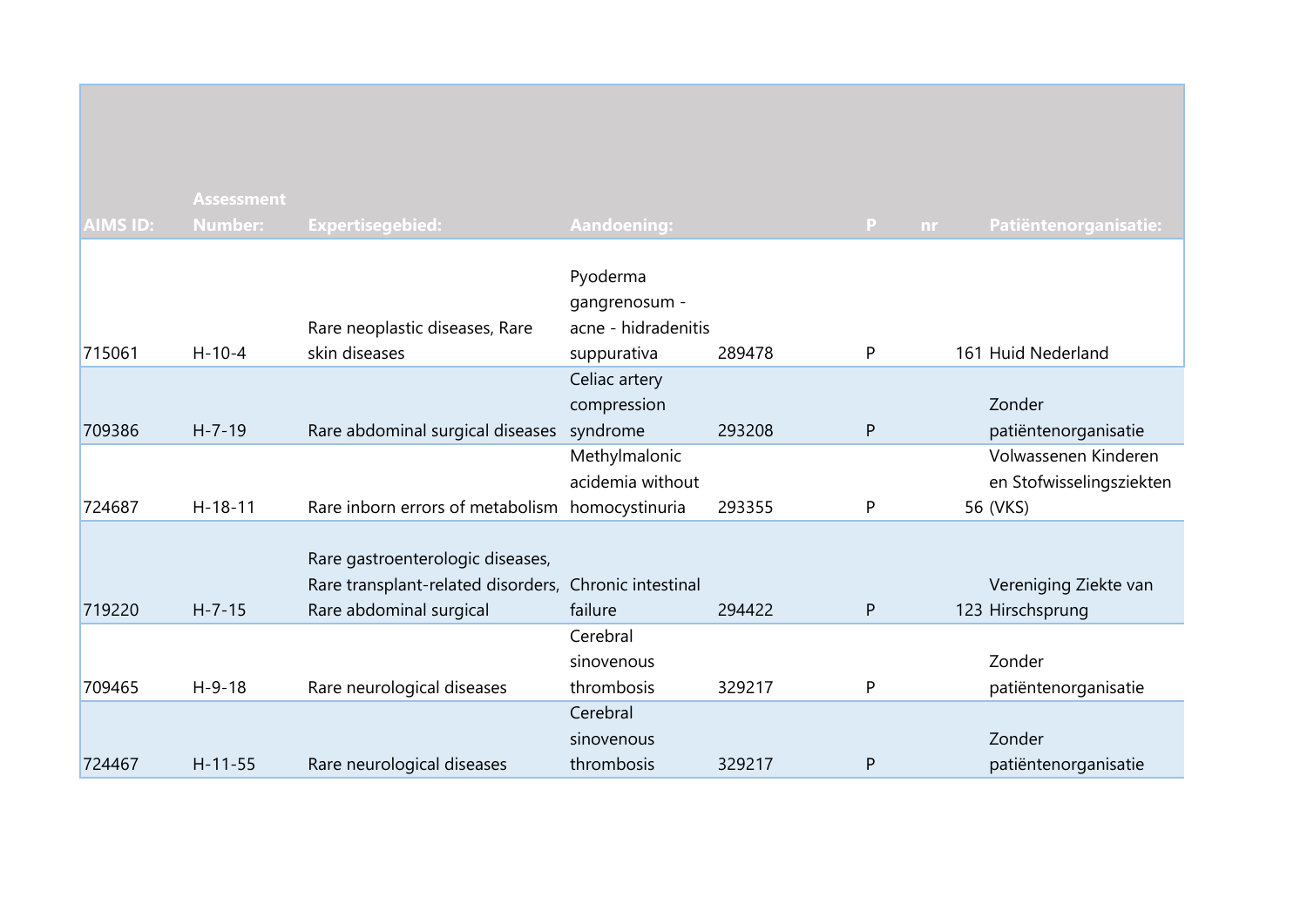|                 | <b>Assessment</b> |                                 |                                                 |        |                    |                                      |
|-----------------|-------------------|---------------------------------|-------------------------------------------------|--------|--------------------|--------------------------------------|
| <b>AIMS ID:</b> | <b>Number:</b>    | <b>Expertisegebied:</b>         | Aandoening:                                     |        | $\mathbf{P}$<br>nr | Patiëntenorganisatie:                |
| 710505          | $H - 7 - 3$       |                                 | Congenital<br>Chronic Diarrhea<br>with protein- |        | P                  |                                      |
|                 |                   | Rare gastroenterologic diseases | losing enteropathy 329242<br>arterial thoracic  |        |                    | 120 Vereniging Anusatresie<br>Zonder |
| 710077          | $H-17-16$         | Rare surgical thoracic diseases | outlet syndrome                                 | 357107 | $\mathsf{P}$       | patiëntenorganisatie                 |
| 710077          | $H-17-16$         | Rare surgical thoracic diseases | venous thoracic<br>outlet syndrome              | 357131 | P                  | Zonder<br>patiëntenorganisatie       |
|                 |                   |                                 | Proximal 16p11.2<br>microduplication            |        |                    | Marshall Smith<br>Syndroom Research  |
| 710455          | $H-17-11$         | Rare genetic diseases           | syndrome                                        | 370079 | $\mathsf{P}$       | 146 Foundation                       |
|                 |                   |                                 | Proximal 16p11.2<br>microduplication            |        |                    |                                      |
| 710455          | $H-17-11$         | Rare genetic diseases           | syndrome                                        | 370079 | P                  | 145 Stichting Pitt Hopkins           |
|                 |                   |                                 | Proximal 16p11.2<br>microduplication            |        |                    | Stichting Rubinstein-                |
| 710455          | $H - 17 - 11$     | Rare genetic diseases           | syndrome                                        | 370079 | $\mathsf{P}$       | 48 Taybi                             |
|                 |                   |                                 | Proximal 16p11.2<br>microduplication            |        |                    |                                      |
| 710455          | $H-17-11$         | Rare genetic diseases           | syndrome                                        | 370079 | P                  | 290 Zeldsamen                        |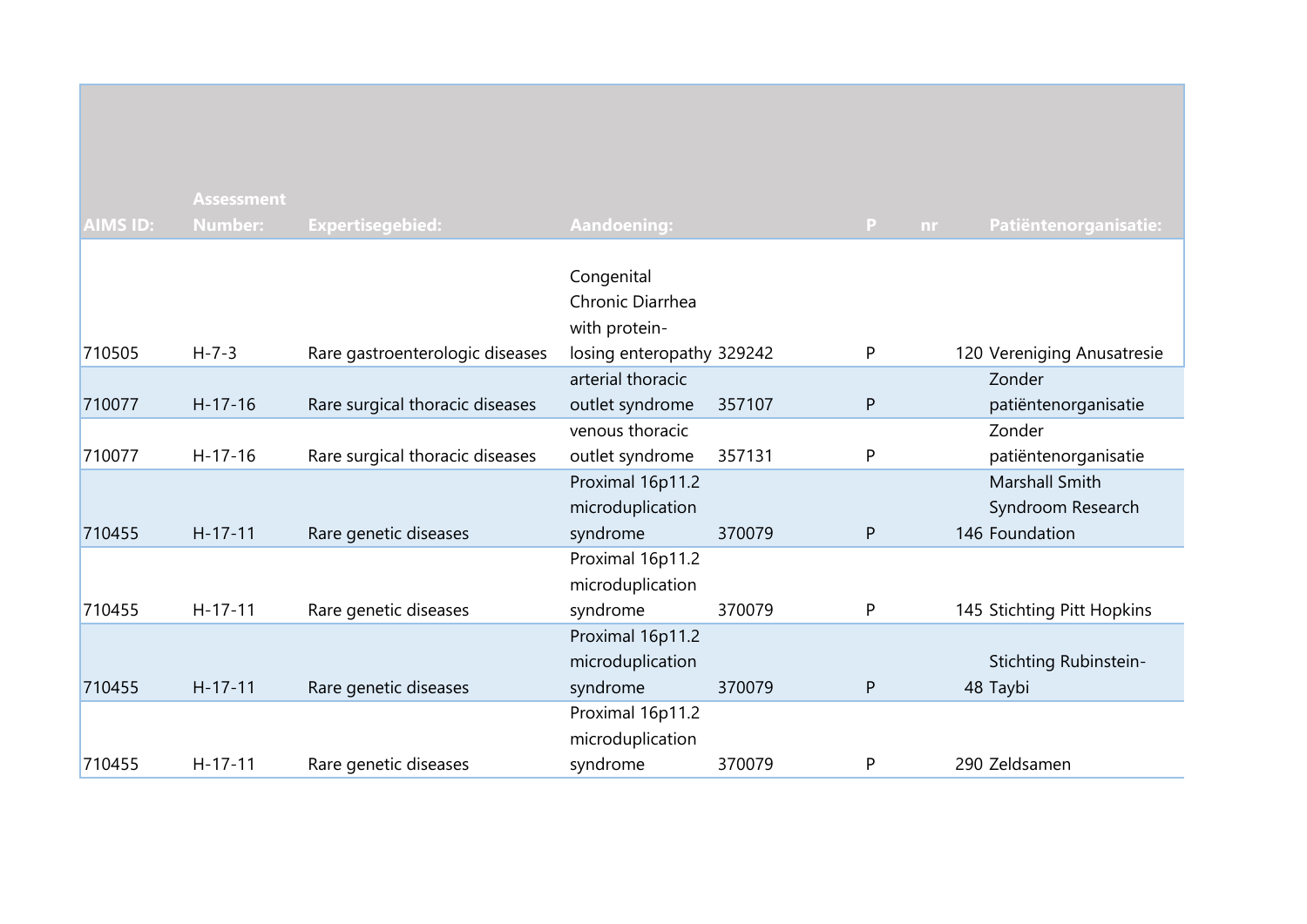|                 | <b>Assessment</b> |                                                      |                                                                                   |        |                     |                          |
|-----------------|-------------------|------------------------------------------------------|-----------------------------------------------------------------------------------|--------|---------------------|--------------------------|
| <b>AIMS ID:</b> | <b>Number:</b>    | <b>Expertisegebied:</b>                              | <b>Aandoening:</b>                                                                |        | $\mathbf{P}$<br>nr. | Patiëntenorganisatie:    |
| 715185          | $H-17-14$         | Rare developmental anomalies<br>during embryogenesis | Intellectual<br>disability-severe<br>speech delay-mild<br>dysmorphism<br>syndrome | 391372 | P                   | 342 Stichting Kind Beter |
| 715185          | $H - 17 - 14$     | Rare developmental anomalies<br>during embryogenesis | Intellectual<br>disability-severe<br>speech delay-mild<br>dysmorphism<br>syndrome | 391372 | P                   | 290 Zeldsamen            |
| 706031          | $H - 11 - 15$     | Rare neoplastic diseases                             | Malignant<br>epithelial tumor of<br>ovary                                         | 398934 | P                   | 88 Stichting Olijf       |
|                 |                   | Rare otorhinolaryngological                          | Cranio-cervical<br>dystonia with<br>laryngeal and<br>upper-limb                   |        |                     |                          |
| 715304          | $H - 2 - 15$      | diseases                                             | involvement                                                                       | 420485 | P                   | 59 Dystonievereniging    |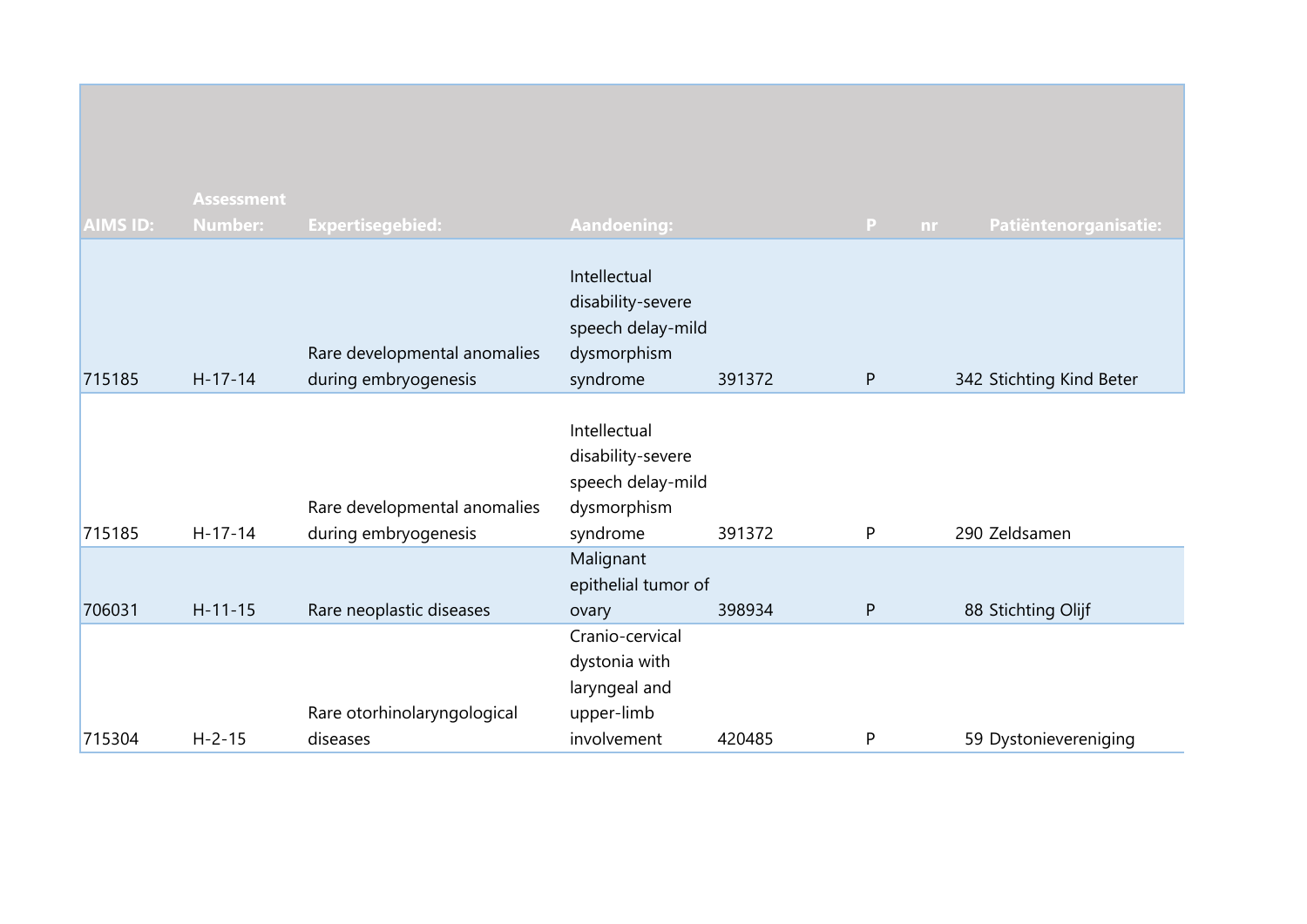|                 | <b>Assessment</b> |                                   |                     |        |              |    |                                |
|-----------------|-------------------|-----------------------------------|---------------------|--------|--------------|----|--------------------------------|
| <b>AIMS ID:</b> | <b>Number:</b>    | <b>Expertisegebied:</b>           | <b>Aandoening:</b>  |        | P            | nr | Patiëntenorganisatie:          |
|                 |                   |                                   |                     |        |              |    |                                |
|                 |                   |                                   | Rare autonomic      |        |              |    | Lotgenoten Lage                |
|                 |                   |                                   | nervous system      |        |              |    | Bloeddruk Hartpatiënten        |
| 715145          | $H-9-11$          | Rare neurological diseases        | disorder            | 423662 | $\mathsf{P}$ |    | 329 Nederland                  |
|                 |                   |                                   | Epithelial tumor of |        |              |    | NFK: Patiëntenplatform         |
| 709054          | $H - 11 - 54$     | Rare gastroenterologic diseases   | anal cancer         | 424010 | $\mathsf{P}$ |    | 18 Zeldzame Kankers            |
|                 |                   | Rare circulatory system diseases, |                     |        |              |    |                                |
|                 |                   | Rare gynecologic and obstetric    | Placental           |        |              |    |                                |
| 708047          | $H - 26 - 5$      | diseases                          | insufficiency       | 439167 | ${\sf P}$    |    | 114 Care4Neo                   |
|                 |                   |                                   | Pediatric arterial  |        |              |    | Zonder                         |
| 724467          | $H-11-55$         | Rare neurological diseases        | ischemic stroke     | 439175 | P            |    | patiëntenorganisatie           |
|                 |                   |                                   | Non-recovering      |        |              |    |                                |
|                 |                   | Rare neoplastic diseases, Rare    | obstetric brachial  |        |              |    | <b>Erbse Parese Vereniging</b> |
| 715205          | $H-14-11$         | neurological diseases             | plexus lesion       | 439202 | ${\sf P}$    |    | 8 Nederland                    |
|                 |                   |                                   |                     |        |              |    |                                |
|                 |                   |                                   | Necrotizing soft    |        |              |    |                                |
| 710108          | $H - 10 - 10$     | Rare skin diseases                | tissue infection    | 440368 | P            |    | 161 Huid Nederland             |
|                 |                   |                                   |                     |        |              |    |                                |
|                 |                   |                                   | Necrotizing soft    |        |              |    | Vereniging van Mensen          |
| 710108          | $H - 10 - 10$     | Rare skin diseases                | tissue infection    | 440368 | ${\sf P}$    |    | 231 met Brandwonden            |
|                 |                   |                                   | IgG4-related        |        |              |    | Nederlandse                    |
|                 |                   |                                   | sclerosing          |        |              |    | Leverpatiëntenvereniging       |
| 715254          | $H - 20 - 8$      | Rare hepatic diseases             | cholangitis         | 447764 | P            |    | 19 (NLV)                       |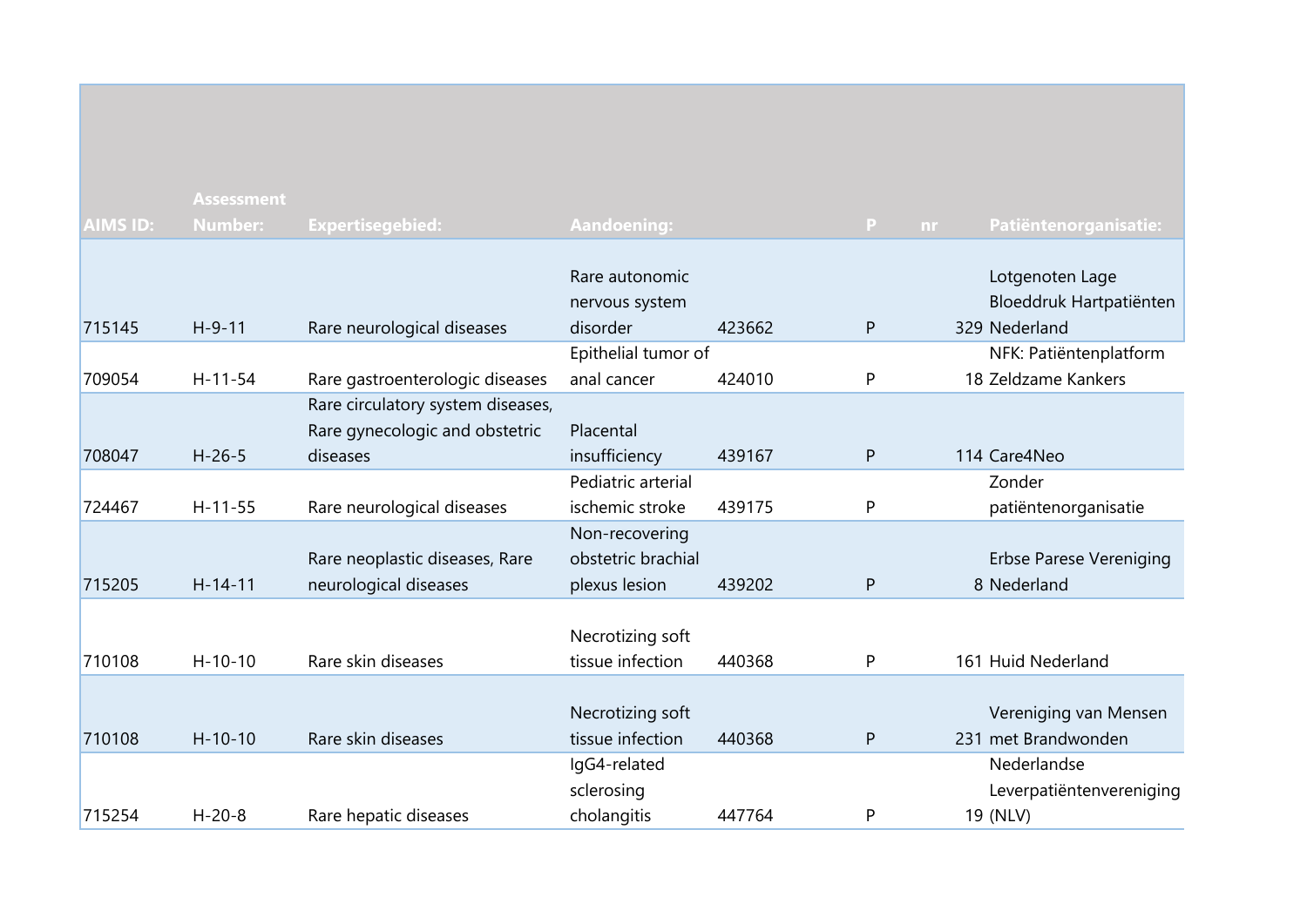|                 | <b>Assessment</b> |                             |                    |        |              |                              |
|-----------------|-------------------|-----------------------------|--------------------|--------|--------------|------------------------------|
| <b>AIMS ID:</b> | Number:           | <b>Expertisegebied:</b>     | <b>Aandoening:</b> |        | $\mathbf{P}$ | Patiëntenorganisatie:<br>nr. |
|                 |                   |                             | Cerebral visual    |        |              |                              |
| 710024          | $H - 6 - 6$       | Rare genetic diseases       | impairement        | 447788 | P            | 100 Oogvereniging            |
|                 |                   |                             | IgG4-related       |        |              |                              |
|                 |                   |                             | ophthalmic         |        |              | Schildklier Organisatie      |
| 710286          | $H - 6 - 5$       | Rare ophthalmic disorders   | disease            | 449563 | P            | 60 Nederland (SON)           |
|                 |                   |                             | IgG4-related       |        |              |                              |
|                 |                   |                             | ophthalmic         |        |              |                              |
| 710286          | $H - 6 - 5$       | Rare ophthalmic disorders   | disease            | 449563 | $\mathsf{P}$ | 51 Vasculitis Stichting      |
|                 |                   |                             | Exercise-induced   |        |              |                              |
|                 |                   |                             | malignant          |        |              | Zonder                       |
| 709929          | $H - 22 - 14$     | Rare immunological diseases | hyperthermia       | 466650 | P            | patiëntenorganisatie         |
|                 |                   |                             | Rare disease with  |        |              |                              |
|                 |                   |                             | malignant          |        |              | Zonder                       |
| 709929          | $H - 22 - 14$     | Rare immunological diseases | hyperthermia       | 466658 | P            | patiëntenorganisatie         |
|                 |                   |                             | Genetic cerebral   |        |              |                              |
|                 |                   |                             | small vessel       |        |              |                              |
| 709465          | $H-9-18$          | Rare neurological diseases  | disease            | 477754 | P            | 14 HCHWA-D Vereniging        |
|                 |                   |                             | Moyamoya           |        |              | Zonder                       |
| 724296          | $H - 9 - 13$      | Rare neurological diseases  | angiopathy         | 477768 | $\mathsf{P}$ | patiëntenorganisatie         |
|                 |                   |                             |                    |        |              | <b>Stichting Olijf</b>       |
| 724182          | $H - 11 - 32$     | Rare neoplastic diseases    | Vulvar carcinoma   | 494418 | P            | 88                           |
|                 |                   |                             | Vulvar squamous    |        |              | NFK: Patiëntenplatform       |
| 706031          | $H - 11 - 15$     | Rare neoplastic diseases    | cell carcinoma     | 494448 | P            | 18 Zeldzame Kankers          |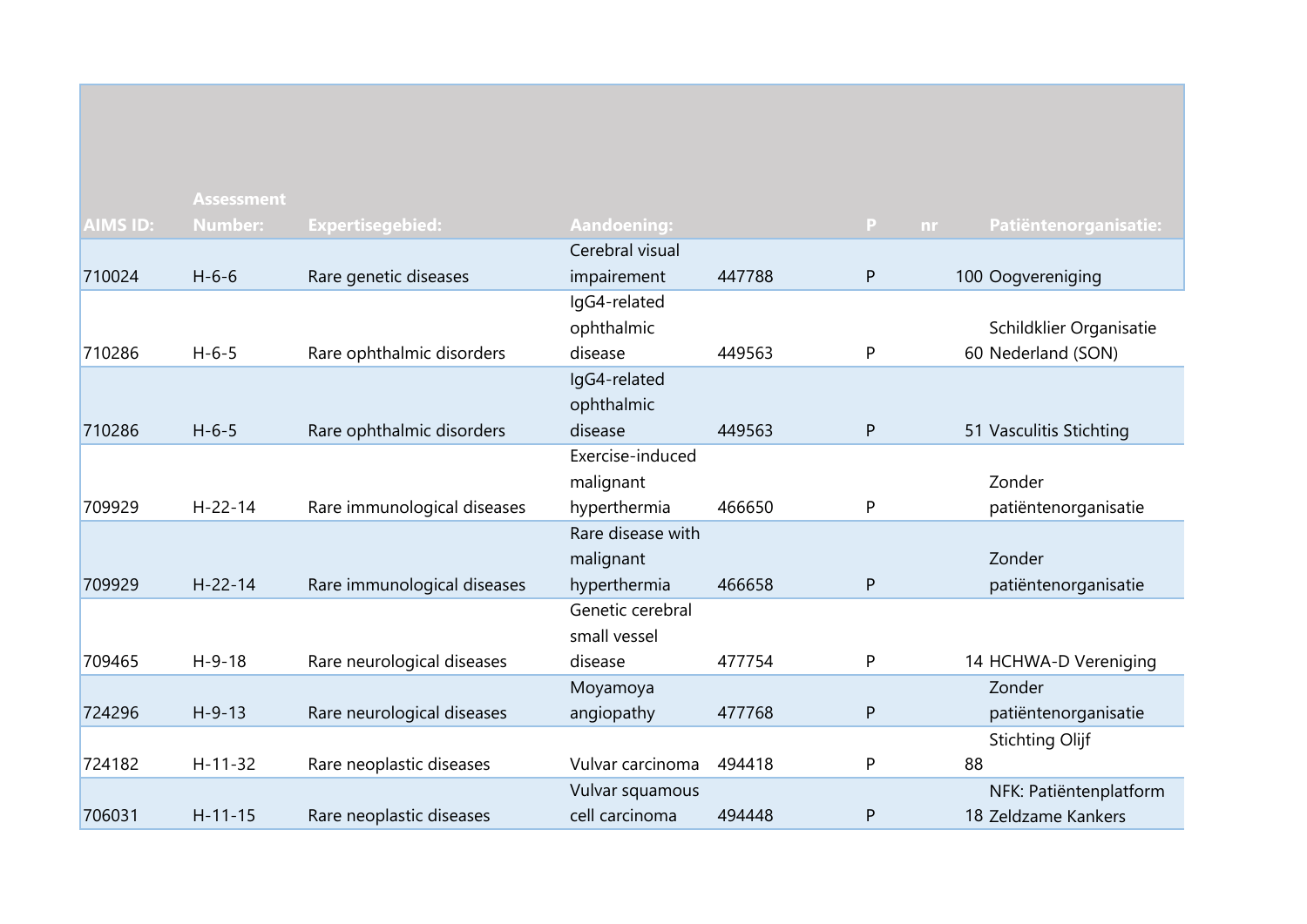|                 | <b>Assessment</b> |                          |                    |        |                           |                       |
|-----------------|-------------------|--------------------------|--------------------|--------|---------------------------|-----------------------|
| <b>AIMS ID:</b> | <b>Number:</b>    | <b>Expertisegebied:</b>  | <b>Aandoening:</b> |        | $\mathbf{P}$<br><b>nr</b> | Patiëntenorganisatie: |
|                 |                   |                          | Squamous cell      |        |                           |                       |
|                 |                   |                          | carcinoma of the   |        |                           | Patiëntenvereniging   |
| 724526          | $H - 11 - 50$     | Rare neoplastic diseases | hypopharynx        | 494547 | P                         | 169 Hoofd - Hals      |
|                 |                   |                          | Squamous cell      |        |                           |                       |
|                 |                   |                          | carcinoma of the   |        |                           | Patiëntenvereniging   |
| 724526          | $H - 11 - 50$     | Rare neoplastic diseases | larynx             | 494550 | $\mathsf{P}$              | 169 Hoofd - Hals      |
|                 |                   |                          | Squamous cell      |        |                           |                       |
|                 |                   |                          | carcinoma of the   |        |                           |                       |
|                 |                   |                          | nasal cavity and   |        |                           | Patiëntenvereniging   |
| 724526          | $H-11-50$         | Rare neoplastic diseases | paranasal sinuses  | 500464 | P                         | 169 Hoofd - Hals      |
|                 |                   |                          | Squamous cell      |        |                           |                       |
|                 |                   |                          | carcinoma of the   |        |                           | Patiëntenvereniging   |
| 724526          | $H - 11 - 50$     | Rare neoplastic diseases | oropharynx         | 500478 | P                         | 169 Hoofd - Hals      |
|                 |                   |                          | Squamous cell      |        |                           |                       |
|                 |                   |                          | carcinoma of the   |        |                           | Patiëntenvereniging   |
| 724526          | $H-11-50$         | Rare neoplastic diseases | oral cavity        | 502363 | P                         | 169 Hoofd - Hals      |
|                 |                   |                          | Squamous cell      |        |                           |                       |
|                 |                   |                          | carcinoma of oral  |        |                           | Patiëntenvereniging   |
| 724526          | $H - 11 - 50$     | Rare neoplastic diseases | cavity and lip     | 502369 | P                         | 169 Hoofd - Hals      |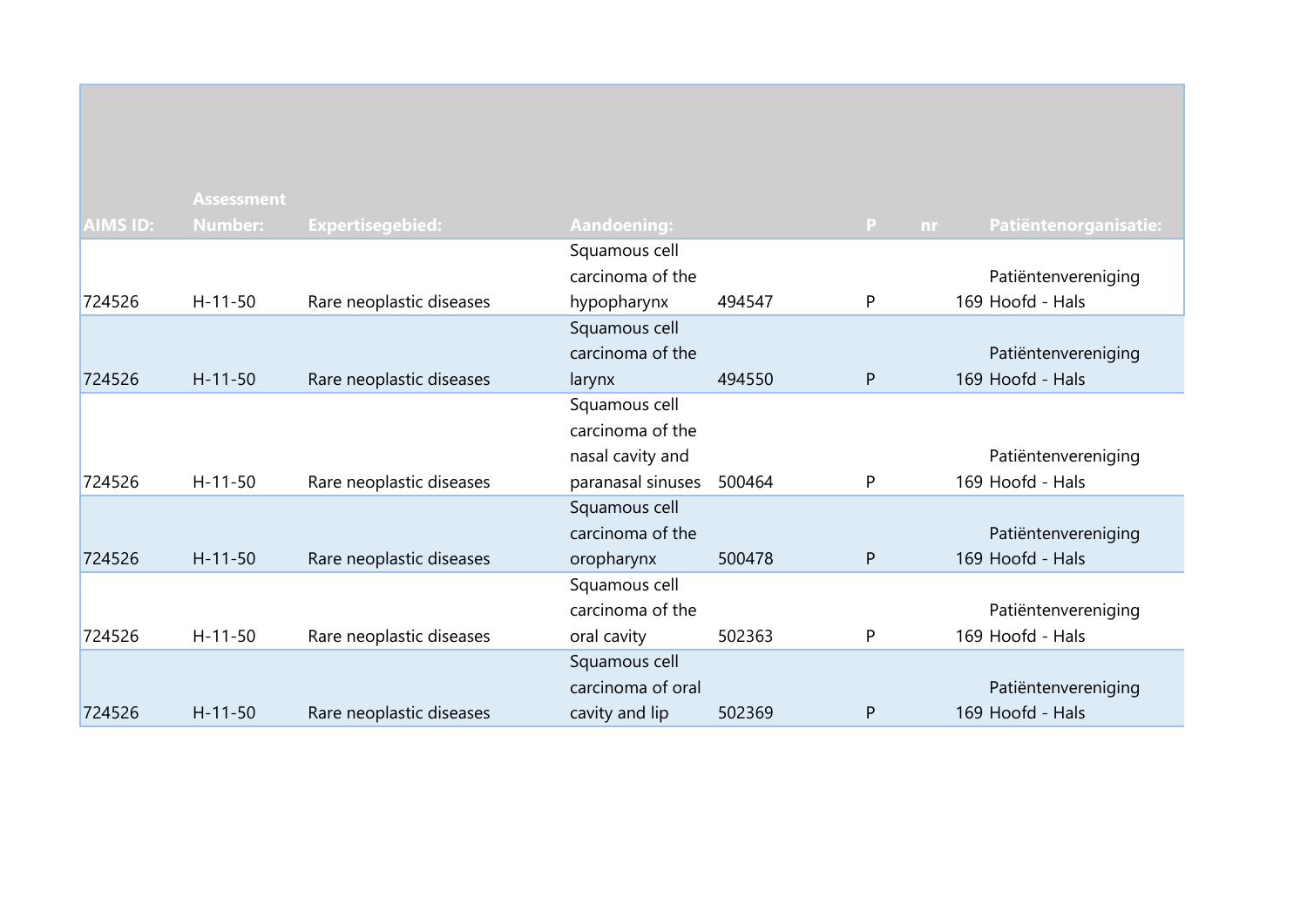| <b>AIMS ID:</b> | <b>Assessment</b> |                                             |                                      |        | $\mathbf{P}$ |                            |
|-----------------|-------------------|---------------------------------------------|--------------------------------------|--------|--------------|----------------------------|
|                 | <b>Number:</b>    | Expertisegebied:                            | <b>Aandoening:</b>                   |        | nr.          | Patiëntenorganisatie:      |
|                 |                   |                                             | Neonatal epileptic<br>encephalopathy |        |              |                            |
|                 |                   |                                             | due to                               |        |              | Volwassenen Kinderen       |
|                 |                   |                                             | glutaminase                          |        |              | en Stofwisselingsziekten   |
| 724687          | $H-18-11$         | Rare inborn errors of metabolism deficiency |                                      | 557064 | P            | 56 (VKS)                   |
|                 |                   |                                             | Parenteral                           |        |              |                            |
|                 |                   |                                             | nutrition-                           |        |              |                            |
|                 |                   |                                             | associated                           |        |              | zonder                     |
| 719220          | $H - 7 - 15$      | Rare gastroenterologic diseases             | cholestasis                          | 567983 | $\mathsf{P}$ | patiëntenorganisatie       |
|                 |                   |                                             | Middle East                          |        |              |                            |
|                 |                   |                                             | respiratory                          |        |              | Zonder                     |
| 715165          | $H - 25 - 11$     | Rare infectious diseases                    | syndrome                             | 576074 | P            | patiëntenorganisatie       |
|                 |                   |                                             | <b>Twin Anemia</b>                   |        |              |                            |
|                 |                   | Rare gynecologic and obstetric              | Polycythemia                         |        |              |                            |
| 715100          | $H-26-6$          | diseases                                    | Sequence                             | 617294 | P            | 322 CHI Support            |
|                 |                   |                                             | <b>Twin Anemia</b>                   |        |              |                            |
|                 |                   | Rare gynecologic and obstetric              | Polycythemia                         |        |              |                            |
| 715100          | $H - 26 - 6$      | diseases                                    | Sequence                             | 617294 | P            | 317 Stichting Taps Support |
|                 |                   |                                             | <b>Twin Reversed</b>                 |        |              |                            |
|                 |                   | Rare gynecologic and obstetric              | <b>Arterial Perfusion</b>            |        |              |                            |
| 715100          | $H - 26 - 6$      | diseases                                    | sequence                             | 617297 | $\mathsf{P}$ | 322 CHI Support            |